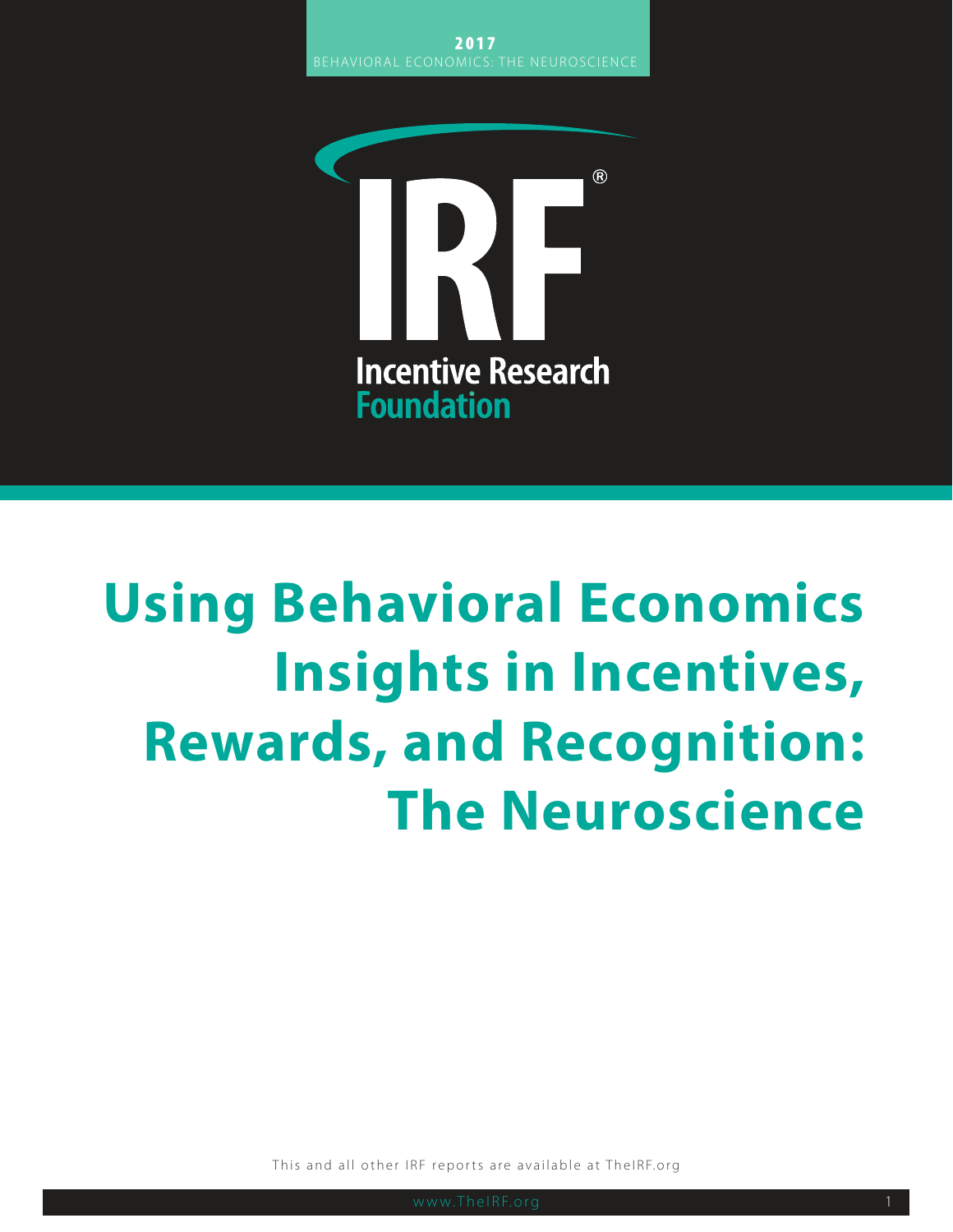

# **TABLE OF CONTENTS**

| USING BEHAVIORAL ECONOMICS INSIGHTS IN INCENTIVES,                        |                   |
|---------------------------------------------------------------------------|-------------------|
| <b>REWARDS, AND RECOGNITION: THE NEUROSCIENCE</b>                         | 4                 |
| Introduction                                                              | 4                 |
| Thinking Fast Versus Thinking Slow                                        | 5                 |
| The Associative Machine                                                   | 5                 |
| The Associative Machine and "What You See Is All There Is"                | 6                 |
| The Associative Machine and Emotions                                      | 6                 |
| The Halo Effect                                                           | 7                 |
| Applying the Halo Effect in Incentives, Rewards, and Recognition Programs | 7                 |
| The Frequency Bias                                                        | 7                 |
| Applying the Frequency Bias in IRR Programs                               | 8                 |
| The Temporal Time Bias                                                    | 8                 |
| Applying the "Temporal (Time) Bias" in IRR Programs                       | 9                 |
| The Fast System's "Accountant"                                            | 9                 |
| The Target                                                                | 10                |
| Applying "the Target" in IRR Programs                                     | $12 \overline{ }$ |
| The Ledger                                                                | $12 \overline{ }$ |
| Applying the "Ledger" in IRR Programs                                     | $12 \overline{ }$ |
| Neuroeconomics                                                            | 13                |
| Applying Neuroeconomics in IRR Programs                                   | 14                |
| Antonio Damasio and the Biological "Thermostats"                          | 15                |
| Applying the "Thermostat Concept" in IRR Programs                         | 16                |
| The Social Thermostats and the Four Drive Model                           | 17                |
| Credibility of the Theory                                                 | 18                |
| Applying the Four Drive Theory in IRR Programs                            | 18                |
| The Drive to Acquire                                                      | 19                |
| Applying the Drive to Acquire in IRR Programs                             | 20                |
| The Drive to Bond                                                         | 21                |
| Applying the Drive to Bond in IRR Programs                                | 23                |
| The Drive to Innovate                                                     | 25                |
| Applying the Drive to Innovate in IRR Programs                            | 27                |
| The Drive to Defend                                                       | 28                |
| Applying the Drive to Defend in IRR Programs                              | 30                |
| Principled Leadership and the Golden Rule                                 | 31                |
| Summary                                                                   | 32                |
| Conclusions                                                               | 33                |
| <b>INTERVIEWS &amp; ACKNOWLEDGEMENTS</b>                                  | 34                |
| <b>KEY RESOURCES</b>                                                      | 34                |
| <b>ABOUT THE AUTHOR</b>                                                   | 34                |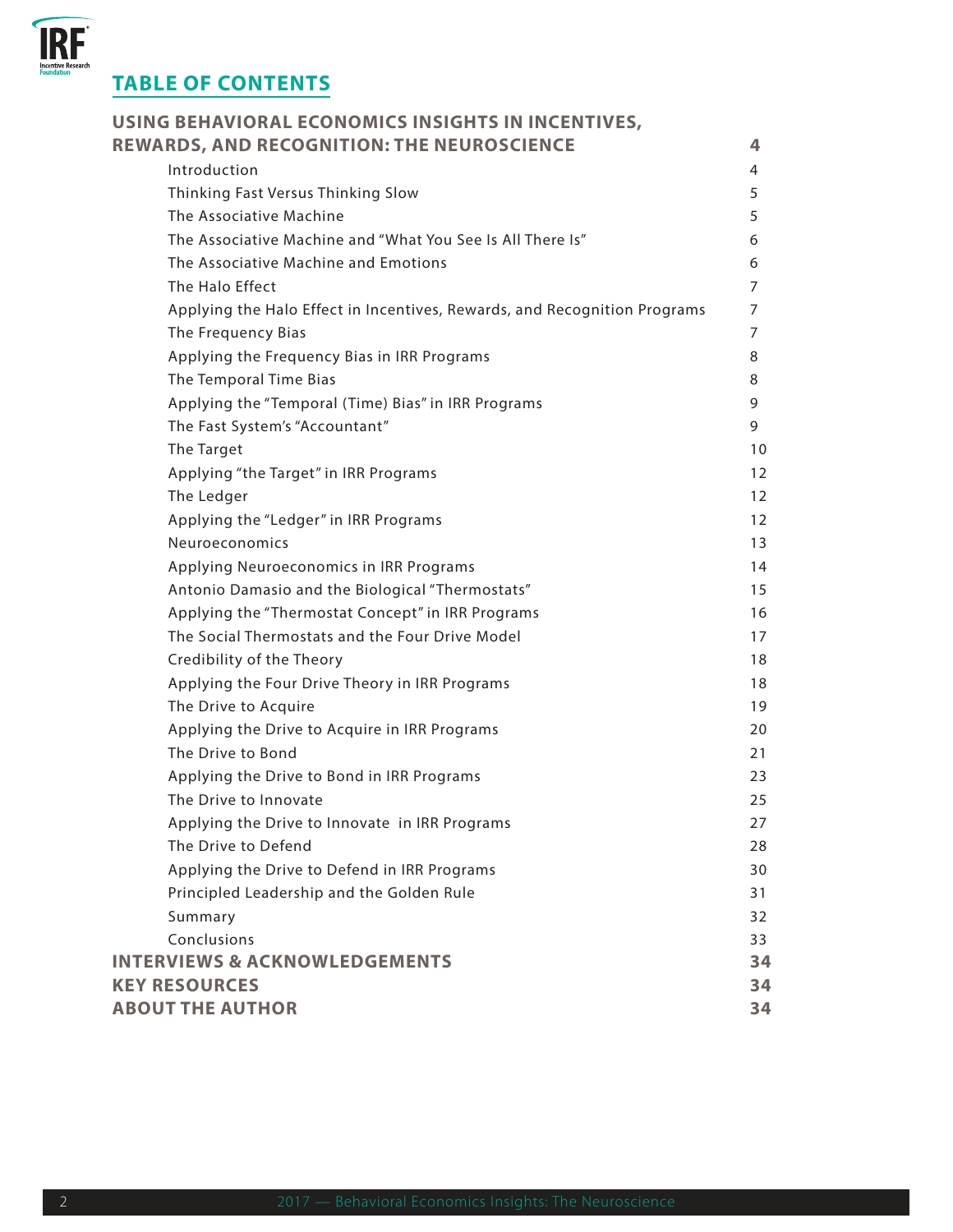

# **How to Use this Guide**

This paper offers a concise guide to applied behavioral economics in the incentives, rewards, and recognition field. Behavioral economics is difficult to define. It combines much from several disciplines, including the fields of traditional economics, social psychology, and neuroscience. Behavioral economics (BE) attempts to identify and comprehend the reasons and motivations behind people's actions and behaviors.

Incentives, Rewards, and Recognition (IRR) is a field dedicated to motivating and influencing people's actions and behaviors. Many volumes might be written about how BE can be applied to IRR. This guide contains only enough examples to scratch the surface, and spark ideas in the IRR professionals who read and use it.

The guide is divided into two papers:

*Using Behavioral Economics Insights in Incentives, Rewards, and Recognition: A Nudge Guide* provides a general understanding of behavioral economics, including its origins and evolution, definitions, uses in a variety of fields, and how it impacts incentives, rewards, and recognition.

This paper, *Using Behavioral Economics Insights in Incentives, Rewards, and Recognition: The Neuroscience,* examines the use of behavioral economics by governments and organizations. Included are many examples of its practical uses at work, in marketing, and in governing. Go straight to the green-shaded boxes if you're looking specifically for applications in the Incentive, Rewards, and, Recognition (IRR) field.

# **Highlights**

Green text boxes offer practical tips and advice in applying BE to IRR. Read these to find or spark ideas you can put into action and start testing right now.

Gray-shaded text boxes make points that summarize the passages around them. Read the gray boxes if you don't have time to read a whole section of the report and just want the gist of it.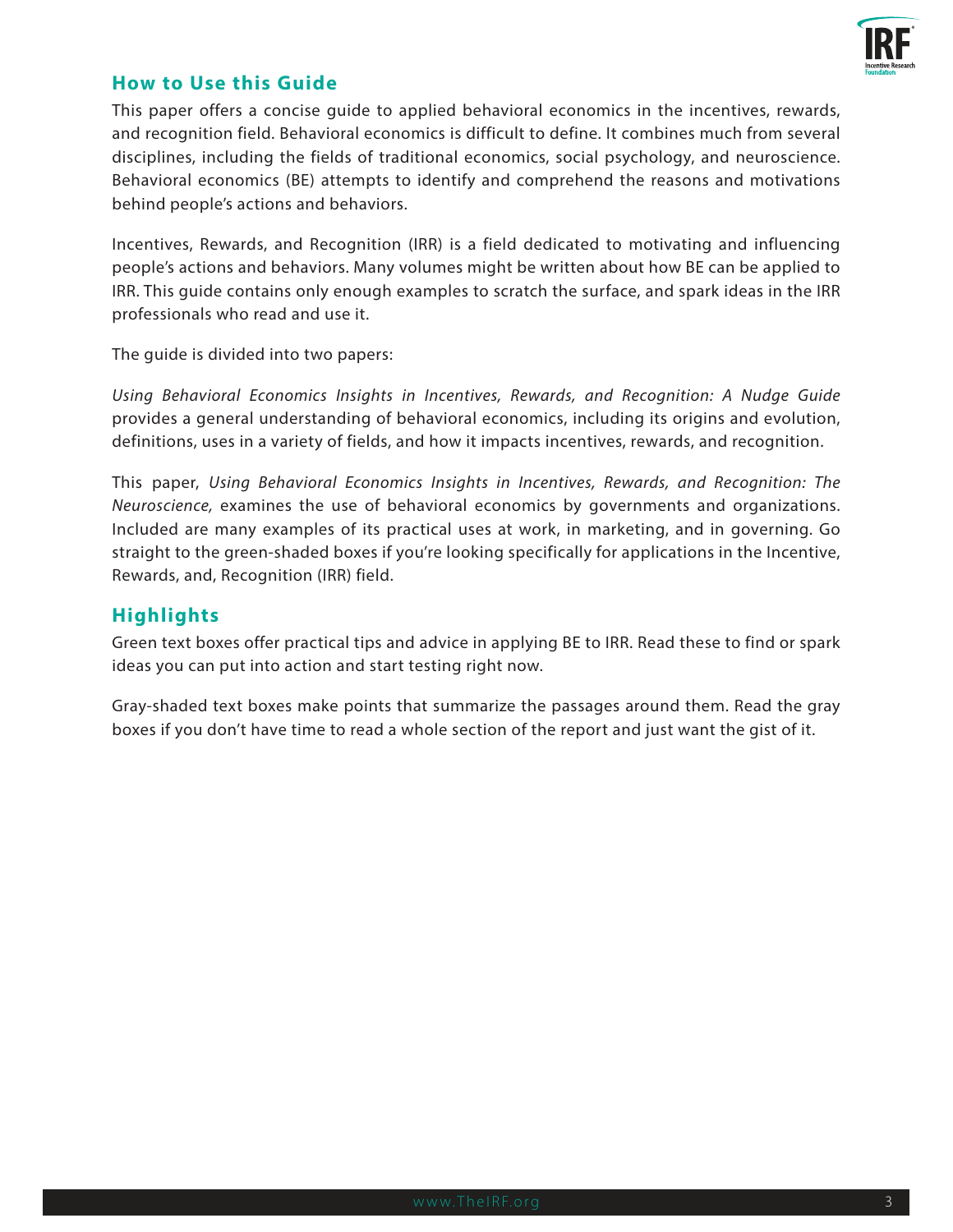

# **Using Behavioral Economics Insights in Incentives, Rewards, and Recognition: The Neuroscience**

#### [PAUL HERR]

## **Introduction**

The first paper, *Using Behavioral Economics Insights in Incentives, Rewards, and Recognition: A Nudge Guide,* was dedicated to explaining the peculiar idiosyncrasies and subconscious biases of human decision-making and how governments and corporations have learned to take advantage of these biases to nudge our behavior, mostly in ways beneficial to the individual(s) being nudged, and to the organization or society.

The behavioral economics (BE) research community has been dissecting human decision-making under a microscope and the many biases it has discovered can be overwhelming. We will step back now and take a bigger picture perspective, and describe some of the general, unifying principles that the BE community has uncovered.

Many of the crucial discoveries in behavioral economics have been conveniently summarized in Daniel Kahneman's excellent book, *Thinking, Fast and Slow*, referred to in Part One. In his book—a surprising bestseller given the subject matter—Kahneman covers not only his own research findings, but also the work of other leading behavioral economists. *Thinking, Fast and Slow* is the source of most of the general principles discussed over the next several pages. As a side note, these general principles dovetail nicely with the latest neuroscience and neuroeconomics discoveries discussed later in the paper.

*"One of my favorite brand stories is about Dove. For almost 50 years their message was their product truth: moisturization, and the high lotion content of their soaps. In 2004 they launched the Real Beauty campaign, based on a psychological insight that only 4% of women feel beautiful. In Real Beauty, Dove shifted to a purpose-driven platform designed to reach us emotionally, launching a self-esteem movement while growing the value of their global brand from \$200 million in the early '90s to almost \$5 billion today. They also created the most viral ad of all time, with almost 70 million YouTube views of the "Police Artist Sketch" video—a moving example of emotional contagion and social proof."* 

—Industry expert and practitioner (interviewed March 2016)

Our goal here is to bring together the latest scientific thinking about motivation and incentives and provide a glimpse into the future. It typically takes 10 years, or more, for scientific breakthroughs to wind their way into real-world applications. Despite this delay, research findings eventually influence the science of management, and the science of incentives and rewards. Our goal is to expedite this process.

Keep in mind that we are projecting how we *think* the science will play out. Please treat this section as a brainstorming session on the future of IRR. You are welcome to look into your "crystal ball" and have some fun predicting the future as well.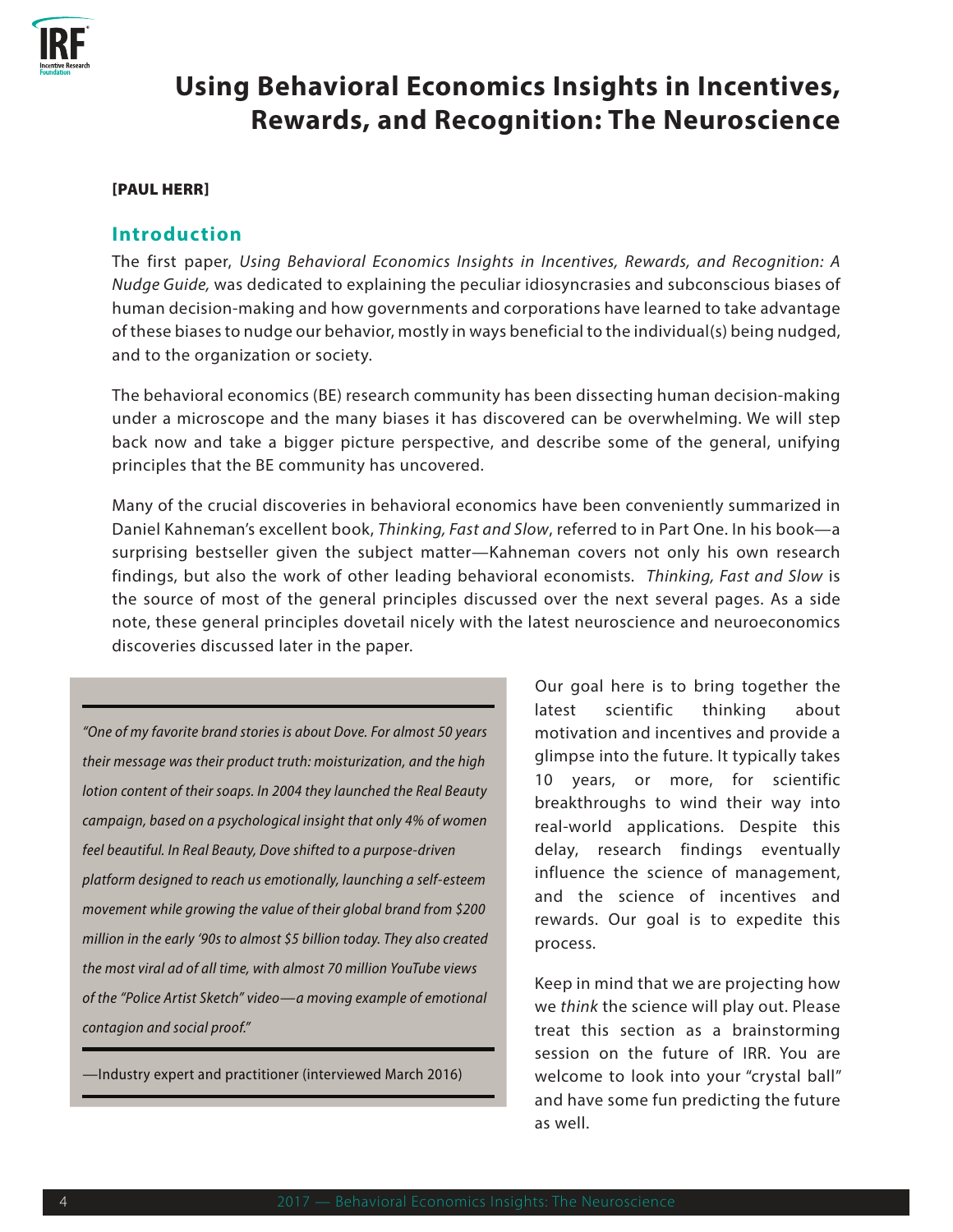

Someday IRR professionals may become known as "chief energy officers" who are responsible for tapping into the passion and creativity of the workforce and bringing out the best in people. They may work closely with HR, training and development, organizational design, marketing, and the executive team to tune the human engine to peak performance.

Our brains cause us to think either fast or slow. Given the enormous amount of information we must process each day and the hundreds of decisions we must make, the fast part of our brain does almost all of our thinking. This is when we make decisions on auto-pilot, like taking the same route to work each day.

# **Thinking Fast Versus Thinking Slow**

Since Kahneman's book is titled *Thinking, Fast and Slow*, let's first try to understand this high-level, unifying concept. The "fast," system is the most difficult to understand because it is, well, *fast*. It is also *very* stealthy because it is automatic, involuntary, and effortless and thereby resides on the edge of our conscious awareness. It creates fleeting positive and negative impressions and feelings that pop into our minds when we enter a room, meet a new person, or read a sentence in a book.

These automatic impressions provide a gut feeling of what we should do, and we—the slowthinking system—mostly do as we are told. Kahneman calls the quick impressions from the fastthinking system, "intuitive judgments." Dr. Kahneman summarizes the stealthy nature of the fast system as *"… the secret author of many of the choices and judgments you make."* 

The slow system is not the focus of *Thinking, Fast and Slow* because it is already better understood. It is this—the conscious mind—that thinks, imagines, and struggles to understand the world. Unfortunately, the slow system is also lazy because it takes *effort* to think and solve problems. So it often chooses or quickly endorses the easy, automatic solutions provided by the fast system, and runs with them.

Dr. Kahneman suggests that in the context of the modern world, which is exceedingly complex, we ought to slow down, do our research, and carefully weigh our options. Even when we do our homework, however, we still select the easy, automatic solutions in many cases because they just feel right. We all know decisive people who run with their fast, intuitive, gut ideas all the time. The instant they get an idea, they are convinced they are right and proclaim so—loudly and confidently. On further inspection, however, these ideas are often flawed or even dead wrong.

# **The Associative Machine**

At the very core of the fast system is what Dr. Kahneman calls the "associative machine." When we read a word, such as "bird," the associative machine instantly retrieves from memory a schematic image of an average, stereotypical bird, general information about birds, and how we feel about birds. This, again, is effortless.

If we come across an unfamiliar situation, the associative machine pulls up whatever facts are available in memory and instantly weaves them into a coherent, plausible explanatory story along with a feeling of confidence that we understand the situation at hand. In other words, the brain automatically does our thinking for us unless the fast story is proven wrong. In this case the slow-thinking system may take over and laboriously reason its way to a solution using logic and data.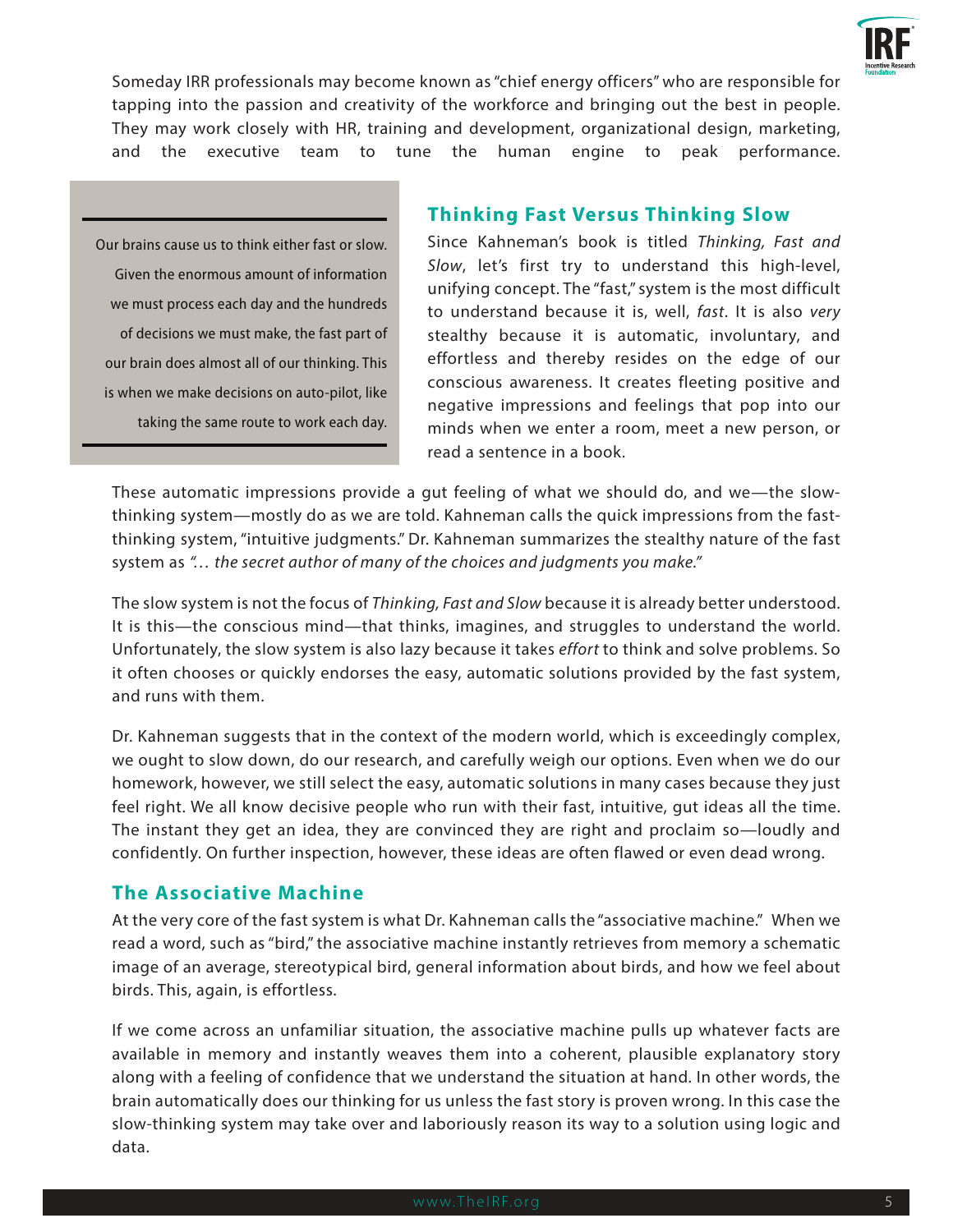

# **The Associative Machine and "What You See Is All There Is"**

We will now discuss one of Kahneman's big-picture principles that lie behind many of the decisionmaking biases discussed so far in Parts One and Two. He calls it "what you see is all there is," or WYSIATI, which means that our intuitive decisions are based solely upon the *activated* subset of information contained in our memories and not all of the information in the "library."

The fast system was extremely valuable when the survival of human beings depended on hunting and gathering in an Ice Age wilderness populated with dangerous beasts. The fast system is optimized to make intuitive, spur of the moment, life-and-death decisions when time is of the essence. The outcome of this calculation is often an intuitive gut feeling that guides our decision-making. If the proverbial saber-toothed cat is attacking, for example, there is no time for contemplation or timeconsuming statistical analysis. The folks who didn't respond immediately were likely killed at a very young age before reproducing and thereby were removed from the gene pool.

The fast system evolved before writing, books, mathematics, and statistics. It does not do any research before reaching a decision; it makes decisions based upon what we already know, what we have experienced, and what information is currently activated in memory. In many decision-making situations WYSIATI is a good thing, especially for an expert who has studied a topic rigorously for many years, but it is less helpful for novices because it provides an undeserved sense of confidence based upon a small set of activated facts.

# **The Associative Machine and Emotions**

Every experience is accompanied by emotional, gut feelings. All of our memories are essentially marked with an *emotional stamp* that controls their storage and retrieval. Memories with stronger emotional stamps are seared into memory, can be retrieved easily, and have an outsized impact on our decisions. An extreme example of this is post-traumatic stress disorder in which soldiers are haunted by vivid recollections of harrowing battlefield experiences. Memories with smaller emotional stamps are deemed less important and are sent to the "shredder." As Kahneman puts it, *"An important advance is that emotion now looms much larger in our understanding of intuitive judgments and choices than it did in the past … [and] judgment and decisions are guided directly by feelings of liking and disliking, with little deliberation or reasoning."*

This finding has major implications for IRR professionals who design reward packages because emotionally compelling rewards hit the mind harder, are remembered longer, and influence the internal brand the most. Bland rewards, on the other hand, are labeled for deletion and sent to the brain's "shredder."

Both the scientific community and the business community have been operating under a flawed assumption that we are primarily rational creatures and that emotions are soft and irrelevant. This pervasive misconception leads to untold errors, inefficiencies, lost profits, and pain; however, it is being debunked as clever scientists like Dr. Kahneman document the power and beauty of the fast, emotional system, along with its limitations. Our new motto could be, *"Emotions run the show, so ignore them at your peril."*

The power of emotions has been known to advertising professionals for decades, and is captured by the following saying, "*The buying decision is 70% emotional (fast system) and 30% rational (slow system). Now it's time for the rest of us to catch up and realize that all decisions are primarily emotional, including the decision of employees to stay or leave*."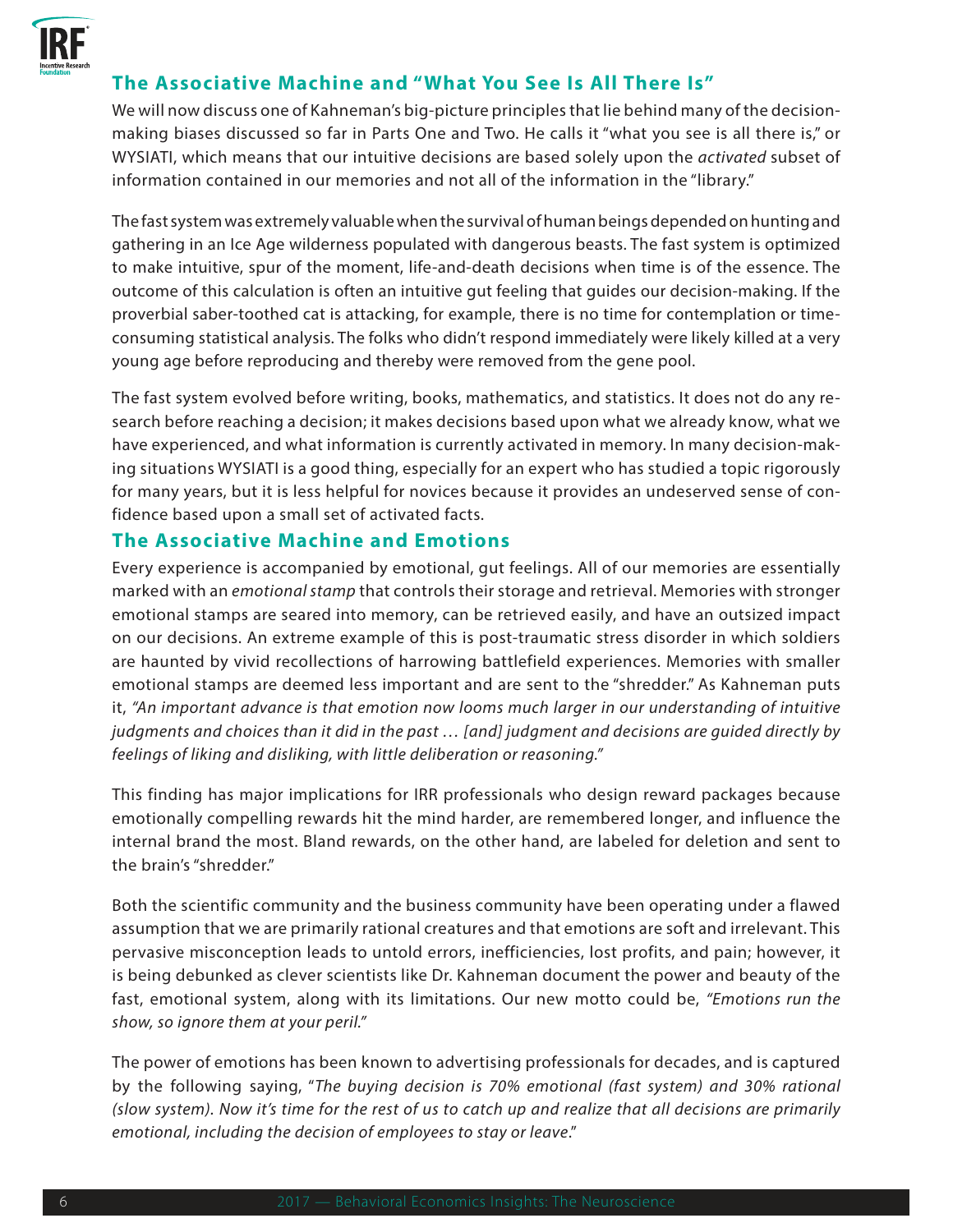

# **The Halo Effect**

The associative machine has some interesting features that are important to IRR professionals. One of them is called the "halo effect." The halo effect refers to the associative machine's tendency to combine everything we know about a certain person, place, object, or event into one "stew pot." From the standpoint of an IRR practitioner, the halo effect is hugely important because it is the source of the brand impression in the minds of customers and employees. The associative machine keeps track of all of the good and bad experiences we've had with a given company or brand and generates an instant gut feeling that guides our choices when those memories are activated.

Dr. Kahneman offers an example in which an executive meets Joan, a personable woman with an engaging personality, at a party. When he is later asked who might donate to a certain charity, Joan comes to mind even though he has absolutely no information about her generosity. This is because the fast system does not make fine distinctions. It combines all of the information about the woman into an overall gut feeling. From this feeling he *assumes* that the woman is the generous type. Advertisers call this feeling the "brand impression," and corporations are increasingly calling the feelings that people experience in the workplace the "internal brand impression." The internal brand impression falls squarely into the IRR wheelhouse. Companies with the best internal brand impression will be talked-up on social media and thereby attract the most talented employees.

#### **Applying the Halo Effect in Incentives, Rewards, and Recognition Programs**

The halo effect explains why advertisers use cute animals (Energizer bunny), animated fruit (dancing grapes in the California Raisins commercial), sport celebrities (Michael Jordan selling Hanes underwear), humor, or other appealing imagery in their ads. The fast system automatically takes the feel-good fluff and combines it with the dry, factual information about a product. When we stroll through the battery aisle, we are emotionally drawn to the brand with the most pleasing associations in the associative machine, even if the fluff has nothing whatsoever to do with the performance of the product. The good feelings from the fluff cast an emotional halo around the boring reality concerning the product, so we buy it.

If we were purely rational decision-makers, we would ignore the fluff in advertisements, focus on customer reviews and statistics regarding battery performance, and make a dispassionate, rational choice.

IRR professionals can think of the workplace as a product, like a battery, and use emotions to boost the brand impression employees feel toward their employer. Jobs some consider bland or boring can become enticing when connected with a bigger purpose and associated with fun, exciting experiences. Whatever you do, however, it is vital that it be part of a sincere and authentic effort to make the workplace a better, human-friendly, and rewarding place to be.

#### **The Frequency Bias**

Another important feature of the associative machine is called the "frequency bias," which is fairly straightforward. The associative machine tracks how many times (frequency) we have experienced a certain stimulus (situation, person, object, event, word, or person) and provides an instant sense of whether the stimulus is familiar (faint pleasant feeling) or unfamiliar (faint unpleasant feeling), depending upon how often it has been activated historically. Not only do we feel good when we encounter a familiar object or situation, but the muscles in our faces that we use to smile contract imperceptibly at the same time.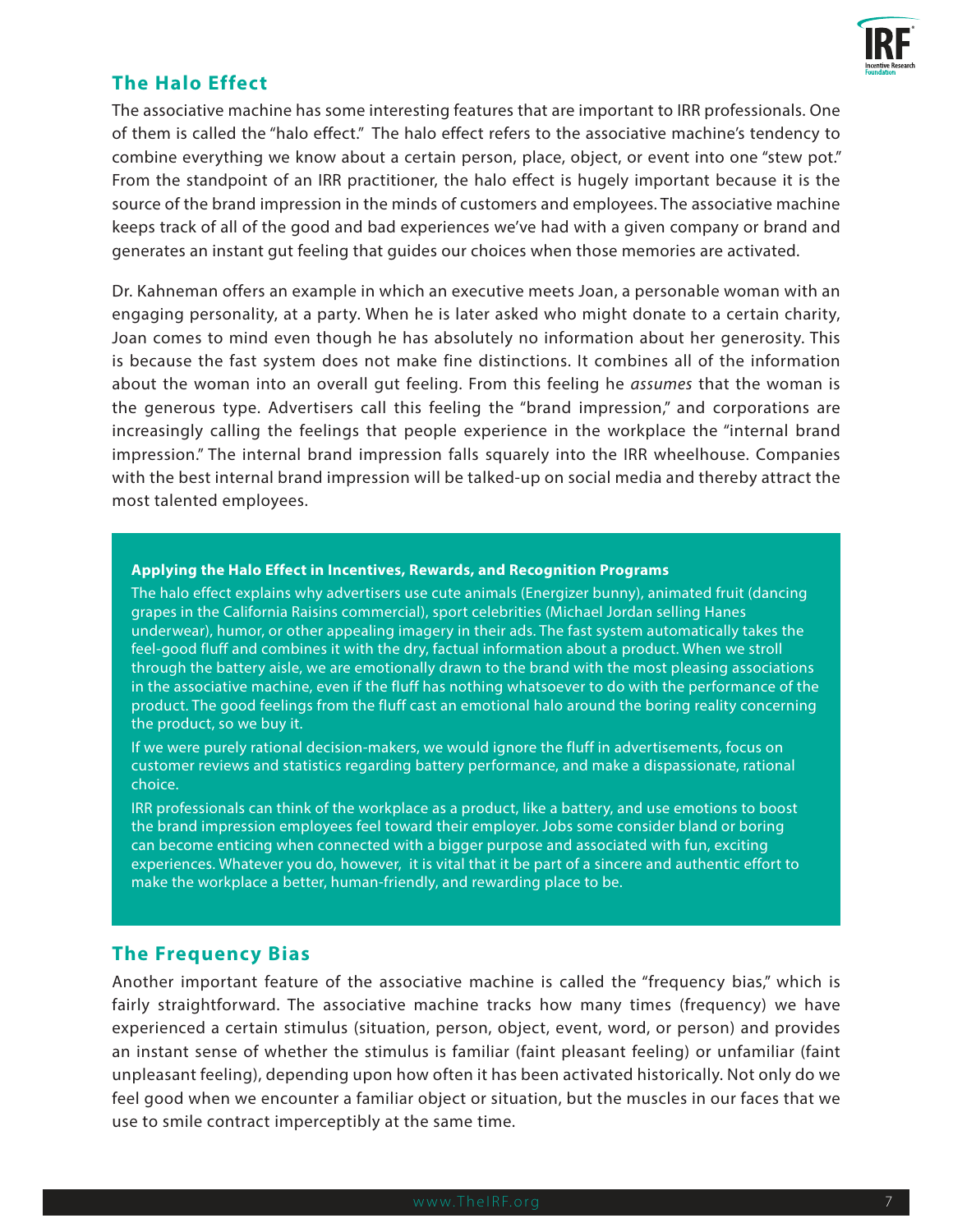

Kahneman describes the power of the frequency bias as follows, *"Frequently mentioned topics populate the mind even as others slip away from awareness."* In other words, we are slowly brainwashed by the culture we are immersed in. The culture, by virtue of our many interactions with it, infiltrates our minds, colors our thoughts, and influences our decisions. It is the "box" that we struggle to think outside of.

Advertising and marketing professionals are acutely aware of the frequency bias, even if they don't call it that. It is reflected in the old marketing adage regarding the "Rule of 7": *"Customers are not even aware of a company or product until they have been exposed to it seven times (seven ads, seven billboards, seven commercials, seven direct mail pieces, or some combination thereof )."* Credit card companies and satellite TV providers pester us for a good reason; they are

#### **Applying the Frequency Bias in IRR Programs**

IRR decisions should take into account the frequency bias to determine which rewards will be intuitively desirable. If we are designing a travel incentive, for example, we might choose the options that employees encounter the most in the popular media. These frequently mentioned destinations will have an automatic emotional edge over the less well-known alternatives.

How do we determine the media exposure of each potential destination? The World Wide Web and its tireless search engines provide a convenient proxy. One search tool called Google Trends tracks how often people use specific search terms. For example, which of the following terms do you think are searched for most often by English speakers: Asian vacation, Australian vacation, Caribbean vacation, Alaskan vacation or Hawaiian vacation? The runaway winner, in case you are interested, was "Caribbean Vacation (47 points)" followed by "Hawaiian Vacation (23 points)." The lowest scoring vacations were Australian, Asian, and Alaskan (all in the 2–3-point range).

A plain old Internet search using the Google search engine mimics the Google Trends report and may provide a better indication of the true frequency with which these destinations appear in the media, especially if we select the tab, "News," to filter the results. Popular newspapers and magazines that appeal to the demographic groups we are interested in, like upper-middle class senior professionals, for example, might also be searched to refine the frequency statistics, and create a menu of the most culturally desirable destination options. This procedure could be repeated for any type of incentive or reward.

Keep in mind that other emotions may complicate matters. If a salesperson is a risk taker who enjoys extreme sports, a more adventurous option would likely be more rewarding than the frequently mentioned option. In this case, the appetite for adventure trumps the frequency bias. Another emotion, self-esteem, might also trump the frequency bias. In other words, some people will choose travel destinations that are unique or exotic—not where everyone goes—because they provide "bragging rights" for the participants within their own unique social network. By sticking with culturally prominent rewards that appear frequently in the media however, an IRR professional can almost ensure that the reward will be perceived as pretty attractive, thanks to the frequency bias wired into our brains.

Remember also that if an employee has achieved a major success, the impact of this success will naturally recede over time due to the frequency bias. However, if an employee receives a tangible and durable token of the success, such as a plaque, trophy, or commemorative watch that can be prominently displayed, then the pleasure of the success can be re-activated and relived daily, thereby multiplying the emotional impact of the success. These repeated pleasures will factor into the internal brand impression and encourage employees to brag about their employers, treat customers better, and become brand ambassadors.

# **Temporal (Time) Bias in the Associative Machine**

The associative machine recalls the pleasure or pain associated with past experiences in a very biased fashion relevant to travel incentive professionals—particularly regarding a quirk of longterm memory that impacts how rewards, especially vacations, are remembered. The next green box provides an example of this bias in action and how it can be designed into travel incentives.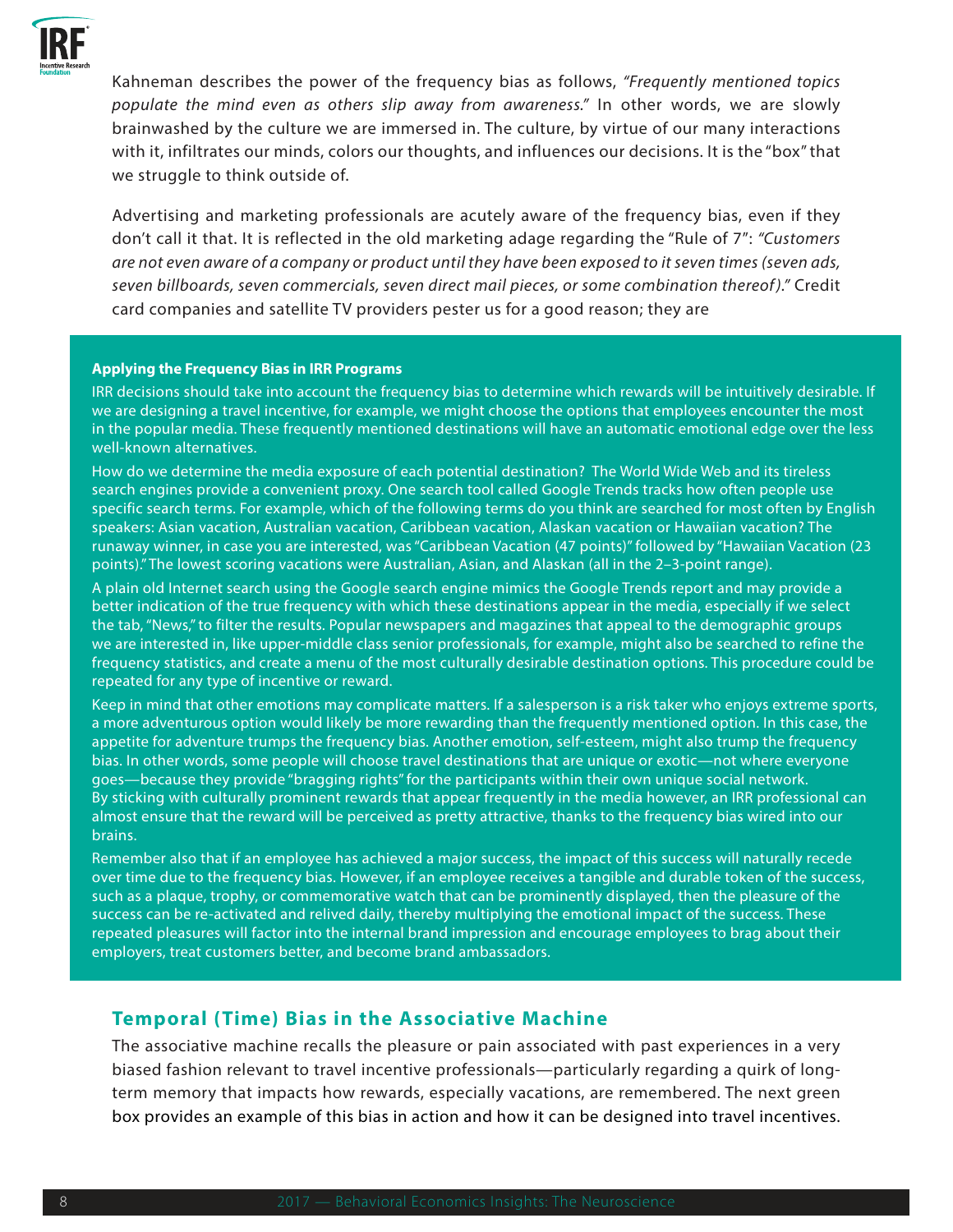

#### Applying the Temporal (Time) Bias in IRR Programs

Which of the hypothetical vacations listed below do you think an employee would recall as being most rewarding one year after the event?

- 1. A ten-day vacation that scores a daily "fun rating" of 8 out of 10 points each day.
- 2. A three-day vacation that scores a daily "fun rating" of 5 out of 10 points on the first two days but a 9 out of 10 on the final day.

If you are like most people, you would simply add up the points for each day and compute the sum. In this case, the first vacation would rate 80 total reward points (10 days times 8 fun points per day), the second would rate 19 reward points (2 days times 5 fun points, plus 9 points for the final day). Logically, therefore, we would choose the first option because it offers the greatest overall reward. Right?

Wrong. Memory is very biased regarding rewards. The duration of the vacation does not matter; it's the peak reward that is memorable. If so, it makes sense to offer shorter but more intense vacations as opposed to longer, predictable ones.

Here is another pair of vacations to compare:

- 1. A three-day vacation that scores 9 on the first day, but 5s on the next two days.
- 2. A three-day vacation that scores 5s on the first two days, but a 9 on the last day.

Logically, these two vacations are identical, except for the fact that the peak fun occurs on the first day in example 1 and on the last day in example 2. If you agree that these two vacations are equivalent, you are wrong again.

Option 2 is the winner because the final day of the vacation is the most memorable one, and will inordinately color our recollection of the event. This finding suggests that the last day of a trip should be the grand finale and the focus of the planning process. If the trip includes wreck diving, for example, schedule it for the final day.

If at this point you are thinking, *"This BE stuff is nonsense,"* keep in mind that the behavioral effects of the fast system and the associative machine are largely subconscious, beyond our control, and hence hard to think about. In the remainder of the paper we will explore neuroscientific evidence which indicates that not only are the BE findings true, they also have a biological explanation.

#### **The Fast System's "Accountant"**

Besides the associative machine, the fast system also includes an accounting system that tracks our achievements and tallies our assets. Later in Part Three we will refer to this natural accounting system as the "drive to acquire," and explore where it resides in the brain and the neurochemicals that regulate it.

The fast system's accounting process is the source of the most desirable incentive for human beings: self-esteem—the feeling that makes us walk tall and feel proud. And since we are discussing behavioral *economics*, let's call it, self-*worth*, to emphasize that it makes us feel valuable. This feeling is so powerful that people will spend large shares of their income and effort on health clubs, karate lessons, clothes, luxury cars, large homes, cosmetics, professional development, education, and skills of all kinds to obtain self-worth.

In Chapter 32 of *Thinking, Fast and Slow*, Kahneman agrees that the ultimate reward is *not* economic, but,

*"… points on a scale of self-regard and achievement. These rewards and punishments, promises and threats, are all in our heads. We carefully keep score of them. They shape our preferences and motivate our actions, like the incentives provided in the social environment."*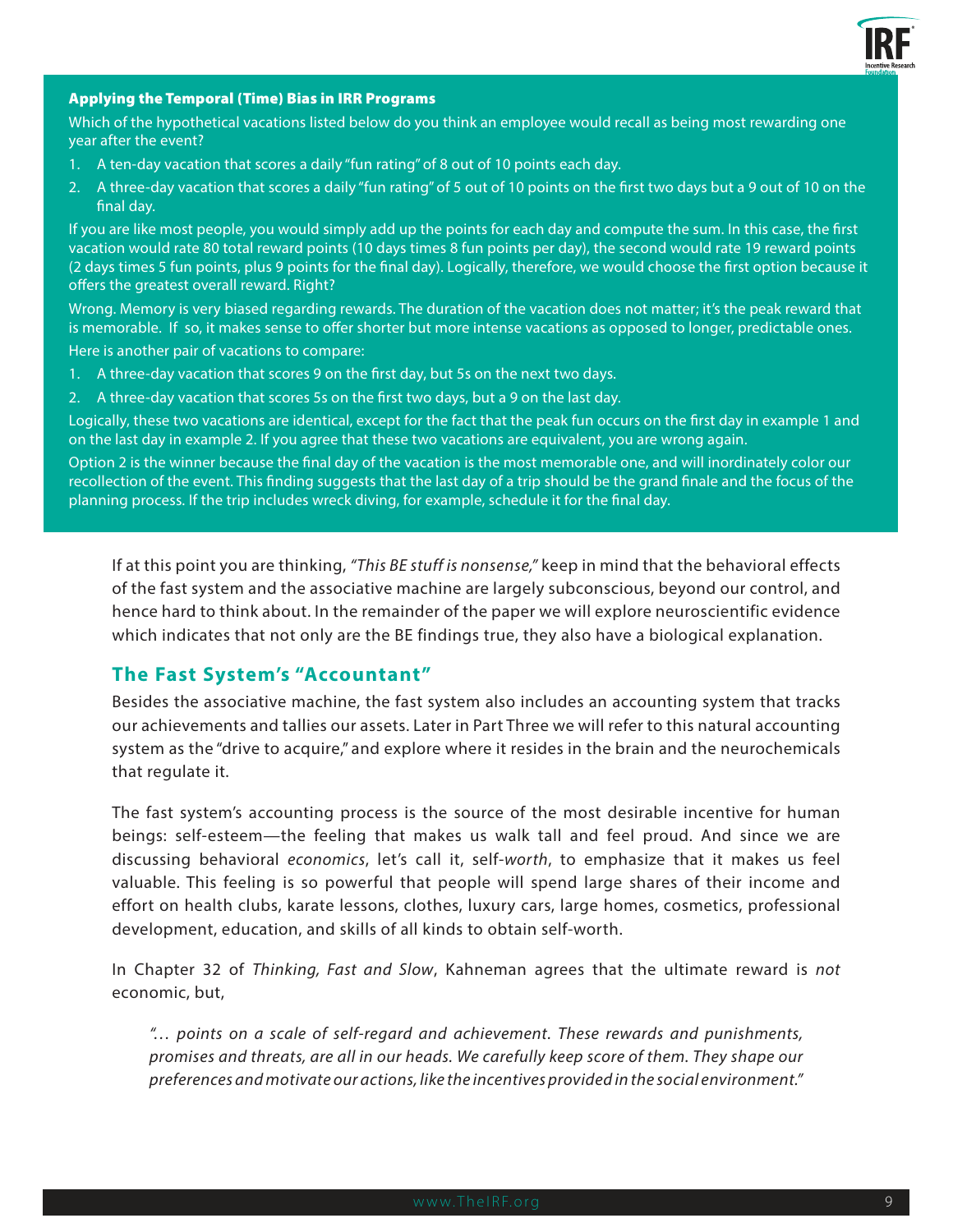

This quote implies that the fast system contains an accounting system that automatically keeps track of our achievements and boosts our "self-regard" as we climb up the achievement ladder. BE researchers even have a way to measure self-worth; it is called the *Cantril Self Anchoring Striving Scale* and is measured with the following scenario and related question:

*"Please imagine a ladder with steps numbered from zero at the bottom to 10 at the top. The top of the ladder represents the best possible life for you and the bottom of the ladder represents the worst possible life for you. On which step of the ladder would you say you personally feel you stand at this time?"* 

Whenever we have a success and take a step up the "ladder," we experience both a short- term reward (brief euphoria) and a permanent one (permanent improvement in self-worth).

We are all familiar with the short-term reward—that immediate rush, or high, we experience when we achieve a win. It explains the fist-pumping euphoria we get from hitting an ace in

#### **How Google Uses Peer-Pressure**

Googlers occasionally revolt when something is changed or a benefit is taken away. Just altering the menus in two of its cafés to observe "Meatless Mondays," for example, caused some Googlers to throw their food at chefs and yell at them, post threatening chats, and participate in other unseemly behaviors.

Rather than fire employees like these, Google shares anonymous details of the worst of the tantrums with other Googlers via its intranet and social networking platforms. The vast majority of employees recognize that such rogue behavior violates Google's values. Collectively, they act to remind violators that their actions are socially unacceptable, bringing them into line very quickly.\*

*\*see Laszlo Bock, Work Rules! (2015)*

tennis or by smashing a long drive down the middle of the fairway of the golf course.

The second reward from taking a step up the ladder is more durable and adds to our long-term sense of self-worth. Using financial terminology, the selfworth reward provides an annuity of good feelings, as opposed to a one-time payment. If this scenario is correct, it should be possible to make employees feel more rewarded—maybe even doubly rewarded simply by boosting their sense of self-worth.

The brain mechanism that tracks our self-worth must logically have at least two, fundamental "moving" parts:

**The Target:** A portfolio of socially valuable assets (both tangible and intangible) that one *can acquire*.

**The Ledger:** A balance sheet documenting which of these assets we *have acquired* and which we haven't.

Since the self-esteem reward is so powerful and strongly impacts the internal brand, we need to understand both of these parts.

#### **The Target**

The target depends on who we hang out with—our social group. This is, in the broadest sense, why Generation X may value different rewards than Generation Y or Baby

Boomers. The people we associate with most are the ones who program into the accounting system what is valuable and what is not. We can't program our own targets because doing so would allow us to set the achievement bar on the ground and thereby steal undeserved rewards.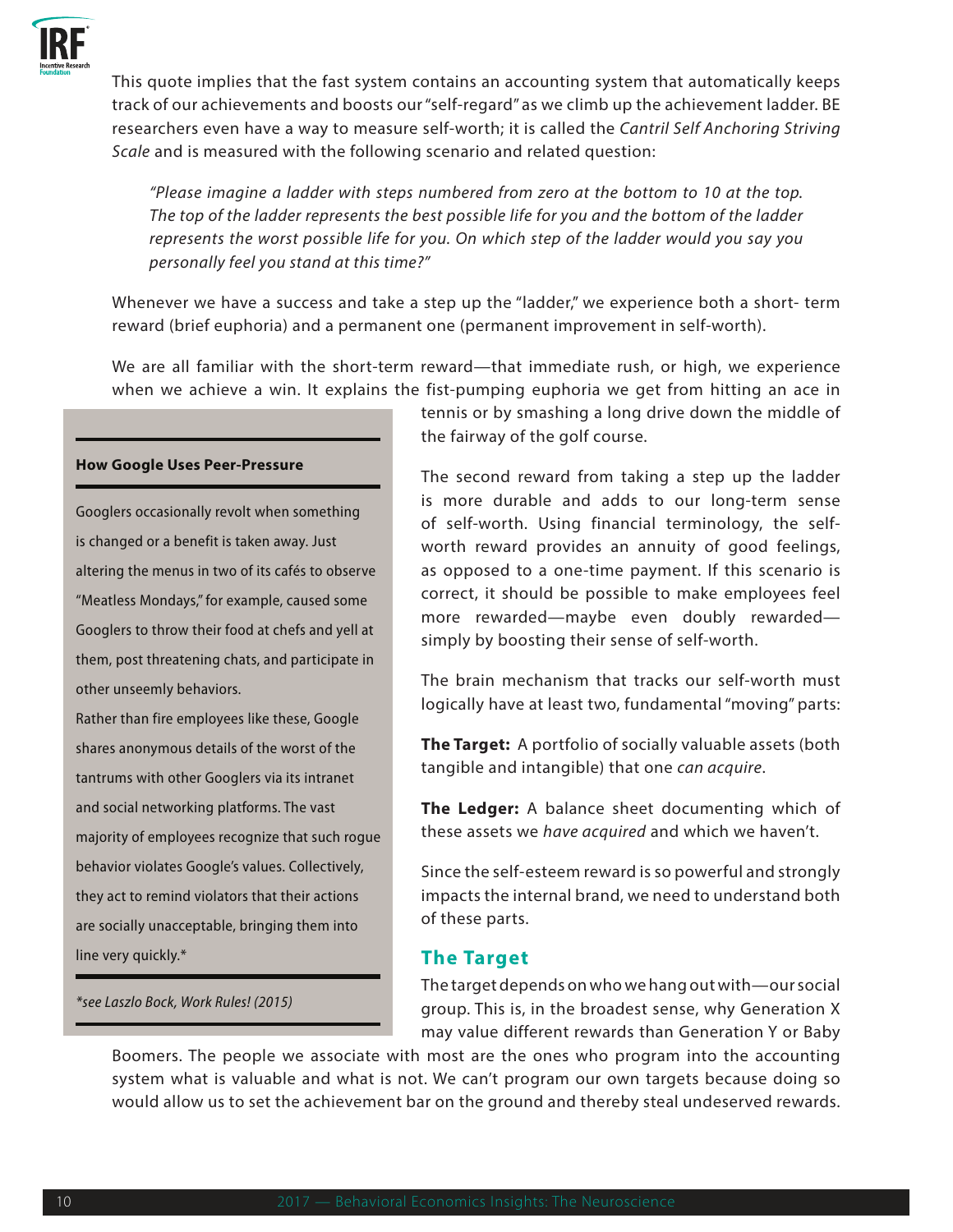

There is one drawback to putting the group in charge of programming what is valuable and what is not. What if our group is dysfunctional or has warped priorities? In this case we would feel compelled to behave badly. Imagine, for example, that we belong to a notorious gang in which carjacking a luxury SUV is considered a laudable achievement. In this case, doing so would generate both an immediate euphoria and a long-term increase in self-esteem. Another form of dysfunctional programming occurs when the popular media programs unachievable standards of strength, beauty, and wealth into our targets.

The targeted assets that can boost self-worth include everything under the sun: a material asset like a car, boat, house, piece of jewelry, property, or money; a personal asset like strength, beauty, humor, or intelligence; a knowledge asset like education at a top school, mastery of a difficult skill, special expertise, or professional status; a relationship asset like a spouse, child, friend, or coworker; or, finally, a moral asset like bravery, honor, character, truthfulness, trustworthiness, citizenship, and compassion.

Basically, anything that our social group applauds or gives a thumbs-up to is experienced as valuable. The book *The Wisdom of Crowds* provides another reason why our social group—rather than us as individuals—is uniquely qualified to establish what is valuable and what is not. Documenting the superiority of decisions made by groups, over decisions made by individual experts, in nearly every case, a group can outthink an expert on complex problems because groups possess more cumulative knowledge than the expert and can look at a problem from more directions. It makes sense, therefore, for nature to put the tribe in charge of setting the target. Once the group has spoken, we are compelled by feelings of self-worth to acquire whatever our social group has deemed valuable. For practical examples of decision-making nudges related to social norms, refer to "Social: The Power of Social Norms," in *Using Behavioral Economics Insights in Incentives, Rewards, and Recognition: A Nudge Guide*.

While we often notice this phenomenon in our children and call it "peer pressure," we fail to also recognize it as the exact same system which controls adults' desires and endeavors. From an evolutionary perspective, there is a very good reason for nature to wire an accounting process into the fast system. Human beings are skill-based creatures, as opposed to instinctual ones. We must master the survival skills and survival knowledge of our tribe in order to survive. As we acquire these skills and knowledge we feel better and if we lack them we feel bad. If we completely ignore the wisdom of the tribe we may even feel ostracized or like an outcast. For practical examples of decision-making nudges (biases) related to peer pressure, refer to the section titled "Social Forces: Peer Pressure" in the IRF's *Using Behavioral Economics Insights in Incentives, Rewards, and Recognition: A Nudge Guide*.

Nature, in other words, expects us to be skilled, masterful experts who contribute to the tribe's success. Without this accounting system supported by powerful feelings of pleasure and pain, we would not perpetuate the tribe's wisdom and our species would eventually die out.

The programmable target we've been discussing may help explain why top-performer awards like incentive group travel are so powerful. The trip is rewarding in itself, but more importantly, it provides a badge of distinction—membership in the tribe's elite club of skilled high performers. Once someone experiences the self-esteem boost from invitation into this "club," they want to work very hard to stay there.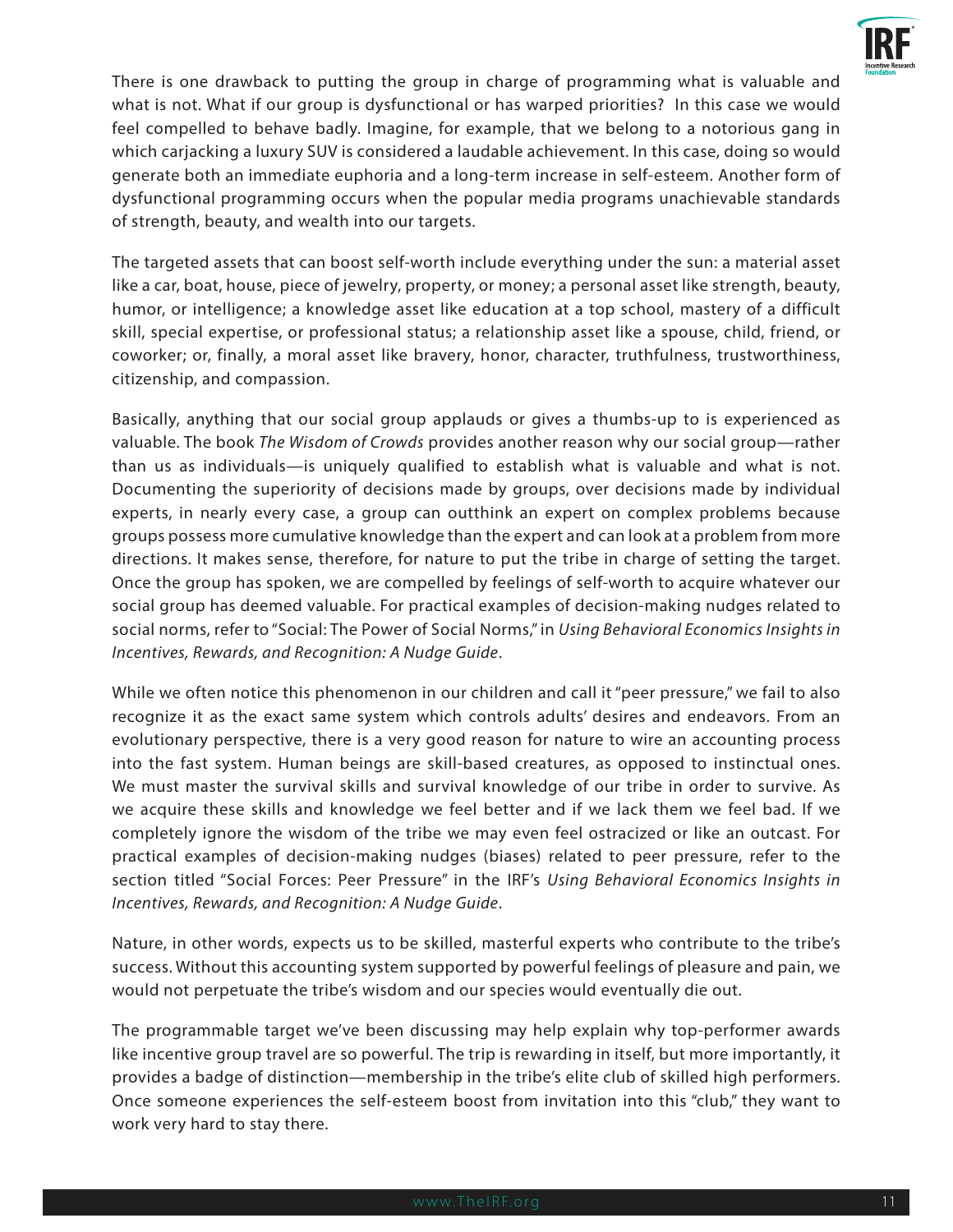

#### **Applying the Target in IRR Programs**

If the discussion above is correct, how do IRR professionals figure out which targets (desirable assets) are programmed into our employees' mental accounting systems? Do we interview everybody an employee knows including friends and family members—to determine which products and services their social group applauds?

Fortunately, technology provides a convenient solution. Social sites like Facebook can help designers figure out, for example, what sort of rewards an employee might value and those that provide both immediate enjoyment and a long-lasting boost in self-esteem. Using social media and internal e-mail analysis, designers might see what products and services employees' friends are bragging about and note the ones that are most frequently mentioned. Armed with this intelligence, their reward and recognition programs will have maximum impact and will be optimally rewarding.

The marketing community is already aware of the programmable target and the power of social groups to influence our behavior. For example, maybe you've wondered why companies are so eager for us to hit the "like" buttons next to their online products. Depending on our Facebook settings, these "likes" are often automatically shared with everyone in our social tribe and thereby help program their targets. This type of marketing is powerful because it taps directly into our ancient, programmable accounting system.

We don't mean to imply that all desirable products and services are programmed by our social groups—just the assets that contribute to self-esteem. We each have our own idiosyncratic preferences based upon our individual motivational makeups. If someone is inherently curious, for example, a desirable reward might be a microscope or telescope to examine the natural world. This sort of reward is desirable, but will not boost self-esteem unless the person's social group also values these products. Products or services that make our lives easier or less painful also fall into this category; they help us enjoy life but they do not unleash the power of self-esteem. It is important to appreciate this subtle distinction.

# **The Ledger**

Logically, an accounting system must contain a "ledger" of some sort that tallies which assets we have acquired and which are still lacking. If an important asset is missing—e.g., the ability to do math, speak a foreign language, play a musical instrument, or speak in public—we will experience a persistent drag on self-esteem until the missing asset is acquired.

As we master skills and acquire tangible assets, the summary on our mental balance sheets becomes more favorable, we feel more valued, and our self-worth goes up. The accounting system's ledger explains why human beings will spend months or years developing difficultto-acquire skills. For a doctor to become skilled, for example, she must endure four years of undergraduate education, four years of medical school, and two years as an intern, but for what? The answers include money, the satisfaction of helping others, and a huge, self-esteem-building asset that will increase the balance in her achievement ledger *permanently*.

#### **Applying the Ledger in IRR Programs**

If the BE community is to be believed, incentive travel professionals should pay special attention to the self-esteem ledger. This may seem counterintuitive, but the most prized rewards might be the ones that require the most effort from the rewards' recipients—a special training workshop with a world-renowned expert or a course or certification from Harvard, Stanford, or other prestigious university. The best reward might even be a "stretch assignment" at work that challenges employees and proves to them that they are better than they thought they were. Of course, the self-esteem that comes with earning a place in the annual top performers' group travel experience makes those programs especially effective.

Another trend is "working vacations" that allow people to toil, for a fee, at a family farm, bakery, vineyard, brewery, or other profession or trade they have fantasized about. These "vacations" often include training and mentoring by experts. Don't assume, therefore, that everyone will find a lazy beach vacation rewarding. Humans are built to work, create, master skills, achieve, and collaborate as a team, and being deprived of these productive pleasures can be experienced as a punishment rather than a reward.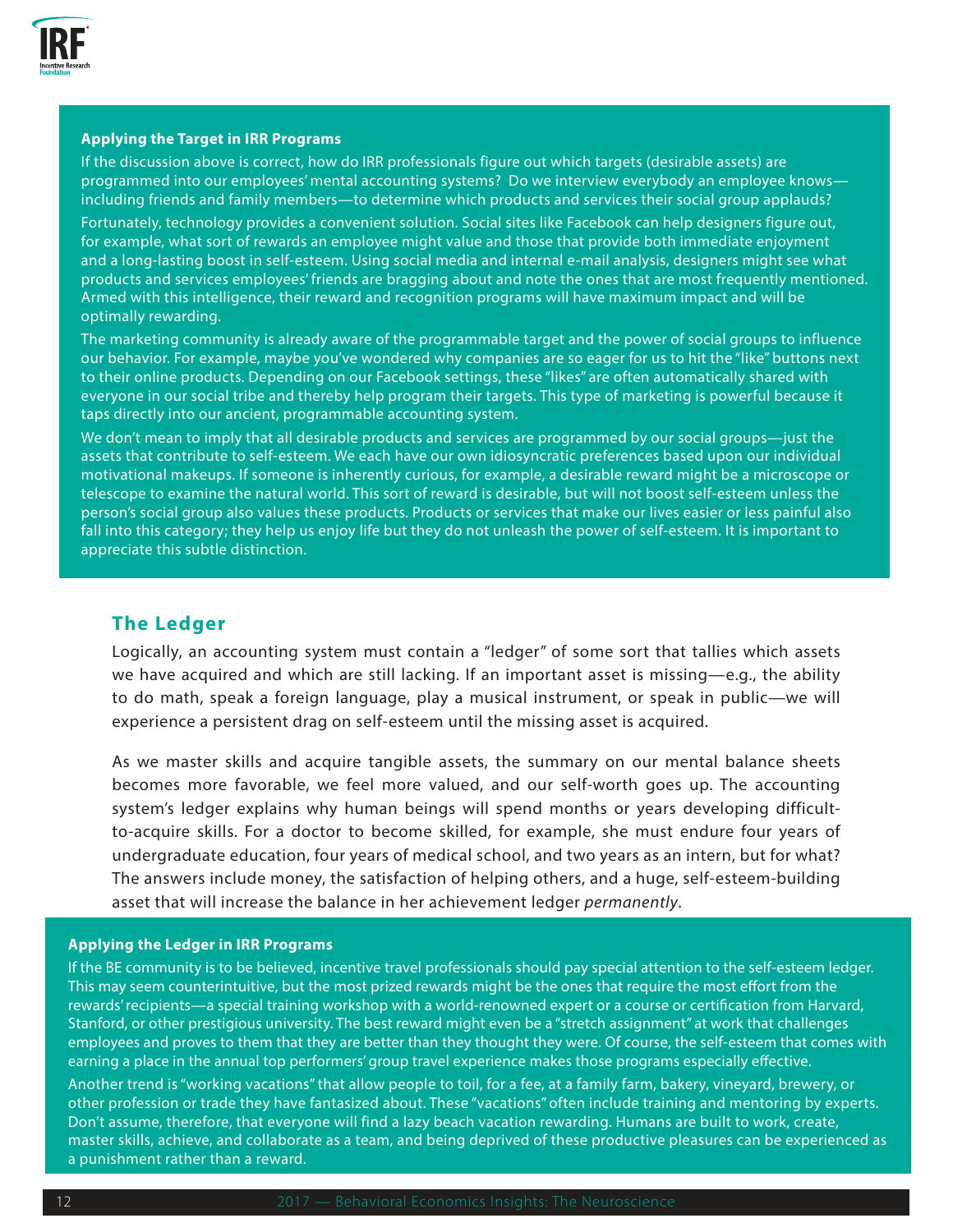

### **Neuroeconomics**

We're going to switch gears for a moment and discuss another thriving branch of economics called "neuroeconomics" (NE).

Whereas BE emerged to account for decisionmaking biases by integrating social, cognitive, and emotional factors, NE provides another powerful layer of proof by exploring the biological underpinning of decision-making.

Like BE, NE is challenging many of the principles and assumptions of neoclassical economics. In

# **Brain science has come a long way in recent years. It is now able to monitor how the brain controls emotion and what happens when various parts of the brain you shut down. In essence, the science shows that we operate almost entirely on emotion.**

many ways BE and NE are like a tag team trying to wrestle neoclassical economics out of the ring for its failure to accurately capture how real human beings think and make decisions.

Although NE research supports many of the BE nudges, especially the importance of emotions in decision-making, NE researchers have also come up with their own separate findings, insights, and breakthroughs regarding how the human brain makes decisions.

The explosion in NE research is being powered by technological advances that allow researchers to probe the brain in unprecedented detail. For instance, brain-imaging technologies that allow us to see which brain areas are active during economic decision-making and which are not.

The most powerful NE finding, as far as IRR professionals are concerned, is that all forms of reward—monetary or otherwise—are processed in the brain's master reward center, the striatum, and are experienced as rewarding feelings. For example, when patients are offered various forms of reward—ranging from their favorite food to a compliment to a monetary gift—neurons in this structure fire. In the case of monetary rewards, doubling a gift doubles the firing rate.

 *"The point in the spectrum from transactional to engaged. If your motive is to simply to drive a sale—a transaction you can use a transactional reward. This is the bulk of the industry, and it comes from behavioralism. You design a specific consequence (good or bad) for a specific behavior and you are reinforcing or discouraging that behavior, that's fine. From there, you can go up the spectrum—from trying to drive a behavior to developing a long lasting relationship. To do so, you have to connect with people's core values, and in doing so, you are activating emotions, so you have to be authentic, committed and really want it."*  **—IRR industry expert** The implications of this simple finding are immense; all forms of reward are made of the same stuff—rewarding feelings emanating from the striatum and the dopamine reward system. This means that rewarding employees intrinsically by treating them better or rewarding them extrinsically with money are equivalent in the brain. Both forms of reward create positive feelings.

For instance, consider two employees, A and B. They both make the same monetary salary and benefits—let's say \$50,000. We will assume that this amount of pay creates positive feelings in the striatum equivalent to 10 emotional reward units, or ERUs. Employee A unfortunately works for a toxic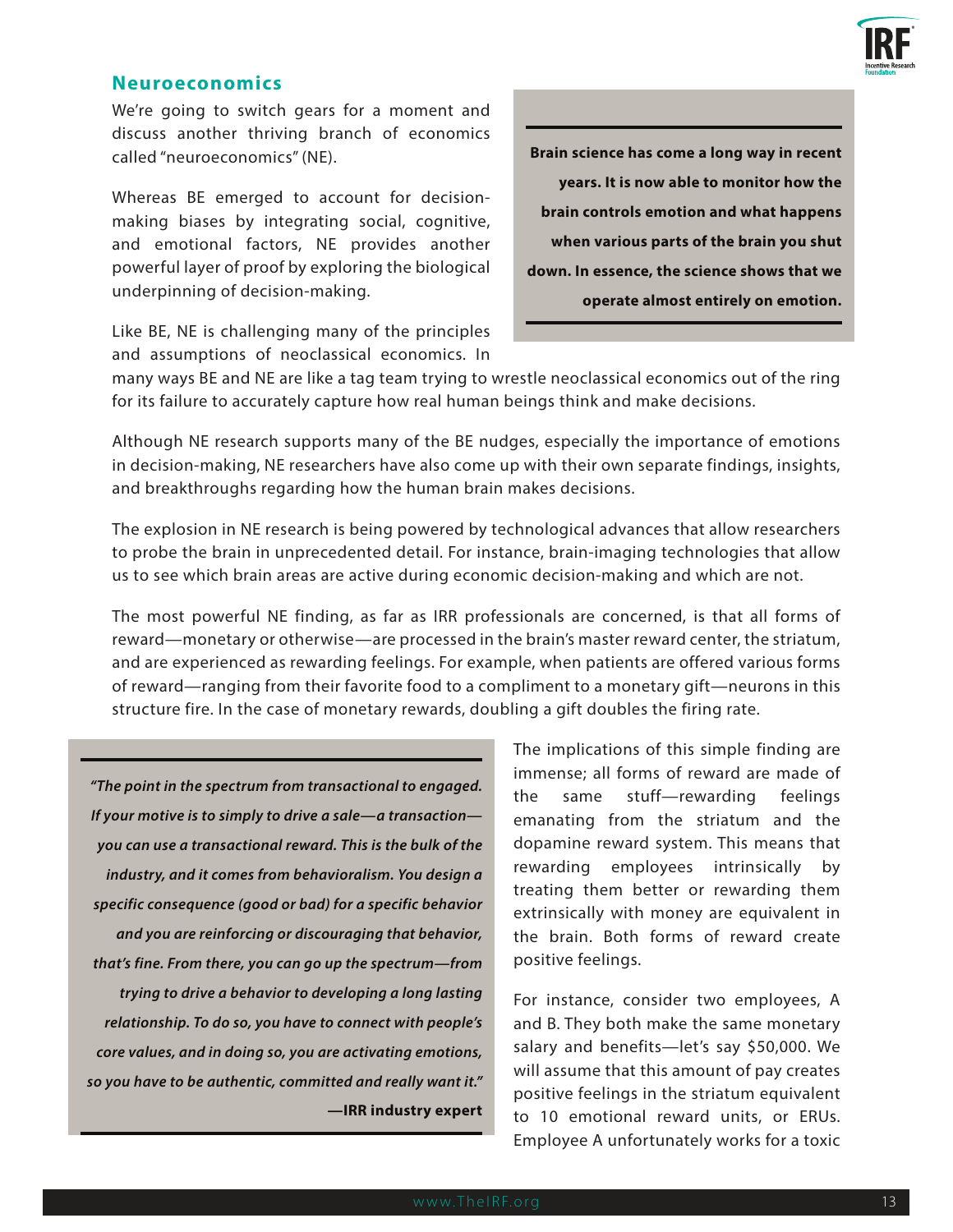

manager who makes his life a nightmare. Employee A receives constant criticism, is threatened and disrespected, and never gets a kind word. The pain experienced by employee A creates a reward deduction of let's say 5 ERUs. The emotional take home "pay" for employee A is therefore only 5 ERUs (10 ERUs–5 ERUs).

Employee B is luckier. She works for an emotionally intelligent manager who understands human nature, takes a personal mentoring approach, believes in coaching employees and recognizing their achievements, and tries to encourage their development and success. Employee B loves coming to work and therefore gets a 5 ERU bonus on top of her monetary pay, which results in an emotional take home "pay" of 15 ERUs.

Who do you think will want to work harder toward the organization's goals, the employee earning 5 ERUs or the one making 15 ERUs? The answer is obvious—the more rewarded employee will be more engaged and more productive. It follows that unless employee A gets ten ERUs worth of tangible rewards—an expensive proposition equal to his entire salary—he is likely to disengage and/or leave.

#### **Applying Neuroeconomics in IRR Programs**

This finding, that all rewards are based on feelings, is vitally important for IRR professionals as well as to society in general. We can pay people more ERUs (emotional reward units) and get better performance by increasing the intangible, intrinsic rewards that employees find just as motivating as money. Imagine that you are the director of finance for a large corporation, and you are given the following two options for improving organizational performance:

- 1. Pay employees twice as much money, or
- 2. Pay them intrinsically by treating them better, aligning their work to their strengths, and allowing them some autonomy.

Of course, from a financial perspective, the intrinsic rewards are more enticing. The tricky part of using the intrinsic option is that you actually have to care about your people. Simply going through the motions and then checking them off your to-do list won't work. People are smarter than that. Implementing the intrinsic option may require a cultural and mindset change on the part of the board, executives, managers, and supervisors. And, as HR guru Dave Ulrich argues in his latest book, The Leadership Capital Index, Wall Street analysts should get in on the act because their recommendations drive CEO behavior. As Ulrich put it to us: *"It is hard to lose weight without weighing; it is hard to dress well without public scrutiny for attire; and it is hard for leaders to perform well without accountability."* Analysts must be convinced that profits can increase simply by treating people better and NE research will help convince them of that.

This finding that intrinsic rewards are just as motivating as money is extremely important. It means that intrinsic rewards are vastly undervalued as a reward vehicle. Companies are starting to catch on, which may explain why employee engagement is such a hot topic these days. Employee engagement best practices are designed to trigger these and other intrinsic rewards: creative highs; the warm friendly feelings experienced in tightly bonded groups; feelings of confidence, competence, and self-esteem; the euphoria of a win; and feelings of security.

According to Deloitte, culture and employee engagement are currently the number one business challenges worldwide. Here is an excerpt from Deloitte's *2015 Global Human Capital Trends Report*:

*"This year, employee engagement and culture issues exploded onto the scene, rising to become the No. 1 challenge around the world in our study. An overwhelming 87% of respondents believe the issue is 'important,' with 50% citing the problem as 'very important'—double the proportion in last year's survey … Organizations that create a culture defined by meaningful work, deep employee engagement, job and organizational fit, and strong leadership are outperforming their peers and will likely beat their competition in attracting top talent."*

This amazing finding may mark the start of a new era. If Deloitte is correct, the business community has gone from referring to cultural and motivational issues as the "soft stuff" to recognizing them as a business priority worldwide.

We'd venture a step further: the intrinsic rewards that employee engagement programs are designed to activate lie at the core of economic utility, the core of the brand impression, the core of customer and employee satisfaction, and the core of every single financial transaction. The true economy, in other words, operates upon the back-and-forth exchange of rewarding feelings. For example, if you provide me with a product or service that makes my life better, easier, more rewarding, more successful, or less painful, I will pay you for it.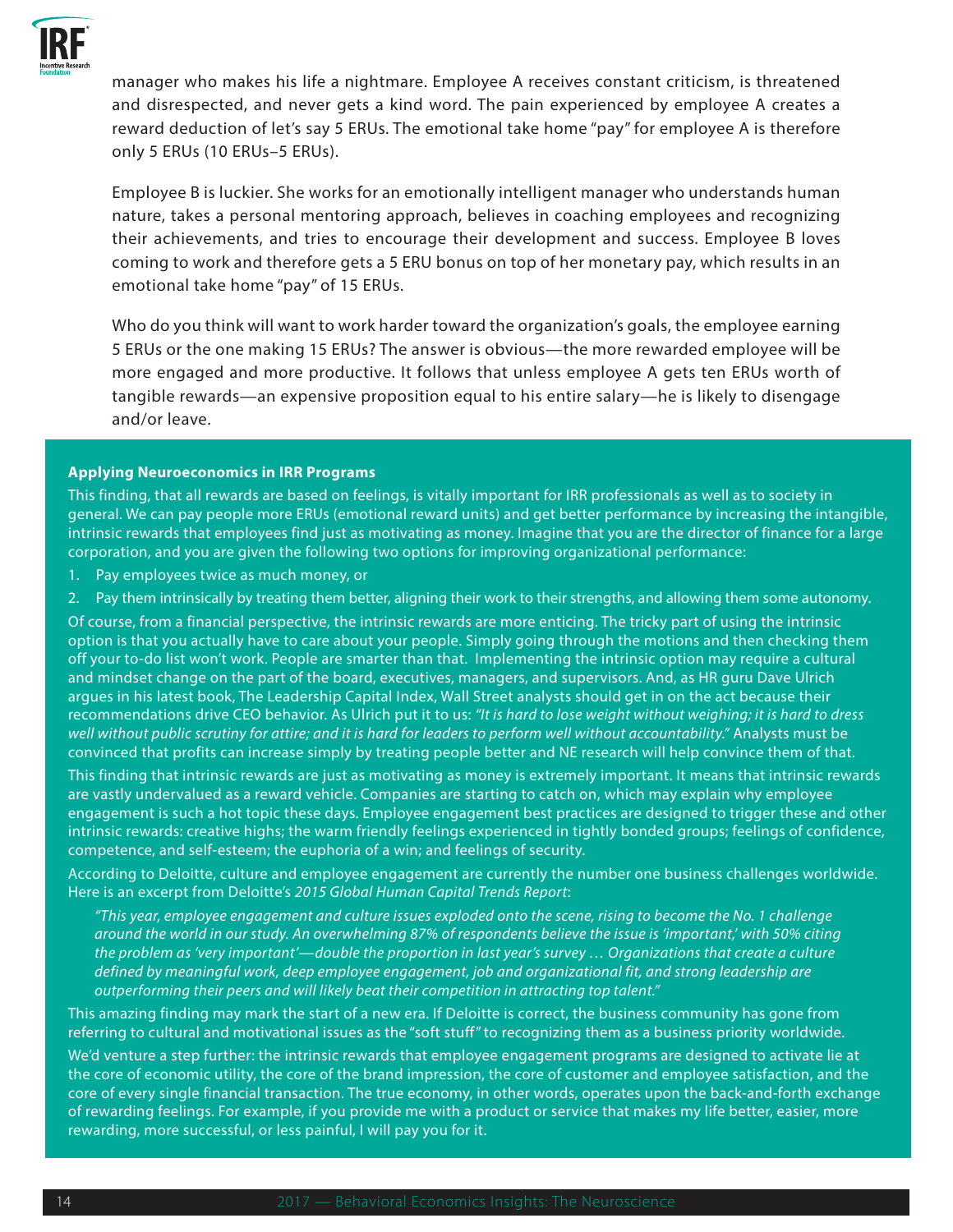

# **Antonio Damasio and the Biological "Thermostats"**

NE researchers have proven that intrinsic rewards are important and equivalent to monetary compensation, but what exactly are intrinsic rewards made of and how do we provide them in the workplace? Fortunately, two Harvard professors, Nitin Nohria, the current dean of the Harvard Business School, and Paul Lawrence, an organizational behavior pioneer, came up with a possible answer in their 2002 book, *Driven: How Human Nature Shapes our Choices*, and a follow-up book in 2010 by Paul Lawrence titled *Driven to Lead*. Nohria et al. tested the four drives at three hundred Fortune 500 companies and reported the results in a 2008 article in *Harvard Business Review* titled "Employee Motivation: A Powerful New Model."

Before we look at Nohria and Lawrence's Four Drive Model of Employee Motivation, it is helpful to set the stage by discussing how the brain motivates us to care for our crucial biological needs for things such as food and rest with thermostat-like devices. We will then extend this thermostat analogy into the realm of social motivation and the Four Drive Model proposed by Nohria and Lawrence. There can be no better place to start this exploration than the work of Antonio Damasio. Damasio is one of the world's leading scientists and a pre-eminent expert on the neuroscience of emotions. He is also a clinical neurologist who helps people recover from various forms of brain damage, and his patients are often featured in his books. According to Dr. Damasio, incentives and rewards (positive feelings) are much simpler than we thought. In fact, they are often as simple as a thermostat. Consider that when the temperature in your house rises above the desired setting, aka the "set point," the air conditioner turns on and brings the temperature back down to the set point. If the temperature falls below the set point, the furnace kicks on and brings the temperature up to the set point. With this simple mechanism we enjoy ideal temperatures for optimal functioning.

The human brain has many thermostat-like devices, each with its own set point. The easiest biological "thermostat" to think about is the one that regulates nutrition. If we eat too much, it hurts (we feel bloated), which motivates us to stop eating. If we eat too little, it also hurts (hunger pangs), which motivates us to eat. And when we eat the ideal amount and hit the set point, we feel good, satiated. Feeling good, in other words, means that we are doing the right things to survive, or, as Damasio puts it, *"… nature seduces us into good behavior (with rewarding feelings)."* Similarly, if we are doing well in the workplace, we should experience a rewarding sense of wellbeing, and IRR professionals are partly responsible for creating this feeling.

**Extrinsic and intrinsic rewards trigger the same chemical reactions in the brain. The former is expensive and the latter, free, but intrinsic rewards require genuine commitment, time and sustained effort—a cost of a different sort.** 

No doubt the conscious mind can resist the "gravitational" pull of hunger to finish an important project. But at some point, the pain ramps up and we must expend more mental effort to resist the pull. Eventually, we are going to lose this battle and eat. All of the thermostats work the same way; we are subject to their motivating feelings and we generally do as we are "told."

If we could somehow turn off the nutritional

thermostat, we would be in serious trouble. We'd have to set a timer to know when to eat, for example. If we simultaneously turned off the senses that support nutrition, such as smell and taste, the restaurant industry would disappear overnight. We'd probably invent nutritionally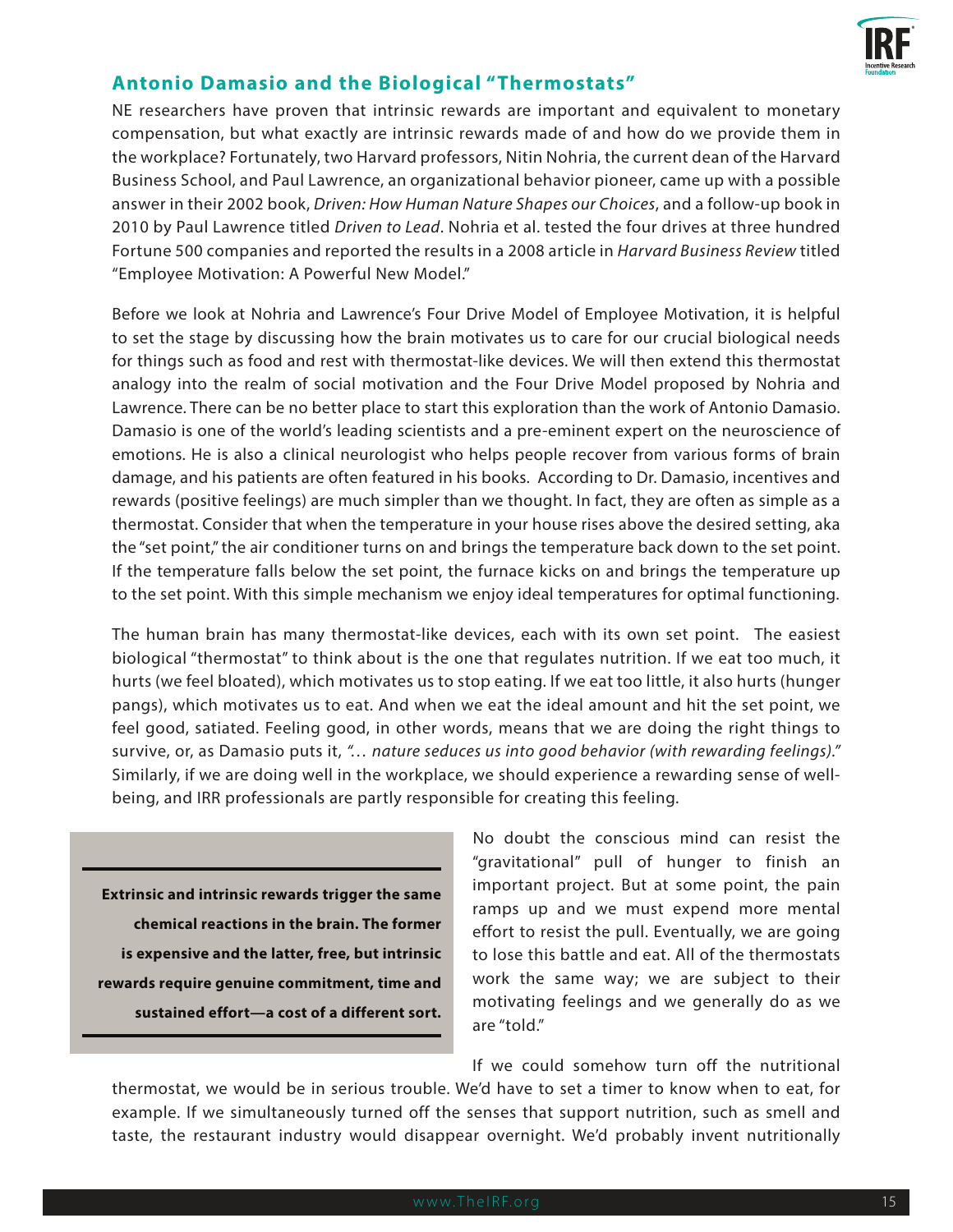

balanced bars that we would consume whenever the timer went off. Our artificial nutrition technology would never be as good as the natural one.

Other thermostats regulate crucial biological needs like the need to sleep (recharge our brains), the need to protect our bodies from physical harm (keep us from looking into the sun or overexerting ourselves), and the need to reproduce. In the modern, stress-filled workplace, the sleep thermostat sometimes gets out of whack. In this case, employees would find it rewarding to have a quiet spot to relax, take a catnap, and unwind between sprints of intense concentration; think massage chair, or sound-insulated room with relaxing music. This would be an excellent reward to make sure the human beings under your care are in a state of rewarding balance and well-being that produces optimal functioning. Notice that this isn't too different from a technician doing maintenance on a valuable machine in a manufacturing plant. Human beings malfunction at an alarming rate, so maintenance is certainly called for. If you make this recommendation, point out that you have one of the world's top scientists on your side.

Are you noticing a theme developing here? How about this, "For every vital human need there *will* be a system in the brain, *based upon motivating feelings of pleasure and pain*, to regulate it." This statement is so self-evident, that we might even call it an axiom, like the axioms mathematicians use to build their proofs. It is a design theme in nature that is far more powerful and wide-ranging than we realize.

Under this new scientific framework, IRR professionals are in the thermostat-balancing, and wellbeing-creating business. You might reframe their purpose as being, "To help people feel good about their work because doing so helps them function at their best."

#### **Applying the Thermostat Concept in IRR Programs**

Let's pause for a moment and contemplate how IRR professionals might interact with the biological thermostats we have discussed thus far to improve productivity and the employer brand. Damasio tells us that both the physical environment and employees' biological needs matter. If we want to keep everybody functioning at their best, we can design features in the workplace that help people balance their biological thermostats. This isn't something we are accustomed to thinking about, but something as simple as making sure the heating and air conditioning system is working properly helps employees function better and contributes subtly to the employer brand. When an employee makes a decision to stay with their employer, or leave, the positive and negative experiences emanating from the biological thermostats will be factored into the employee's intuitive cost-benefit analysis, including something as simple as the temperature inside the building.

This is Damasio's primary lesson: "Every employee experience matters." Our emotional feelings of the moment are incorporated into our memory (Damasio's somatic marker hypothesis) and color all of our decisions. This arrangement is eminently logical because feelings are proxies for our vital survival needs and if we ignore them we are dead.

#### *Envisioning a World in Which IRR Professionals are in Charge of Balancing The Motivational Thermostats*

What would the IRR professional look like under this new, holistic approach to rewards? The profession will have a higher profile because it will take charge of improving productivity, reducing employee turnover, attracting top talent, and increasing customer satisfaction. IRR professionals will therefore become human performance experts who are emotionally intelligent and well versed in intricacies of human behavior. IRR professionals will also be in charge of improving the internal brand so their employers become known as great places to work.

Every company will someday monitor the motivational thermostats with an intrinsic-reward survey. If your intrinsicreward survey detects a malfunction in any of the motivational thermostats, an alarm will go off and you will dispatch a team of experts armed with employee engagement best practices to perform repair and maintenance on the workplace environment so the motivational thermostats return to their zones of optimal functioning. Notice that this is an entirely different mindset than, *"If you do what the strategic plan requires, we will give you a perk, trip, or reward."* Your job is now to keep everyone from the CEO to the janitor operating at their best. Which future world seems the most attractive and rewarding to you?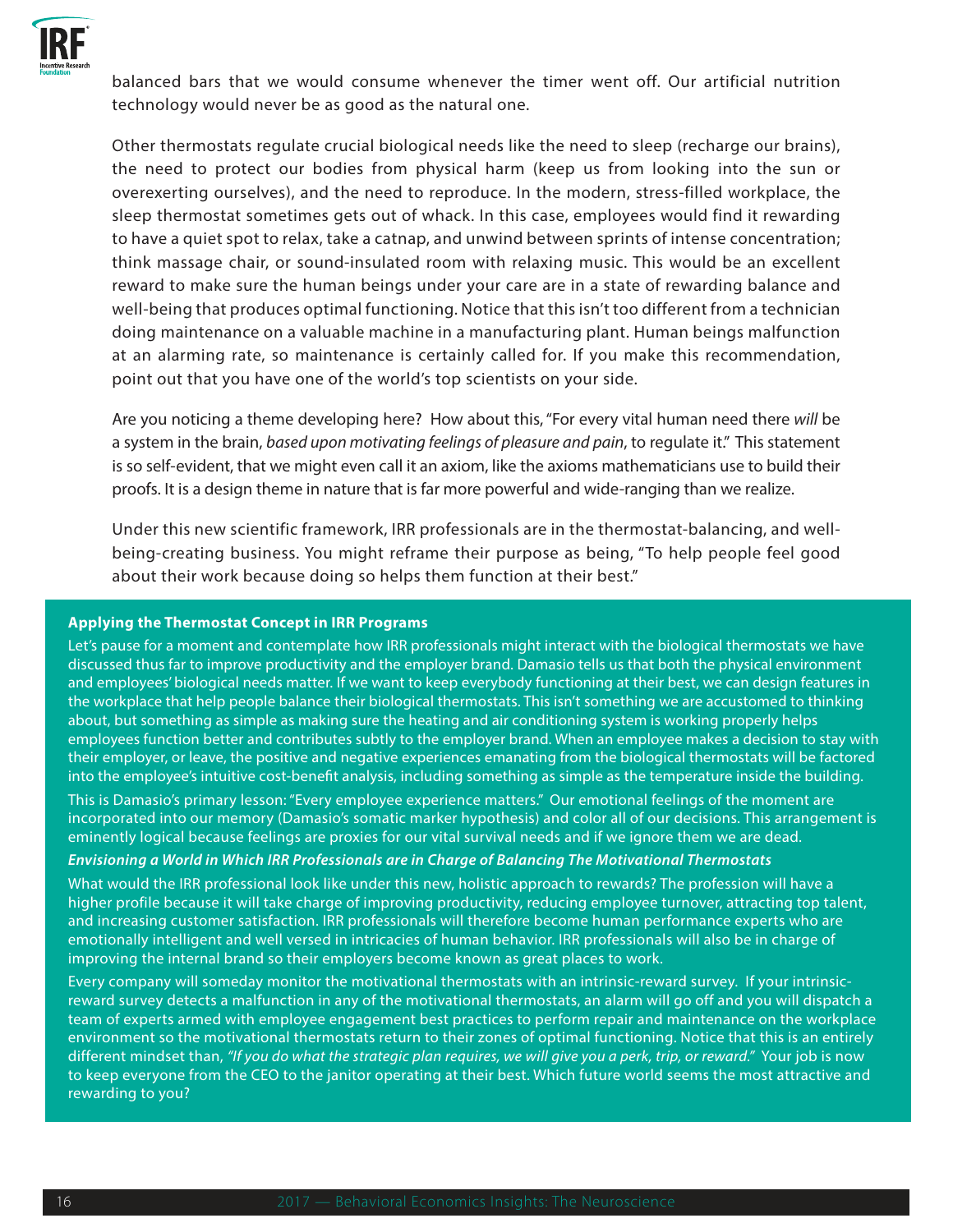

Under this new format, IRR professionals may become "chief energy officers" responsible for bringing out the best in people by tapping into their emotional/motivational "engines." They will accomplish this by making sure that companies pay attention to satisfying the core biologic and social needs of their employees.

Employees, in turn, focus on taking care of the core needs of their customers by providing better goods and services delivered with a smile. This improved customer service results in improved customer loyalty, customer retention, brand advocacy, and sustained financial success. The beauty of this approach is that everybody wins, which is precisely why it will work.

# **The Social Thermostats and the Four Drive Model**

Paul Lawrence and Nitin Nohria built upon Damasio's concept of homeostasis in their book *Driven* and extended it into the social arena. They propose four social thermostats, or drives, that complement the biological drives and regulate virtually everything happening in the workplace.

All forms of reward likely originate from the biological and social thermostats. The better we understand these life-regulating thermostats, the better we can design powerful reward systems that tap into them.

The social drives create pleasant and painful feelings that push and pull on us during the course of a typical workday, and subtly motivate us to strive, learn, invent, achieve goals, and play nice with our coworkers and supervisors. They also point us in the direction of survival, just like the biological thermostats. We can think of these social thermostats as motivational hot buttons in the brain that help to improve the employer brand, boost productivity, and make the workplace more enjoyable for employees.

*Driven* is hugely important to IRR professionals because it simplifies human motivation down to just four fundamental drives—acquire, bond, innovate, and defend. Moreover, the four drives explain the origins of both extrinsic and intrinsic incentives. If we learn how to turn on these productive pleasures, our companies will enjoy maximum productivity and our employees will experience maximum engagement in their work.

- **• Drive to Acquire:** Employees want to acquire things—money, property, cars, etc. They also want to acquire skills and status, become experts, and feel proud. Fortuitously, companies also want their employees to be competent, confident experts.
- **• Drive to Bond:** Employees want to have authentic caring relationships not only with their family and friends, but with their workmates and supervisors (their tribe) and experience the warm, friendly feelings that come with them. Companies also want employees to collaborate and cooperate as a team in order to solve difficult problems. Companies that provide rewards for group achievements are working harmoniously with the drive to bond.
- **• Drive to Invent:** Employees want to learn, create, and invent because it feels good to do so (curiosity and the pleasure of getting an idea, solving a problem, or comprehending a difficult concept). Of course, companies also want their employees to learn and innovate.
- **• Drive to Defend:** Employees want to feel safe and secure and to defend the people and ideas they hold dear. Organizations should also want this, because when employees are overstressed, productivity plummets and healthcare costs rise. Moreover, organizations that manage to harness the power to defend will be rewarded with loyal employees who are vocal about their affection for the organization.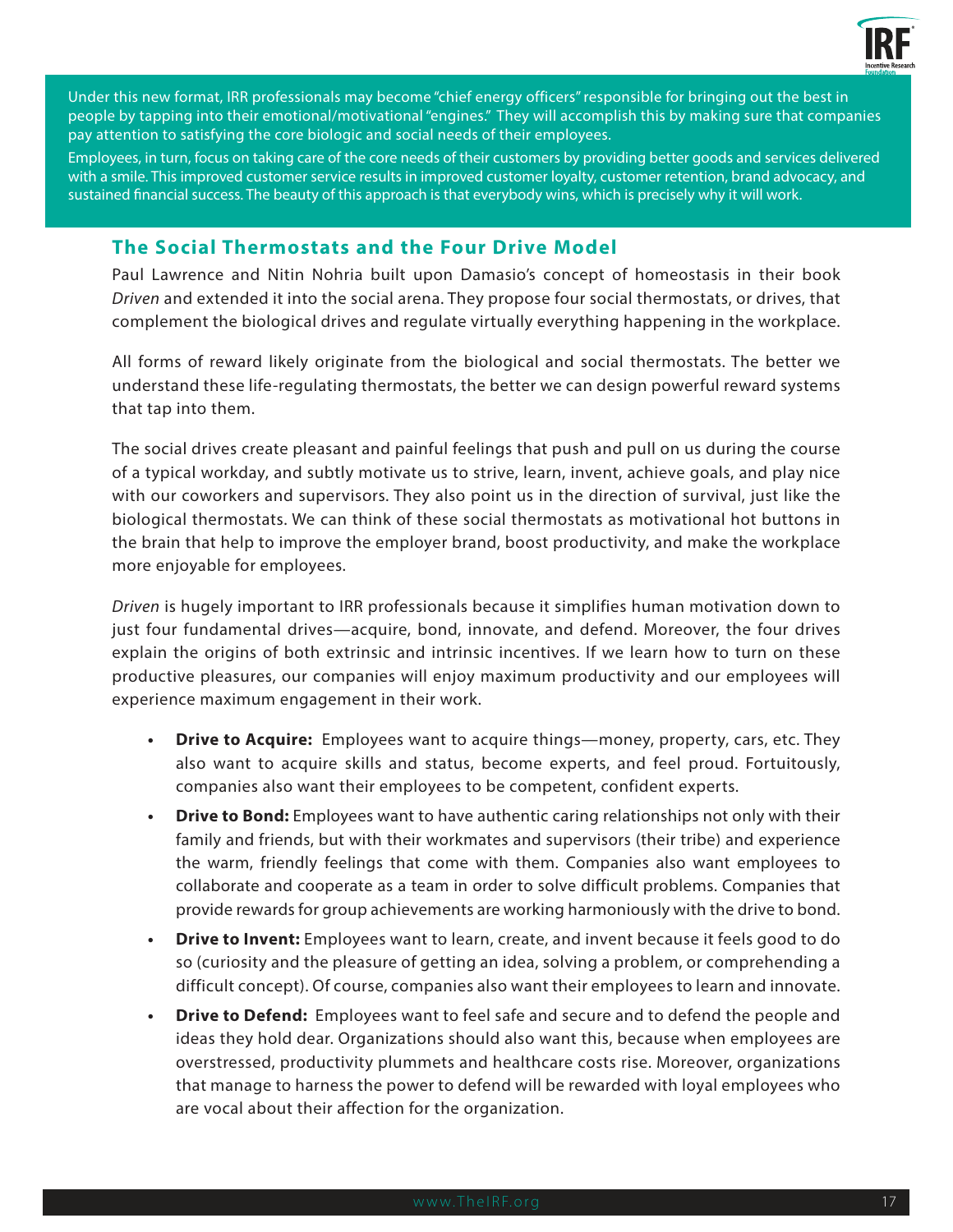

# **Credibility of the Theory**

The pedigree of an idea and its underlying evidence are important considerations in establishing credibility. Lawrence and Nohria's first claim to credibility is that they are open minded and interdisciplinary scientists who are not constrained to a single intellectual silo, specialty, or mindset. They spent their entire careers, *"… studying the way people behave in the most fascinating setting of human behavior, the workplace."* In other words, they are practically minded and have witnessed human nature firsthand in hundreds of organizations.

Nohria and Lawrence describe their multidisciplinary approach as follows, "*We have spent a great deal of time learning about evolutionary biology, neuroscience, genetics, primatology, and archeology.*" In the course of these explorations they compiled a great deal of evidence. Overall, Lawrence and Nohria take a broad archeological perspective that seeks to understand the historical roots of human nature.

The "drives" that Lawrence and Nohria describe are probably key components of Daniel Kahneman's fast-thinking system, and like the fast system, the drives operate quickly, automatically, effortlessly, and involuntarily. Hence they are extremely stealthy and hard to think about. Kahneman's fast and slow thinking system, along with Damasio's homeostatic thermostats and the Four Drive Model offer a new language and conceptual framework for pulling human motivation out of the shadows and into the light of day so we can think about it clearly and intelligently.

#### **Applying the Four Drive Theory in IRR Programs**

Once armed with the "architecture" of human motivation, IRR designers possess the tools to create simpler and more impactful reward and recognition programs that align harmoniously with our deep nature.

Incentive design firms have already begun to use the Four Drive Model of Employee Motivation as a conceptual framework for designing reward and recognition programs. For example, an IRR expert we interviewed, who worked closely with Paul Lawrence before his death in 2011, has instilled the four drive framework across research and interventions affecting thousands of people in dozens of organizations. According to her, *"We chose the Four Drive Model as the foundation for the incentives research and interventions we did. It represents a balance between intrinsic and extrinsic motivations. But it is best understood and applied as an integrated theory. What happens inside a human being is at any moment, situational. The four drives are pulling at you and the human is influenced to decide by the way the drives are pulling at them."*

Indeed, we can think of the four drives as producing the "primary colors" of rewards that IRR "artists" can "paint" with. We can think of them as sources of the extrinsic and intrinsic paychecks that employees find motivating. The four drives create four independent "denominations" of emotional "currency" that you can build into your reward and recognition projects like integrated building blocks. As one of our experts advised, *"Ideally, IRR programs should be built around all four of the drives to be maximally effective."*

Finally, the findings in *Driven* are supported by brain-imaging technologies, genetic technologies, and pharmaceutical technologies to which previous generations of scientists did not have access.

The Four Drive Model provides an opportunity for a motivational reboot of the IRR industry because it describes a powerful system of rewards that are internally derived, many of which are free, require very little infrastructure, and tap into the passion, energy, and creativity of the workforce more efficiently. In the authors' opinion, this model describes the future of the IRR industry because it provides a more accurate description of human nature. It also demonstrates that the two forms of reward (intrinsic and extrinsic) can work together synergistically to enhance the effectiveness of both.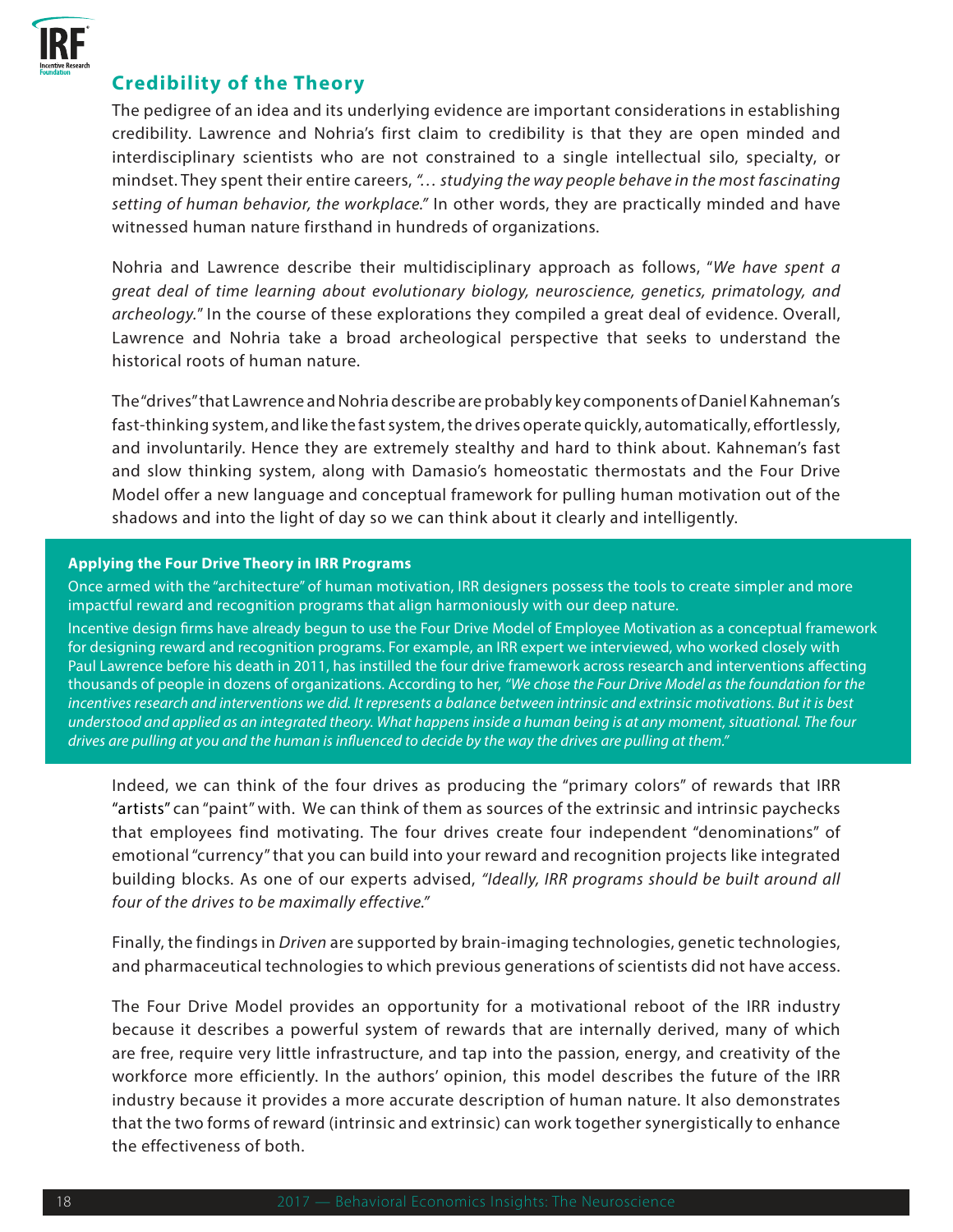

# **The Drive to Acquire**

The drive to acquire was reviewed briefly at the start of this paper in describing Kahneman's "mental accounting system." As you may recall, whenever we acquire a socially valued asset or achieve a socially respected goal, we experience an immediate euphoria along with a small but permanent increase in self-worth. Lawrence and Nohria independently developed a very similar idea and called it the "drive to acquire." As with Kahenman's accounting system, the "drive to acquire" covers a lot of territory. Rather than repeat how this drive works, we will point out some of the biological underpinnings of this spectacularly important drive.

Just as with Kahneman's accounting system, the drive to acquire is *programmed* by our social group and motivates us to achieve certain goals and acquire certain assets. If we ignore the survival wisdom of our tribe and go our own way, we pay an enormous emotional price.

Let's start with the short-term reward. This exhilarating "achievement high" doesn't last long because nature's message is, "OK, nice job, now do it again—achieve another goal." We might call this pleasure the "euphoria of a win" because it causes us to pump our fist when we score a 3-pointer in basketball, hit a home run in baseball, sink a long put in golf, or buy the sports car we've fantasized about. This short-term reward is regulated by the neurotransmitter, dopamine, and dopamine 1 and 2 receptors in the master reward center, the striatum.

Dopamine has been thoroughly studied; it is released whenever we anticipate achieving a goal or when we actually achieve it. In essence, it makes us crave achieving. When someone is a workaholic, shopaholic, or addicted to gambling, dopamine and the drive to acquire are likely to blame.

IRR professionals will know when the workforce is achieving their goals and getting their dopamine-induced achievement highs, because the workplace will be filled with hoots, hollers, and high fives—which are indications of good shots being made. Oftentimes, well-chosen and appropriately delivered extrinsic rewards, such a spot prizes, points, badges, and the like work very well to amplify feelings of achievement and exhilaration along the way.

Now let's explore Lawrence and Nohria's perspective on self-worth—the permanent improvement in confidence that occurs when we acquire a socially desirable asset or achieve a socially desirable goal.

 *"Though the research on humans is much more limited, there is some evidence consistent with the possibility that serotonin levels are related to status rankings. For instance, McGuire and his colleagues have found elevated serotonin levels in the leaders of college fraternities and athletic teams. As tentative as the evidence is, it is a finding that is consistent with research from other traditions that suggests that people are driven to acquire and achieve more than their fellow human beings."* 

—Paul Lawrence and Nitin Nohria, *Driven: How Human Nature Shapes Our Choices* (San Francisco: Jossey-Bass, A Wiley Imprint, 2002), p. 155

This system is likely ancient and probably evolved from the dominance hierarchies we see in other mammals, and especially in primates. Whereas the dominant adult in a troop of vervet monkeys might be judged by just a few characteristics, like size and strength, the most successful humans are judged by a much larger set of characteristics besides size and strength, although those assets are still

important. The higher ranking primates exhibit the highest concentrations of the neurotransmitter,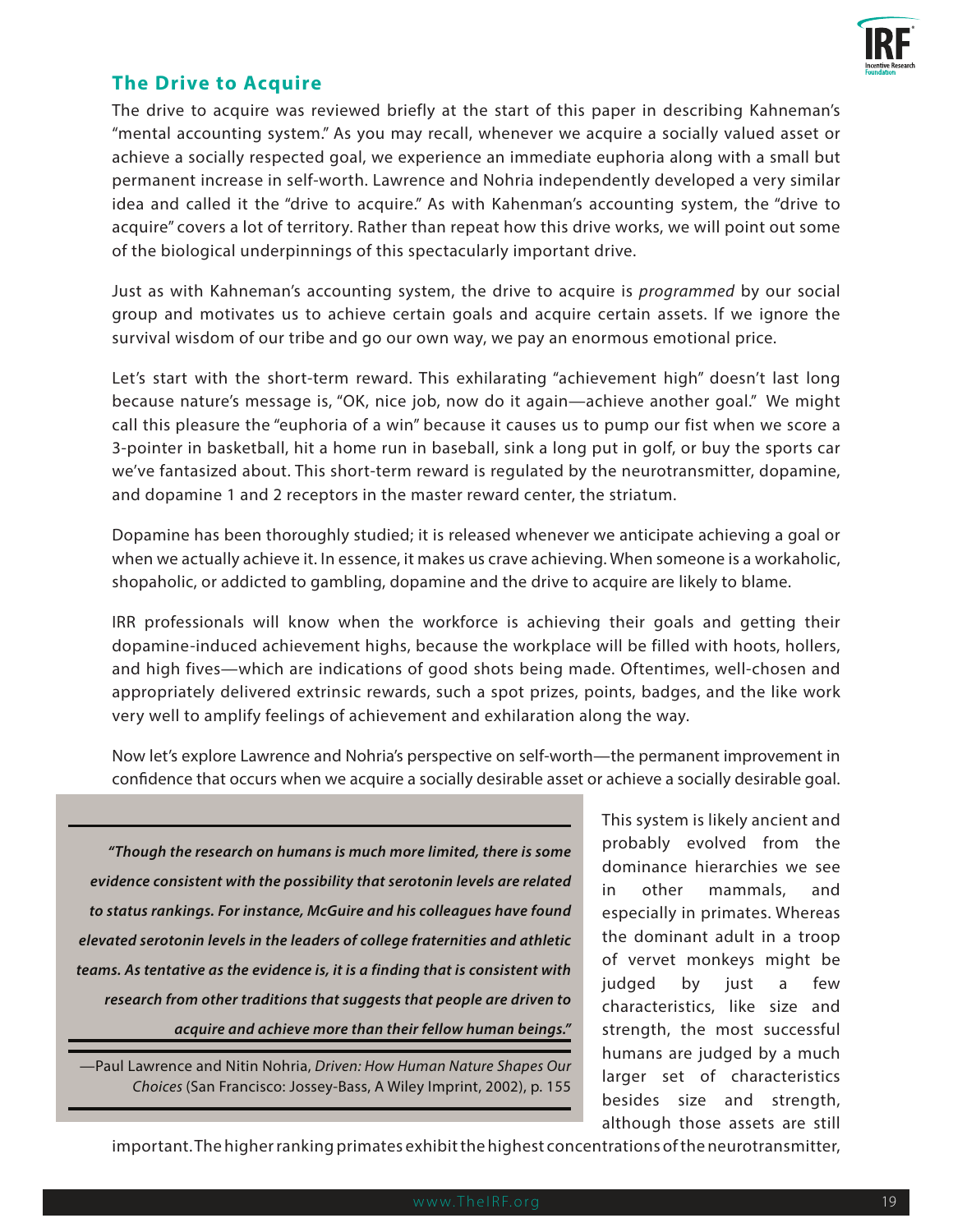

serotonin, and presumably experience higher self-esteem as a result. Lawrence and Nohria believe that the same serotonin-based system operates in human beings as well.

If we did not receive these short-term and long-term emotional rewards and punishments, we would not care about our culture or what it values. We also would not expend decades of effort mastering the tribe's survival skills (think graduate degree in accounting or a law degree), because there would be no intrinsic compensation for all of our hard work and pain.

#### **Applying the Drive to Acquire in IRR Programs**

Below are two recommendations with tremendous potential for IRR professionals. The first recommendation pertains to the short-term dopamine reward, and the second recommendation pertains to the long-term serotonin reward.

Recognize Achievements to Create the Euphoria of a Win

Neuroeconomist Paul Zak has described a variety of ways to encourage the short-term reward—the euphoria of a win in the workplace.

This form of pleasure should be very familiar to IRR professionals because it provides the joy people experience when their achievements are recognized. If we think of business as a game, this pleasure is designed to reward good shots.

The recommendations below may seem familiar, because IRR professionals are already experts at pressing this, particular motivational "button." These recommendations come from Driven; the 2011 unpublished paper by Lawrence, Porter, and Zak; interviews with Paul Zak in 2016; from the book, *Primal Management* (2009), and from Paul Zak's 2015 article in the *Ivy Business Journal:*

- Make goals clear with defined implications for meeting or not meeting them (Zak 2015).
- Train managers and supervisors to be alert to good behavior, because they are generally prefer to criticize instead of compliment. (Herr 2009).
- Train employees to recognize one another (Zak 2015).
- Set the bar high, but not so high that only a few people can reach it (Herr 2009).
- Take a difficult-to-achieve goal and break it into several easier-to-achieve subgoals (Herr 2009).
- Make recognition public. This may backfire, however, if the recognition is perceived as unfair, undeserved, or unendorsed by one's peers (Zak 2015).
- Rewards should be given immediately after the desirable behavior or achievement being celebrated occurs (Zak 2016).
- Recognition should be unexpected, and not just given at annual review time (Zak 2016).
- Recognition should be personal and heartfelt, like a well-thought-out gift from one's supervisor or a handwritten note (Zak 2016).
- After recognizing exceptional effort, provide a break so employees' brains can recover and recharge between sprints (Zak 2016).
- Tangible rewards can be relatively small tokens that supplement recognition from peers or trusted mentors (Zak 2016).
- Create group goals and group rewards so team members pull in the same direction instead of competing against one another (Zak 2011).

IRR professionals should play a supporting role, for example, by helping to train managers to better understand human motivation and encourage them to meet with employees often, develop meaningful and mentoring relationships with their direct reports, and keep an eye out for laudable work that can be recognized and rewarded. IRR professionals can then provide or advise on a range of appropriate rewards: from travel and volunteer opportunities, to choice work-assignments and "dabble time," to tangible mementos like plaques and durable gifts that remind people of their achievements so they can be relived and re-celebrated—thereby multiplying the impact of the recognition.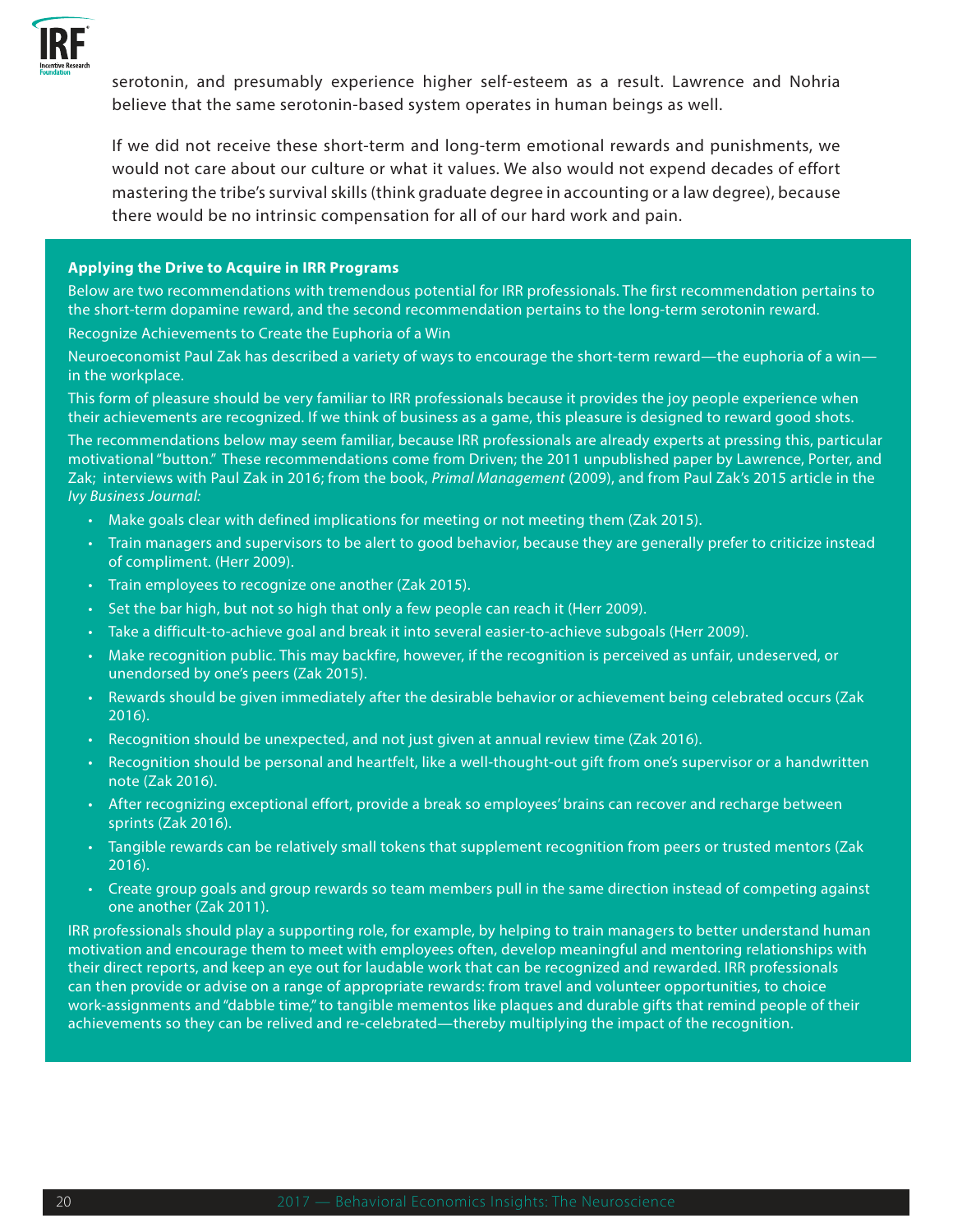

#### *Boost Self-Esteem by Flipping the Hierarchy Upside-Down*

As already mentioned, self-esteem is the ultimate intrinsic reward because it makes us feel good all the time. It's not a one-time payment but an annuity of payments. Anything IRR professionals can do to improve employee self-esteem will motivate greater effort and productivity. Some basic recommendations for boosting self-esteem and tapping into the drive to acquire are included above under Kahneman's accounting system.

Recall that self-esteem is related to hierarchy and status. In a typical hierarchical organization, this means that there are a few high-self-esteem jobs at the top, like the CEO position, and many more jobs at the broad base of the pyramid. The technique, therefore, is to flip the hierarchy pyramid upside-down.

We can accomplish this by coaching the leadership team to be humble and to emphasize the dignity and importance of every single employee in both their words and deeds. This selfless style of behavior is often called transformational leadership. Transformational leaders take a personal interest in their employees, are passionate about the business, and inspire exceptional performance.

Transformational leaders try to resist taking all of the glory and recognition for themselves. After all, executives already make more money (extrinsic rewards), so are they entitled to all of the glory (intrinsic rewards) as well? According to Jim Collins, in his blockbuster book, *Good to Great*, the most successful organizations are run not by egotists, but by humble servant-leaders who he described as being quiet, modest, reserved, shy, gracious, mild-mannered, self-effacing, and understated. Now we know why this approach works so well; it makes everybody else in the organization feel better about himself or herself, which is reflected in their enthusiasm and performance at work.

Ken Iverson, the former CEO of Nucor Steel, summed up the importance of being humble is his marvelous book, *Plain Talk: Lessons from a Business Maverick.*

"What of employees' right to be treated fairly? Well, it's pretty hard to treat someone fairly when you view him or her as inherently unequal. Across corporate America, managers look down on the people they manage and distance themselves from employees with layer after layer of hierarchy and management privileges.

Managers are supposed to do what's best for the business. And what's best is to remember we're all just people. Managers don't need or deserve special treatment. We're not more important than other employees. And we aren't better than anyone else. We just have a different job to do.

Mainly, that job is to help the people you manage to accomplish extraordinary things. That begins with remembering who does the real work of the business (something managers, with their outsized egos, often forget). It means relying on employees to make important decisions and take significant risks. And it means shaping a work environment that stimulates people to explore their own potential."

As you can see, Iverson sincerely cared about his workforce, but he also realized the practical benefits from treating people respectfully.

"The best case for promoting equality rests on practical considerations like productivity, efficiency, profitability and growth. A business needs motivated employees to compete over the long term, and an egalitarian business culture is an extraordinarily practical way to sustain employee motivation."

We might add, "Always build your employees up, and never cut them down in your conversations inside or outside the company." As discussed in the IRF's *Using Behavioral Economics Insights in Incentives, Rewards, and Recognition: A Nudge Guide*, if we describe our employees as hard working, committed, smart, creative and trustworthy, we just might get what we expect (the Pygmalion effect).

How might IRR professionals encourage managers to be more like Ken Iverson? Perhaps a "servant-leadership award," that is given to the managers who best embody Ken Iverson's wise words in their day-to-day behavior? Maybe a "humble pie"—a real, tasty pie—delivered to leaders who are singled out by their employees for servant-leadership behaviors?

#### **The Drive to Bond**

Lawrence and Nohria's next drive is the "drive to bond." This drive is the source of the warm, friendly feelings we experience when we hug our spouses and kids, pet our dogs, or go out with trusted friends. The drive to bond holds societies together like glue, and without it we would scatter like cats.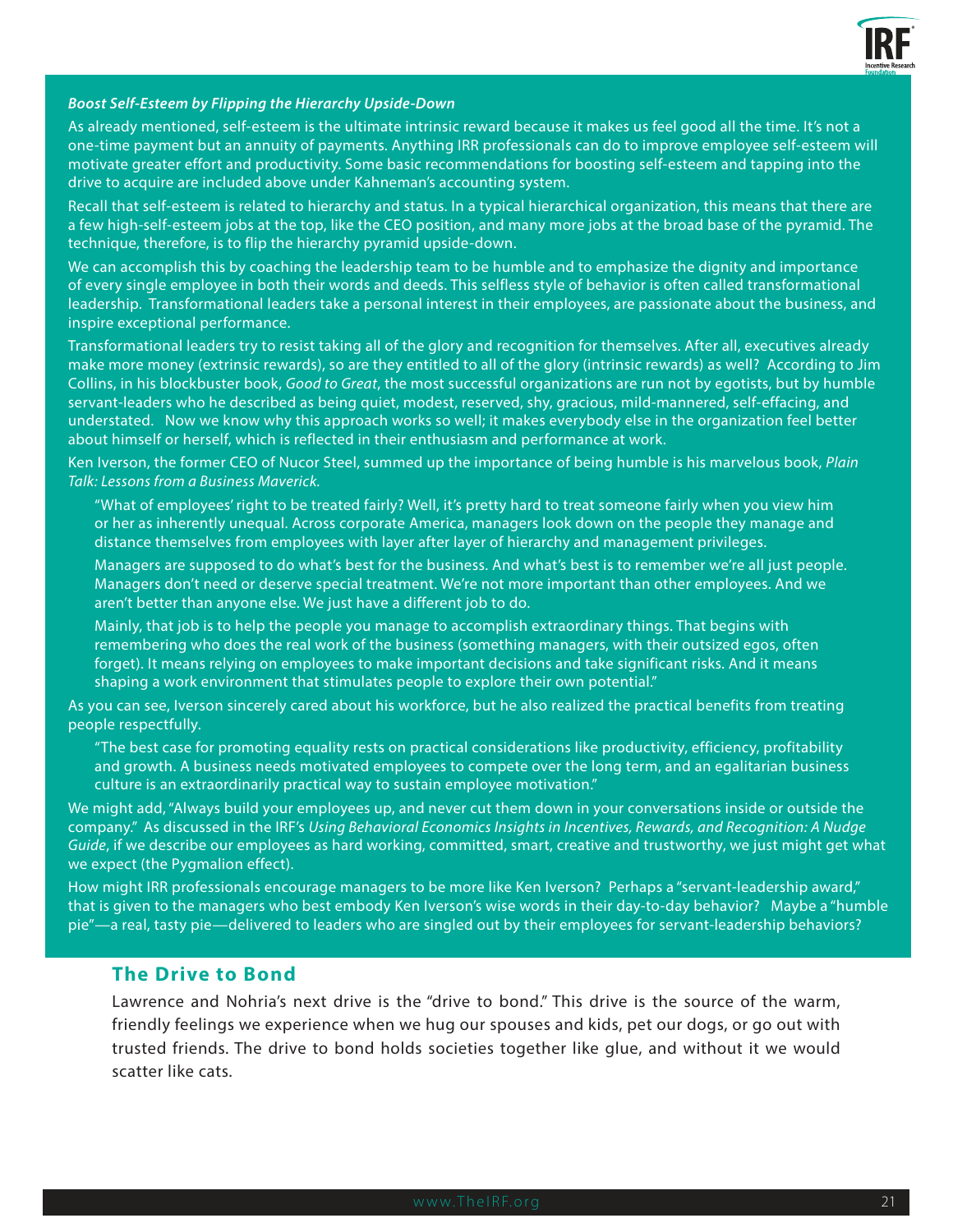

Human beings would not exist without the drive to bond. For example, a lone human on the savannah would be lion food, but a group of human beings working cooperatively as a team and deploying a shared technology are a force to be reckoned with. In Lawrence and Nohria's words,

*"Groups of individuals who were bonded to one another had a better chance of surviving environmental threats than groups that were not."* 

The same holds true today. Companies that consist of bonded individuals have a better chance of surviving in the turbulent, rough-and-tumble business environment because people collaborate, come to each other's aid, and are more productive. Knowledge and energy flow through the social network to where they are most urgently needed, just like information coursing through a computer network. Relationships can be thought of as the "wires" that connect human "workstations" in the workplace. We contend that companies cannot operate efficiently if these wires are missing, because people don't cooperate.

The drive to bond is hugely important in the workplace, because without it teamwork is halfhearted. IRR professionals can act as a catalyst to encourage bonding and the many business benefits that accompany it.

Paul Lawrence teamed up with Dr. Paul Zak, to write an unpublished paper in 2011 titled "Trusted to Innovate." In this paper Zak implicated the neuropeptide, oxytocin, as a key player in regulating the drive to bond. When this chemical is released in the brain, it creates warm feelings of trust. Zak's experiments often involve economic game-theory games. Participants in these games are much more trusting, and will offer better monetary deals to their partners, if they have received a nasal spray of oxytocin beforehand (as opposed to a saline spray).Even small kindnesses trigger the release of oxytocin. According to recent research, so does petting our dog. When humans make eye contact with their pet dogs, both the human's brain and the dog's brain release oxytocin, which presumably results in mutual "warm feelings" that create the bond. Larger kindnesses, like helping someone in an emergency, presumably create even greater oxytocin releases.

These positive feelings motivate us to reciprocate the kindnesses of others. These oxytocin-related feelings probably provide the starting point upon which all relationships are built. Whenever we use terms like love, caring, trust, empathy, compassion, belonging, friendship, fairness, loyalty, respect, partnership, and alliance, oxytocin and the drive to bond are probably at work.

A true and durable wire that causes two people to come to each other's aid in times of need probably requires something beyond the good feelings created by oxytocin, and Lawrence and Nohria appear to agree. The missing ingredient is "mutual investment." As we already know, the brain tracks our investments and adds the things we acquire to our ledgers.

What happens if we invest in another person? That person goes straight into the ledger as well and it actually feels like they are part of us—part of our identity that we nurture and protect. Their experiences now feel like our experiences, and their victories feel like our victories. This type of identity-merging process has a psychiatric name, "cathexis," and we think it lies at the core of relationships and the core of employee engagement.

Here is a workplace example of mutual investment to illustrate what we mean. Imagine two employees, A and B. If employee A invests in employee B, and employee B returns the favor, then,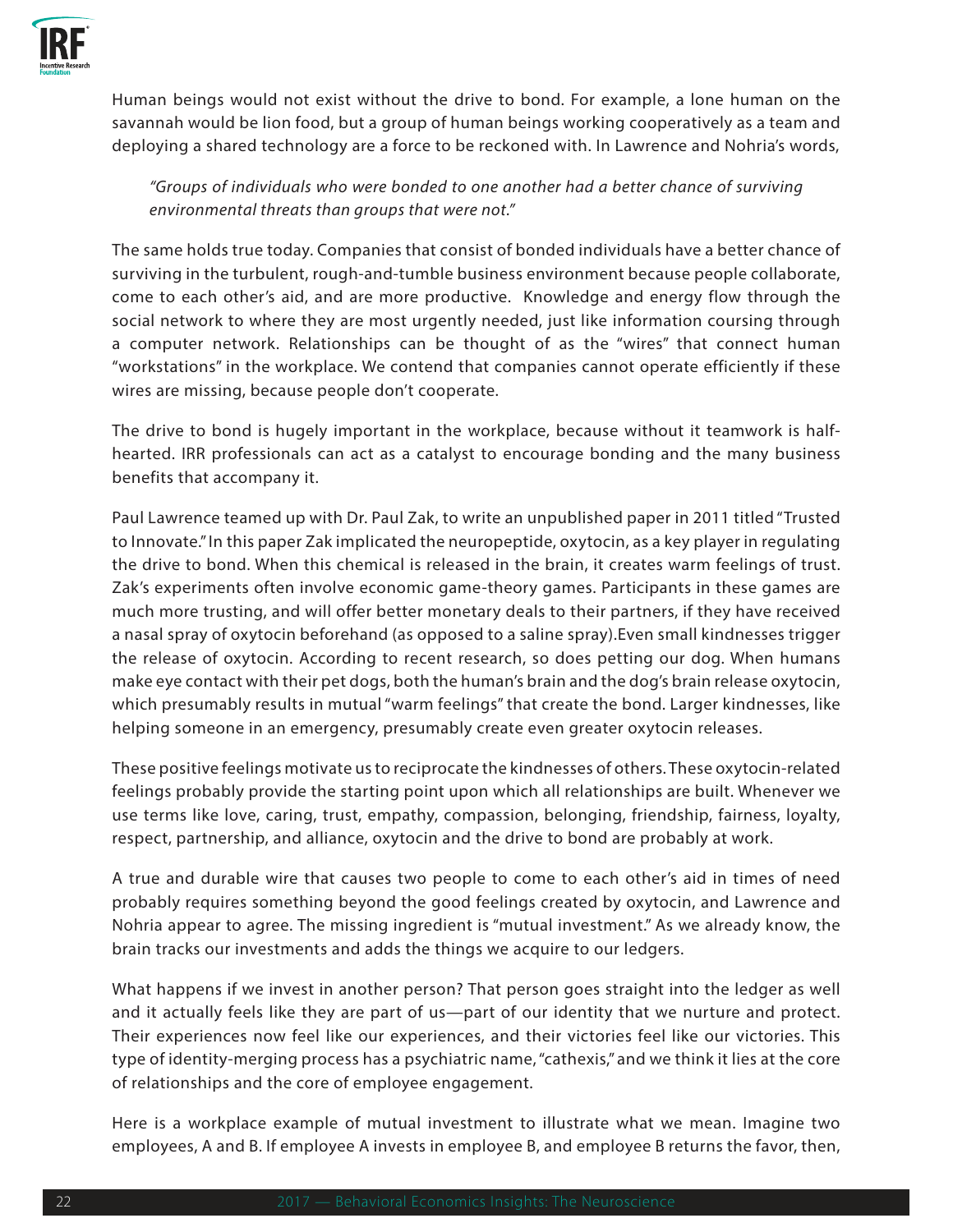

over time, we end up with a merger of A and B into AB. This, we suggest, qualifies as a relationship wire—a true and durable connection between allies that can last a lifetime. In our opinion, the many acquaintances we may have in the workplace, though pleasant, do not possess the same level mutual commitment as the cathected relationships we are discussing here.

We know that this connection is complete when A's successes feel like B's successes, and vice versa. Unfortunately, such connections are quite rare in the workplace. In fact, according to Gallup, only 20% of employees report dedicating time to developing friendships on the job. In other words, only 20% of employees have workplace allies who would instinctively run to their rescue in a pinch.

#### **Applying the Drive to Bond in IRR Programs**

IRR professionals can help create the relationship bonds that bring out the best in people and foster teamwork, collaboration, and creativity. The drive to bond is hugely important in the workplace, because without it teamwork is halfhearted. IRR professionals can act as a catalyst to encourage bonding and the many business benefits that accompany it. Nohria and Lawrence describe how a declining church was turned around using a process we call "mutual mentoring."

"In the heart of Dorchester, a lower-income neighborhood in Boston, a Catholic priest has initiated a simple way to build a close-knit community from a highly fragmented one. After church every Sunday, he began passing a hat and urging people, whether Catholic or not, to put their name in and later draw out another person's name. He asked the "partners" randomly selected in this way to find a time to sit down and talk with each other for thirty or forty-five minutes over a cup of coffee or tea, and suggested that they tell one another something about their life story and about the things that weighed most heavily on their shoulders. That was all there was to it.

This one-on-one community-building campaign has generated hundreds of conversations. It has made friends of strangers and allies of people who thought they had nothing in common. The priest comments, 'We were sitting on a gold mine all the time and now we have struck gold …"

A sixty-year-old Panamanian has started to feel at home, saying, 'I've started to realize we want the same things, we have the same values.' A teacher from Boston Latin School reports, 'Initially I was very skeptical, because it seemed like kid's stuff—putting names in a hat and all. But it's an amazing thing that's happened. I've met individuals who quietly live heroic lives.' An Italian lifelong resident said she finally feels vindicated for staying through so many changes. 'The wonderful thing is that it feels like the old neighborhood. It was pretty lonesome for awhile.'

Now several committees have formed that are taking the initiative to do something about the problems they have in the area and they found they share.

If this story brings a warm glow to your heart, you are experiencing emotions stemming from your own bonding drive. And so are the citizens of Dorchester."

Mutual mentoring is both simple and powerful. Notice that the bond-creation process consists of just two steps:

- 1. Each partner tells his/her personal story by giving a short autobiography.
- 2. Each person explains the problems and challenges they are facing, and their partners help them solve these problems. This step creates the mutual investments that are the heart and soul of relationships.

If you are hesitant to embark on the relationship-building process, consider this. The Gallup Organization has administered tens of millions of its "Q-12" employee engagement surveys across the globe and has found that one question, in particular, is consistently a top predictor of profitability and business success—"Do you have a best friend at work?" This finding makes perfect sense if we look at relationships as the wires that connect the human "workstations" into a powerful, problem-solving supercomputer. The Gallup Organization has done excellent work on the drive to bond. Gallup's former research director Tom Rath wrote a book titled Vital Friends that offers many useful bonding suggestions. IRR professionals can get creative and invent ways to help kick-start both steps in the relationship-building process. Here are some starting ideas.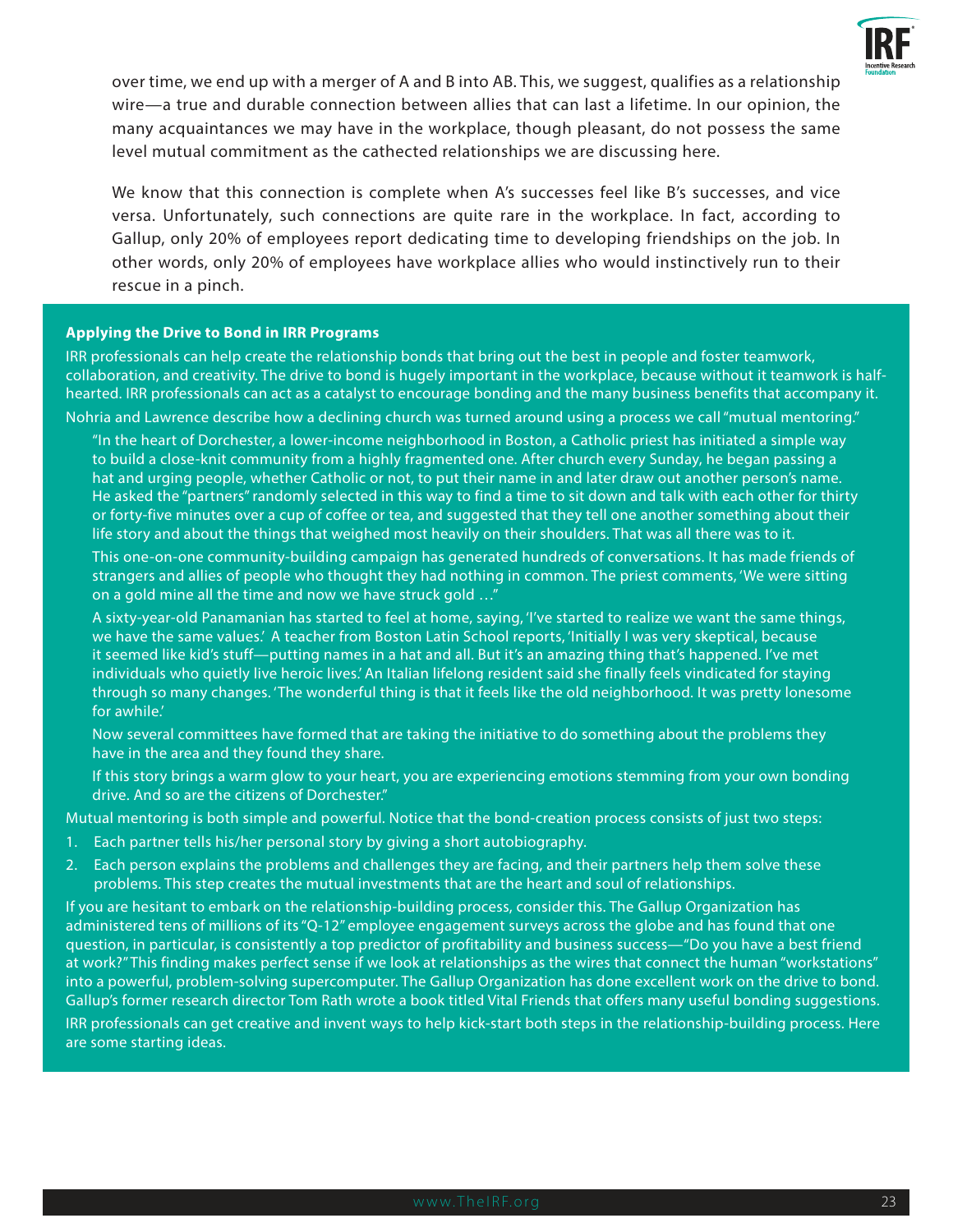

#### *Kick-Starting the Getting-to-Know-You Step (Step 1)*

Step 1 is important because we are unlikely to invest in someone we don't admire and have things in common with. This step provides an opportunity to discover value, find connections, and get past prejudices.

Every company should have a personal biography on file for each and every employee, manager, and executive. Employees can either write their own autobiographies, or perhaps a reporter or writer could be hired to dig below the surface. The stories should contain both factual historical and family details, as well as a narrative of amazing experiences, greatest victories, most difficult challenges, favorite hobbies, and prized possessions. It's okay to brag in these bios, just like we do in our holiday newsletters. These bios should be made available online and prominently displayed in the workplace. It might even be possible to rotate the bios onto everybody's screen savers, so employees get a daily dose of relationship-building.

When teams or committees are formed, each member should know the personal bios of the other members, and even be tested to make sure. This is especially important for the executive team, where petty rivalries and disputes are common, and where mutual understanding and empathy are often sorely needed. Department members should know the personal bios of coworkers, and supervisors should know the life stories of their direct reports and vice versa. This should be mandatory. If people are reluctant to share their stories, IRR professions might add some extrinsic enticements.

Harry Quadracci, the founder of North America's largest printing company, Quad Graphics, was known to "explore the lives of his employees like Jacques Cousteau explored a coral reef." Besides satisfying his genuine curiosity, Harry's approach yielded some powerful business benefits. By deeply understanding the lives, personal backgrounds, strengths and interests of his people, he knew what assignments his employees would find motivating and would match their strengths and skill sets.

So how can we become more like Harry? IRR professionals might organize a "Getting to Know You" trivia game where prizes are awarded based on the number of correctly answered questions. Or perhaps a speed-dating format where each person in a department has two minutes to share a personal anecdote, or describe the things they are most proud of.

Of course any type of social activity like group incentive travel, offsite meetings, sports teams, company picnics, etc., provide opportunities for people to socialize, tell their stories, look for things they have in common, and find things they admire in each other.

Though useful, these programs leave step 1 of the relationship-building largely to chance. Normally we end up spending time at events with the people we already know. Long-time coworkers often know little about one another, so this random approach is very inefficient. Coworkers may occupy the same building, but they often are not truly connected to one another and therefore don't qualify as a bonded tribe or a team. People often need a nudge to get past the initial embarrassment or insecurities they might feel when getting to know someone.

There is another important reason for providing a nudge. The human brain can only keep track of 100 to 200 relationships. We have an amazing brain, but invested relationships, as opposed to acquaintance-level relationships, are energy- and processing-intensive to build, so we instinctively dread the effort that goes into creating them. Once we hit our quota of 100 to 200 relationships, it's probably even more difficult. However, since we spend half of our waking lives at work, we ought to allocate part of our relationship quota to the workplace. This way we have rich, meaningful relationships at home and at work, which helps to make life interesting and worth living.

If this mutual mentoring process seems daunting or unlikely to receive board or executive approval, don't fret. Not many organizations are prepared to implement the full, six-step process described above. In the future, however, we expect this to change because we have seen firsthand how performance soars when the human "supercomputers" are "wired" into a collaborative social network. Fortunately, we have seen excellent results after just a two-hour mutual mentoring workshop, because employees are naturally interested in forming relationships once they have been given the green light to do so.

What many companies call corporate culture is actually a set of rules and regulations dictated from above (i.e., "You will behave this way, or else"). In these companies the employees are less likely to be connected to or care about one another. Since they don't qualify as a social group, they cannot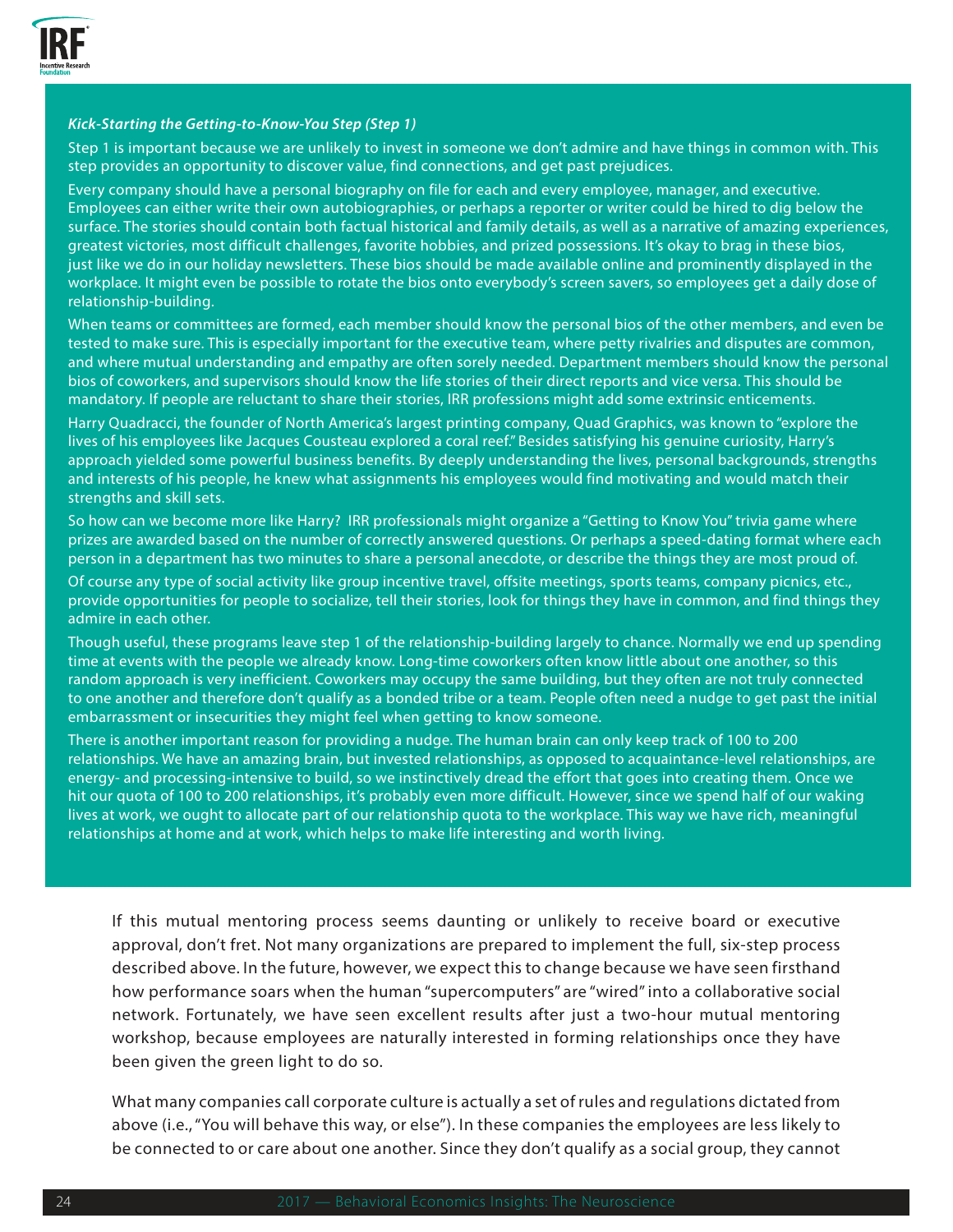

have an authentic culture, because culture consists of the consensus priorities of the tribe—the things they truly believe in. The first step to building a true culture, therefore, is connecting the individuals into a network as described in the mutual mentoring process discussed above.

#### *Kick-Starting the Investment Step (Step 2)*

Step 2 gets partners investing in one another. Again, this is unlikely to happen spontaneously in a busy workplace unless we clearly state that we want employees to have workplace friendships, and we want people to help coworkers solve problems, work-related or not. Enlightened companies, like Best Buy and Google build socialization spaces—like coffee shops—into their facilities because they realize that this is where knowledge is shared, relationships are created, and ideas are born.

IRR professionals can help design, and incentivize the investment process by scheduling and arranging the meeting places, providing gift cards for popular restaurants and coffee shops, and by facilitating the initial mutual mentoring session. To create a formal mutual mentoring process like the one used by the Boston priest. Follow these steps:

- 1. Randomly pair up everyone in a department, team, committee, or, perhaps, the company as a whole. Call these pairings, dyads.
- 2. Dyads meet weekly, perhaps over lunch or a cup of coffee at the company's expense. The initial two to four meetings should be devoted to sharing personal stories and historical facts and details. Partners should take notes to help them remember the details. The first meeting might be conducted under the supervision of a relationship facilitator (maybe you) to get the ball rolling. We might call this the triad phase because three people are involved.
- 3. Following the "getting to know you sessions," the focus switches to the mutual mentoring or mutual investment phase. Dyad members listen carefully to their partner's problems, issues, and challenges and suggest possible solutions. This investment stage creates the merger of identities (cathexis) that lies at the heart of relationships.
- 4. We will know that the relationship-building process is complete, when our partner's successes start feeling like our successes. These connections should be lifelong. After the four-month formal relationship-building process is over, most of the dyads will continue meeting and building their relationship on their own, because they enjoy it. If one of the dyad members moves to another city or another job, the relationship is not lost. Rather, we simply have an ally in a new location. This ally may send business, knowledge, or talent in our direction.
- 5. Now re-randomize everyone and start again. Create another network of relationship wires.
- 6. Three cycles of relationship-building should be enough to create a rich social network that connects everyone directly, or through a mutual friend who can make an introduction for us—as often occurs on LinkedIn. If everybody inside a company has a profile on LinkedIn, it becomes easy to find someone who can introduce us and help kickstart a new dyad in our social network.

Additional mutual mentoring ideas can be found in Chapter 10 of Dave Logan's book *Tribal Leadership*.

For additional practical examples of the drive to bond in action, refer to "Happiness: Giving and Volunteering," in the IRF's *Using Behavioral Economics Insights in Incentives, Rewards, and Recognition: A Nudge Guide*.

# **The Drive to Innovate**

We should not be surprised that Lawrence and Nohria include a "drive to innovate" in their Four Drive Model. Recall the axiom we discussed earlier, "For every vital need there *will* be a system (thermostat) in the brain, *based upon motivating feelings of pleasure and pain*, to regulate it." Innovation certainly qualifies as a vital need, because human beings are skills-based creatures, as opposed to an instinctual creature like a baby bird. It takes human beings decades to absorb the survival knowledge of the tribe, whereas baby birds fly from the nest after a month or two, and with minimal training.

The "drive to innovate" is a bit of a misnomer. It should be called the "drive to innovate, learn, solve problems, and create" because all of these subjects are all discussed under the drive to innovate banner. Here is how Lawrence and Nohria describe the drive to innovate: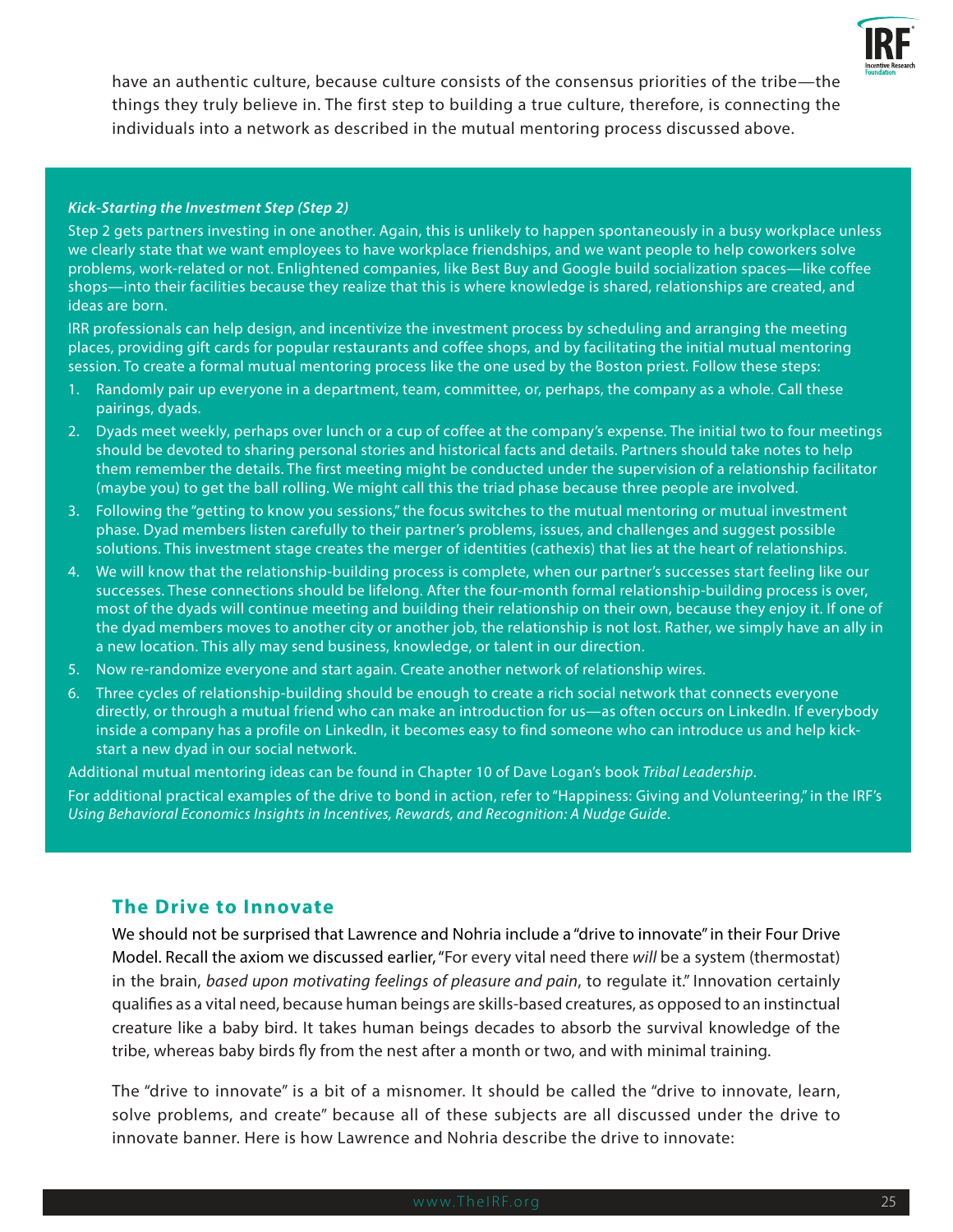

*"The drive to innovate is expressed in consciousness by an emotion (feeling) variously labeled inquisitiveness, wonder, and curiosity. It pushes humans to collect information, examine their environment, make observations, and sustain an ongoing internal dialogue about explanatory ideas, and theories. People puzzle over causes and effects. They want to know how things work. This drive is satisfied by a feeling of understanding, a feeling that things make sense. It is energized by mankind's insatiable curiosity."*

# **The Curiosity Incentive**

As stated in the quote above, the core feeling that drives human beings to innovate is curiosity—the irresistible attraction (pleasure) of novelty and experimentation. Neuroscience research indicates that curiosity is linked to the reward neurotransmitter, dopamine, and a particular type of dopamine receptor (dopamine-4 receptor). When the dopamine-4 receptor is genetically removed from rats, for example, they huddle in the corner in fear and don't explore their environment.

Human beings have several different versions of the gene that codes for this receptor. The "7-repeat" version is thought to makes us hyper-exploratory and novelty-seeking. Studies of curiosity in children indicate that 30 to 35% of children are born curious and exhibit a predisposition to approach that which is novel or unfamiliar. They presumably have the hyper-exploratory version of the dopamine-4 receptor. Around 15 to 20% are born with the opposite predisposition. They actively avoid novel situations and are happiest in familiar surroundings.

This arrangement makes sense from a survival standpoint. A human society benefits from adventurous members who explore new territories, discover valuable resources, and pursue new opportunities while the rest stay close to home and hold down the fort. In the modern environment the hyper-exploratory types are probably our scientists and entrepreneurs.

If we could somehow turn off curiosity, our world would be radically different. For example, humans might no longer: 1) go on exotic vacations, 2) read *National Geographic* magazine, 3) watch the Discovery Channel on TV, 4) visit zoos, 5) become scientists, or 6) explore the solar system or oceanic trenches. In the corporate world, scientific progress and innovation might cease because research would no longer feel exciting.

*"Consider the intensity with which contemporary humans pursue mysteries, scientific discoveries, puzzles, and humor and the elation that a solution provides. The apocryphal story of Archimedes running naked through the streets yelling "Eureka" captures this experience well. The positive emotions associated with such insights implicate more than just a cognitive act."* 

> —Deacon, T. W., *The Symbolic Species: The Coevolution of Language and the Brain*, (New York: Norton, 1997), p. 421

# **The Eureka Pleasure**

Curiosity is not the only pleasure that nature allocated to encourage learning, problem solving, and innovation. There is another important form of reward that announces the arrival of a creative idea, solution, or insight. We often call it the "Eureka pleasure" or "aha pleasure." If this pleasure did not exist, we would not even realize that we had had an idea. This pleasure is exhilarating and encourages us to share our insights with our tribemates. The best ideas get

incorporated into the culture and are passed down from generation to generation.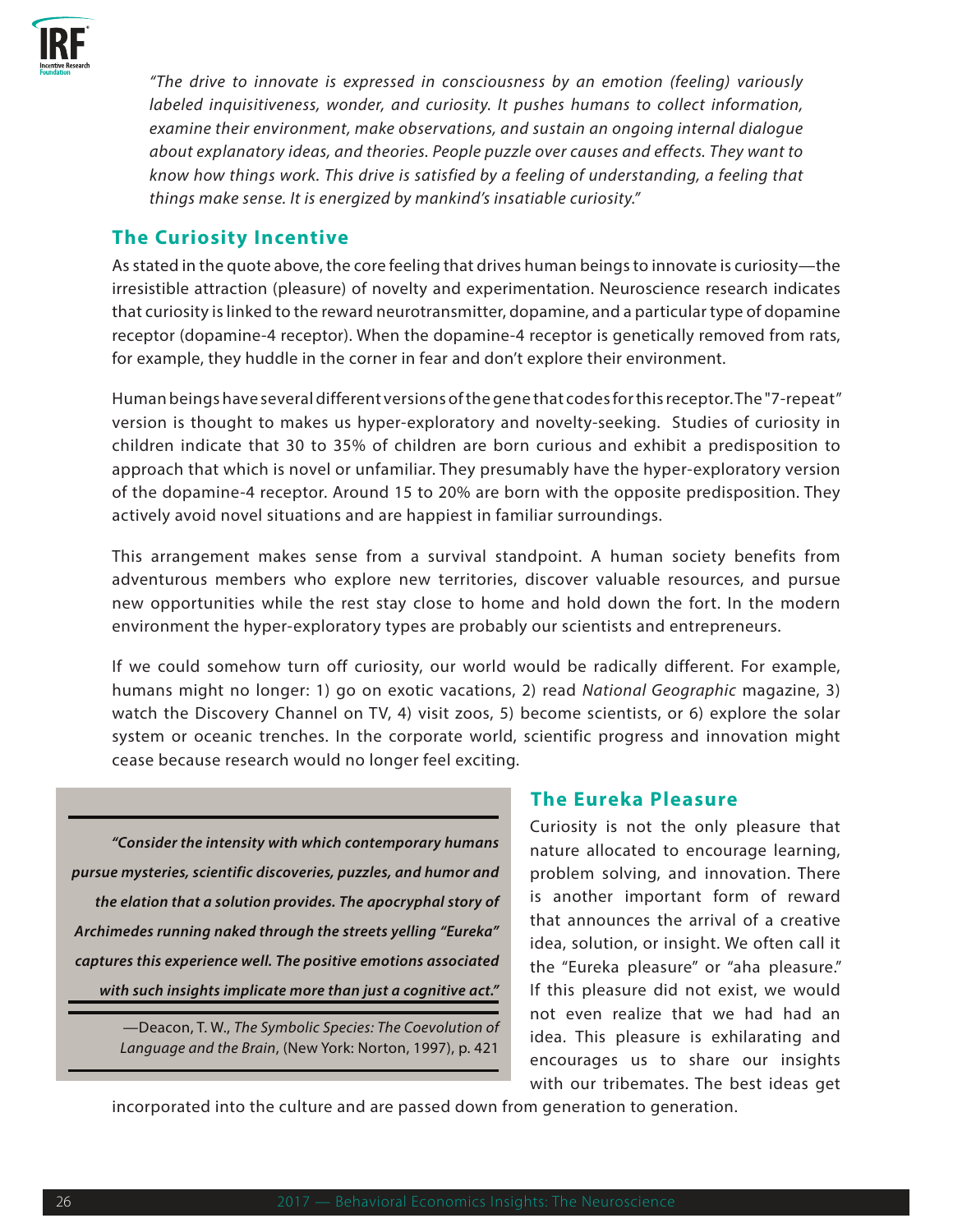

Lawrence and Nohria describe the Eureka pleasure by quoting the writings of Terrence Deacon (see gray box on previous page).

It is often difficult to get ideas and solve problems. We often get stuck and experience "writer's block." We then need to struggle mightily before the solution comes to us, sometimes in a dream from our subconscious mind. The actual solution likely arises from what Kahneman calls "the associative machine," the fast subconscious mechanism that tirelessly, automatically, and effortlessly helps us make connections between what we are experiencing or thinking about and long-term memory. The more research we do, the more facts we feed into the associative machine, the better the ultimate idea is likely to be. This may seem strange, but *we* don't get ideas, our subconscious mind does. Ideas seem to pop into the conscious mind, fully formed, from nowhere, along with an exhilarating pop of pleasure and a sense that our solution is correct.

We now understand roughly where ideas come from and which neurotransmitters are involved in creating the Eureka pleasure. Irving Biederman at the University of Southern California specializes in the neurobiology of the Eureka pleasure. His research indicates that mu opioid receptors located in the associative cortices of the brain are intimately involved in creating this pleasure.

Imagine that we are examining a problem from various perspectives while juggling various facts or observations, in an attempt to solve a difficult problem. We can picture the problem in our imagination and run through various scenarios using what psychologists call "working memory." When the images we are manipulating in working memory combine with information stored in long-term memory, an association occurs, natural opiates are released, and mu opioid receptors are stimulated. This results in the activation of the dopamine reward system and what we ultimately experience as pleasure.

The magnitude of the association process might vary. For example, if we trigger one association, we might not even notice the Eureka pleasure. If five associations occur between what we are thinking about and information in long-term memory, we might experience a modest jolt. If many associations occur at once, say 100, the euphoria experienced might be intense enough for Archimedes to run naked through the streets yelling "Eureka!" A simple idea might even set off a chain reaction of associations, like a string of firecrackers going off. Imagine how Einstein felt when he looked at the famous clock tower in Bern while riding in a streetcar and discovered special relativity in a flash of insight!

#### **Applying the Drive to Invent in IRR Programs**

Let's shift gears and discuss some practical ideas for tapping into the *drive to innovate* by activating the pleasure of curiosity and the Eureka pleasure. This drive is particularly important considering that technological change is accelerating and all companies need to keep up. Below is a starter kit of ideas to boost innovation-related incentives in the workplace.

#### *Put Everybody on the Research and Development Team*

One way for executives to enhance innovation is to simply give employees permission to explore, experiment, and innovate as is done with wild success in organizations ranging from Google to W. L. Gore & Associates. For example, tell the workforce that ideas are wanted and appreciated and that everyone is part of the research and development department. Here is how Lawrence and Nohria describe the innovation-enabled workplace:

*"Jobs are clearly more satisfying if they provide an opportunity to fulfill the drive to innovate. This insight is at the heart of the success of the Quality Movement, which encourages problem solving by workers to improve quality and productivity. As Jack Welch, the much admired CEO of General Electric, put it, 'When workers were given a real opportunity to contribute their ideas about how to improve productivity, what we found was they didn't have just a small number of ideas. Almost 100% of the ideas that we have implemented that have led to enormous productivity gains we have seen have come from our workers.'"*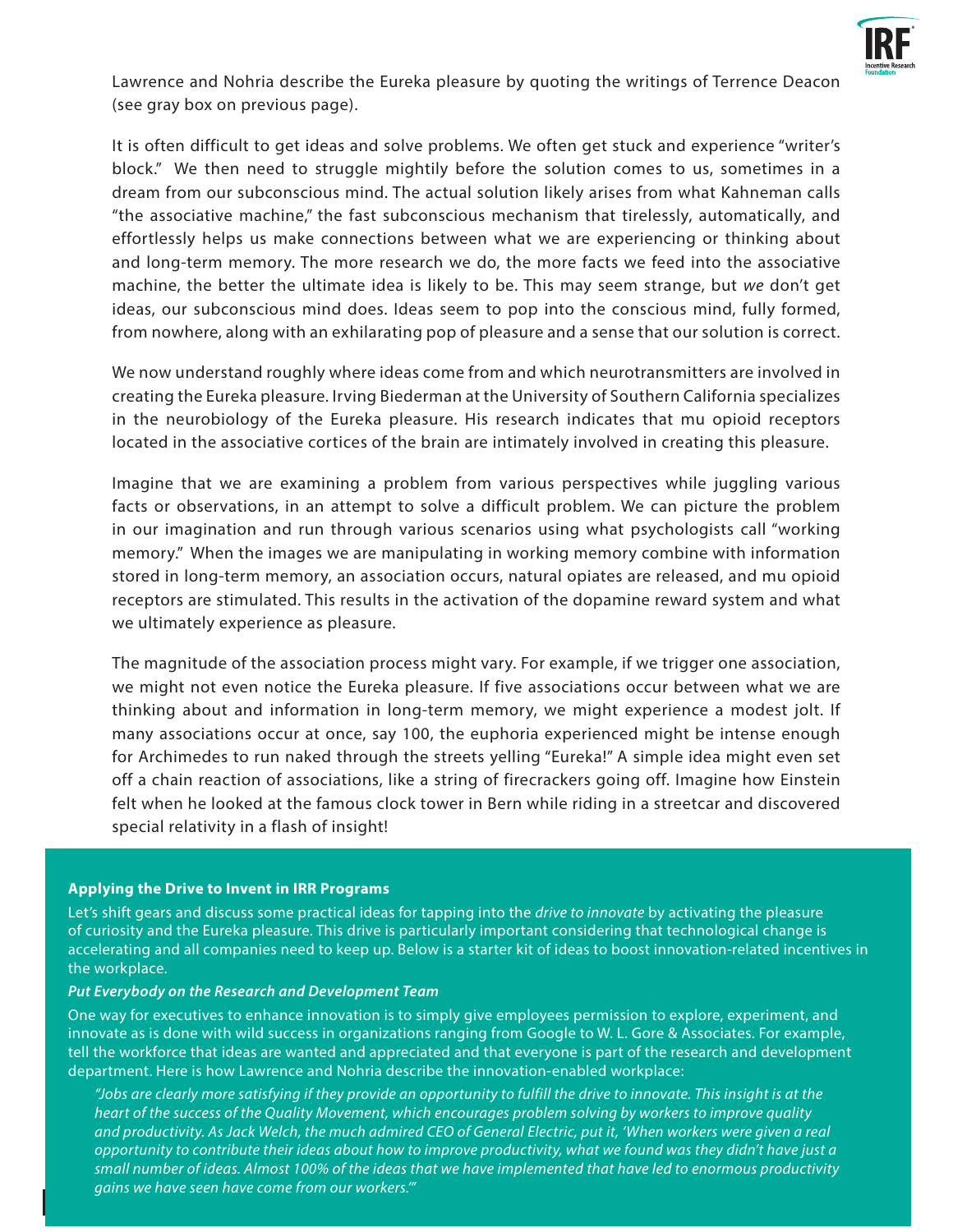

#### *Implement an Open-Door Policy for Ideas*

Innovation will happen naturally if employees have a sense of purpose beyond just making profits for shareholders and are bonded to their supervisors, coworkers, and the company's executives. This natural drive can be encouraged or stifled depending on how employees are handled when they excitedly barge into their boss's office with a "big idea." If the boss or supervisor is too busy to be bothered, employees are unlikely to volunteer their next idea. Companies also need a formal system to process, track, and carefully consider each idea and reward the innovator. Promising ideas can be funded and further developed, preferably with the involvement of the originator. If an idea turns out to be highly profitable, the person who came up with it should receive a share, as well as recognition and/or other tangible rewards.

#### *Encourage People to Take Shots*

If we think of business as a complex but interesting game, most employees don't even get a chance to play. Decisions and improvements come from experts in the head office, and employees are expected to do as they are told. This attitude is a recipe for disaster. Human beings love to think, solve problems, and get ideas. If we restrict the fun part of the business game to a small cadre of experts, everyone else in the organization is relegated to being the business equivalent of water boys and caddies who are not allowed to take shots. Dennis Bakke tried a different approach at AES corporation he handed the clubs to his employees and let them take all the shots. The experts at headquarters became advisors instead of decision-makers. For more ideas for handing over the clubs and tapping into the drive to innovate, see Bakke's marvelous book, *Joy at Work*.

#### *Organize a Skunk Works*

Innovation is often more effective when companies frame the situation as an emergency and use the Skunk Works approach to get people's attention. Following in the tradition of the original Skunk Works—used by Lockheed Martin to produce the Allied power's first jet aircraft in WWII—a Skunk Works is when a small team of specialists is given an impossible mission with a tight deadline and minimal resources, and is sequestered at a secluded location that is free from distractions and bureaucratic interference. If the Skunk Works team succeeds, they are lavished with praise and hailed as heroes. All of this attention and drama can help kick-start the daunting creative process and get the juices flowing. IRR professionals could help coordinate the Skunk Works logistics and celebrate the successes.

#### **The Drive to Defend**

Welcome to the fourth and final drive, the "drive to defend." This drive is responsible for the familiar, fight-or-flight response, and unlike the others, it is much more familiar because it is the source of dramatic, ballistic emotions like anger, fear, hate, jealousy, revenge, and rage. The drive to defend is therefore the motivational button that companies *do not* want to press.

If we think of the four drives like parts of an iceberg, the drive to defend is the part that sticks high out of the water; the other three are subtle and hidden below the waterline. The destructive emotions associated with the drive to defend ruin the brand image of the word "emotion" in general. When we hear people say that emotions are irrelevant in business, they are probably talking about the ballistic emotions that emanate from the drive to defend. Here is how Lawrence and Nohria make this point:

*"The point that emotions are essential for survival is important, because it contradicts the conventional wisdom that emotions lead to impulsive and irrational behavior that usually gets humans into trouble. Emotions, according to the later view, are carryovers from early evolutionary history and, although they may have aided survival in the primitive world of the hunter-gatherer, are largely dysfunctional in modern civilized life. We strongly disagree."* 

The drive to defend has several components, one of which we have already discussed—the ledger in Kahneman's mental accounting system. As you may recall, this ledger tracks our achievements, our tangible assets, and our relationships and creates feelings of high and low self-worth depending on the balances in our ledgers.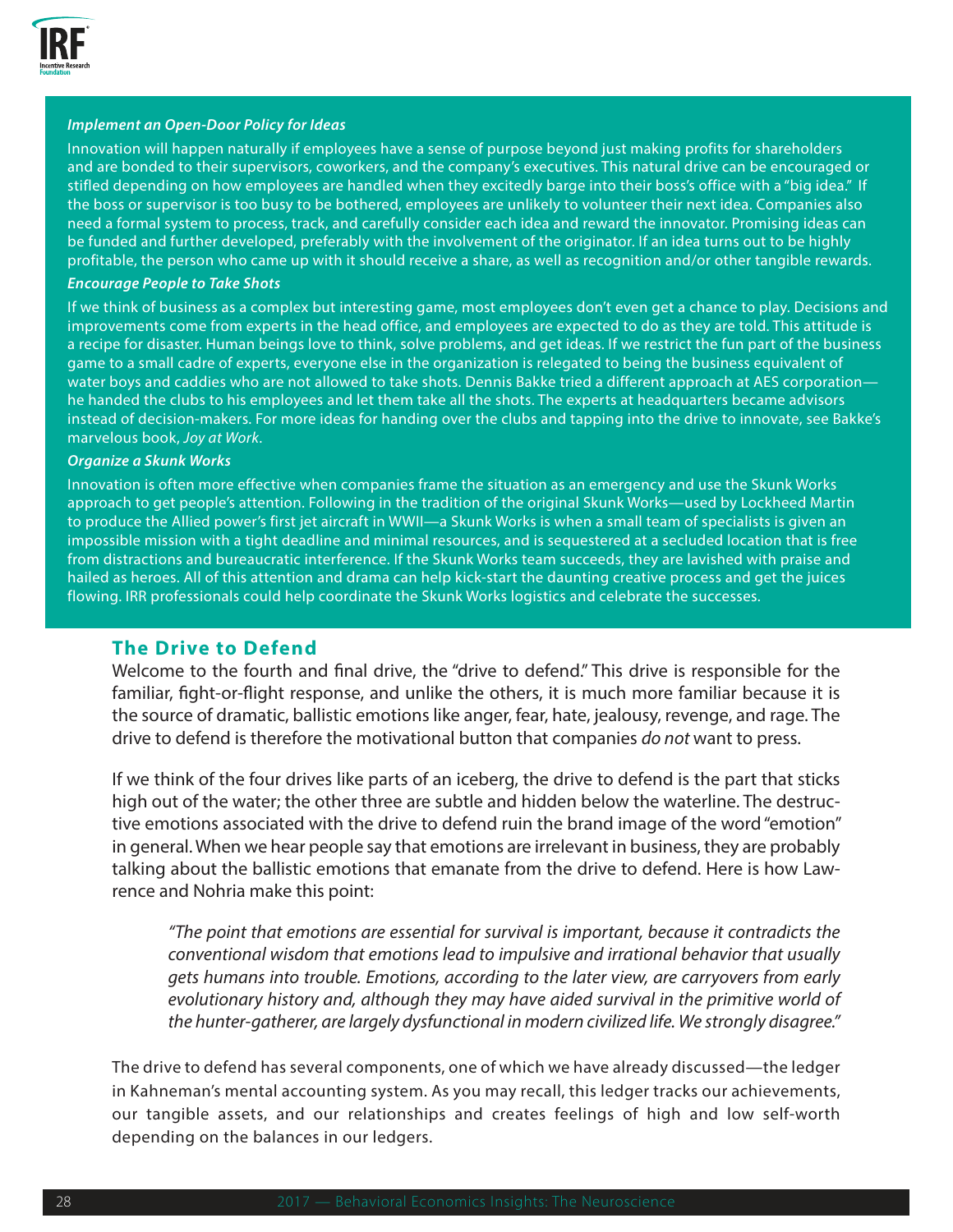

The "ledger" that stores our assets seems to involve the ventromedial prefrontal cortex (VMPC), according to brain imaging studies. The VMPC is a brain area located right behind the eyeballs, and was targeted in lobotomy operations conducted by Dr. Walter Freeman, the most prolific lobotomy practitioner in the United States.

Freeman and his nurse Mary Frances Robinson wrote a book titled *Psychosurgery and the Self* and proposed that our intimate sense of self resides in the ventromedial prefrontal cortex and that this sense of self was obliterated by lobotomy operations. Lobotomy patients did not react angrily when they were insulted, possibly because they had lost access to the ledger of owned social assets that define sense of self. They also did not care about their friends and family anymore, or themselves as growing and developing human beings with a remembered past and anticipated future. They often described themselves in the third person, like a dispassionate observer.

Another component protects the psychic "belongings" in our ledgers; they are called the amygdalae—two almond-shaped structures located deep in the brain. Kahneman implicates the amygdalae as the source of the BE concept of "loss aversion" in Chapter 28 of *Thinking, Fast and Slow*. As Kahneman puts it, *"The brains of humans and other animals contain a mechanism that is designed to give a priority to bad news."* This threat detection system also reacts to purely symbolic threats, like emotionally loaded words like "war" and "crime" in less than a quarter of a second. Examples of loss aversion can be found in the IRF's *Using Behavioral Economics Insights in Incentives, Rewards, and Recognition: A Nudge Guide.*

If someone gets angry for no apparent reason, it is likely that we unwittingly threatened one or more of the assets in their ledger and thereby triggered their amygdalae and the fight-or-flight response.

It is theoretically possible to determine precisely what assets people have in their ledgers by hooking them up to a polygraph machine and then complimenting or criticizing them based on a list of potential physical and psychological assets. If we happen to criticize an invested asset in the ledger, the amygdalae will cause the polygraph readings to react. After 1,000 probes we would have a good map of the precise assets in the person's ledger. A less invasive method to get a rough sense of the assets in the ledger is to simply visit the person's office and see what sorts of knick knacks, photos, awards, diplomas, and mementos they have on display. Once armed with this information, we can easily avoid triggering the ballistic emotions that emanate from the drive to defend. If we help employees nurture and protect their precious assets, we will automatically activate the drive to bond.

The drive to defend also pertains to defending the *groups* we belong to, like defending our employer from threats in the marketplace or our coworkers from unfair treatment. Here is how Lawrence and Nohria make this important point.

*"In relation to the drive to defend, work groups must be provided with the means to fend off external attacks. They must be able to press their legitimate claims for resources and support from the overall firm. They must be able to defend their identity and reputation from unjust attacks. And the firm as a whole needs a similar defensive capacity for its dealings with hostile competitive firms, community groups, or governmental agencies."*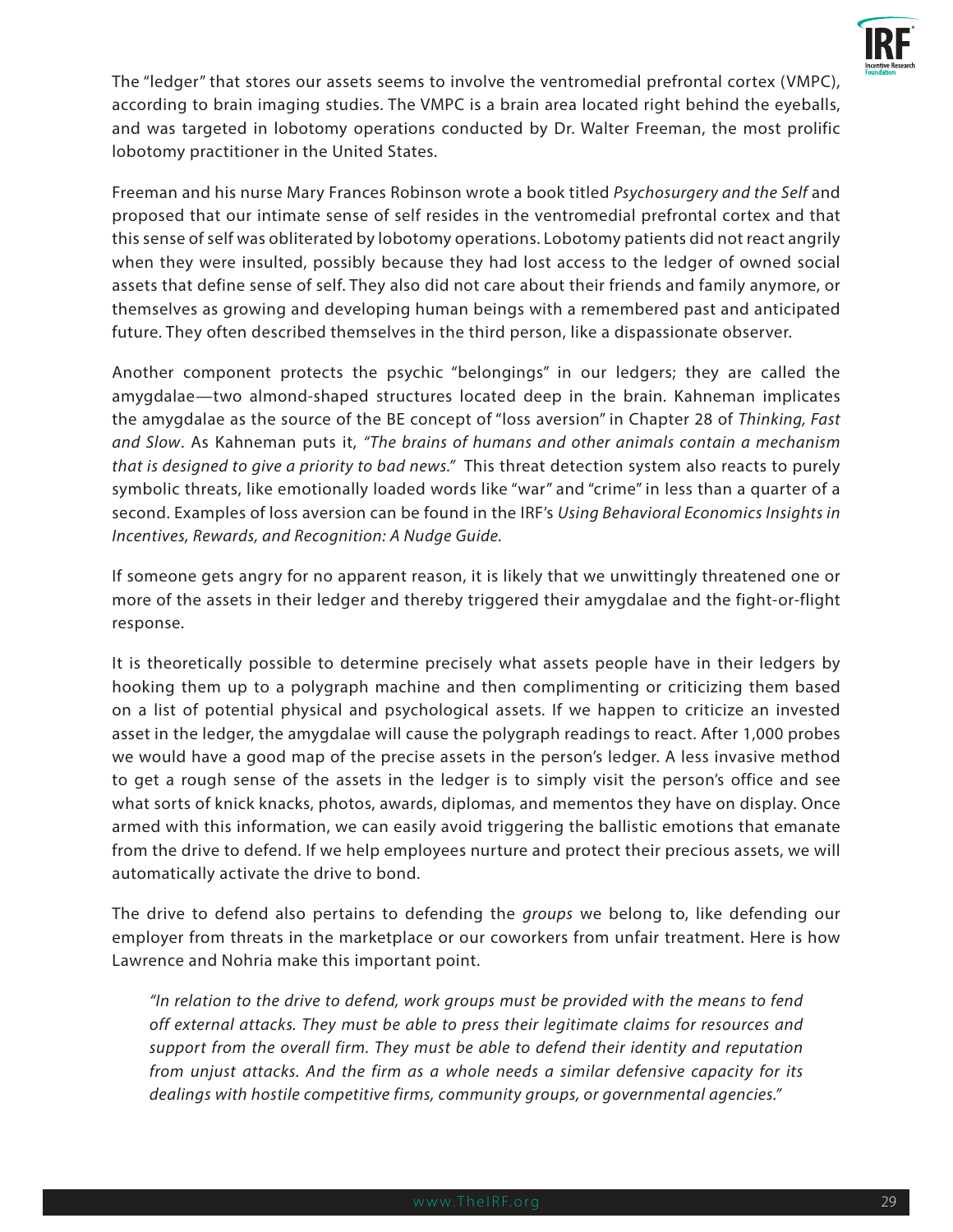

#### **Applying the Drive to Defend in IRR Programs**

#### Lawrence and Nohria describe the "drive to defend" as follows:

*"The drive (to defend) manifests itself in modern life in many ways. Indeed, much of human activity is generated by this drive. It is activated by perceived threats to not only one's own body and physical and experiential possessions (drive to acquire) but also by threats to one's bonded relationships (drive to bond)….* 

*In response to mild threats humans can be expected to enact the kinds of defenses that are studied by psychologists and psychopathologists. These include such mechanisms as resistance to change, caution, and anxiety. As threats strengthen, humans may engage in denial, rationalization, and withdrawal as well as in counterattack. As a result of long periods of high threat and stress, individuals can slip into a chronic defensive condition expressed by passivity and helplessness, with adverse health and performance consequences."* 

These are behaviors we don't want in the workplace. They are the equivalent of friction in the corporate machine that reduces efficiency.

According to the Gallup organization, 17.2% of employees fall into the "actively disengaged" category. This means that they view their employer as an enemy and actively work against the company's interests. Gallup estimates that this group alone accounts for \$420 billion in lost productivity annually in the United States and over \$1 trillion if indirect costs are factored in. This means that corporations are unwittingly activating the drive to defend in a significant number of employees and it is costing them dearly.

#### *Turning Employees into Allies*

It is possible to work with the drive to defend instead of against it. If employees believe in the company and its purpose, freely invest in the company, trust their leaders, and develop caring relationships with the people they work with, then the employer becomes an asset in employees' ledgers that they will instinctively protect. In this situation the employee feels like an owner as opposed to a renter and will act accordingly.

#### *Reducing Envy*

When we see coworkers climb the corporate ladder faster than we do, the drive to defend can be triggered and create powerful feelings of envy. Lawrence and Nohria warn, "We react enviously and in the extreme we can even act to undermine or sabotage the other person's success." Lawrence and Nohria therefore recommend directing competition outward toward competitors in the marketplace rather than inwards toward coworkers.

A bonded group of employees is analogous to a sports team. The team wants to beat the competition and defend the honor of their home city, state, or employer. This sort of competition, when combined with rules of fair play, constitutes an acceptable way to tap into the drive to defend without causing negative side effects to society. Sports can be viewed as a benign form of intergroup warfare—complete with mock battles and powered by the drive to defend. When used cautiously, and directed outward into the marketplace, the drive to defend can be very effective in stirring passions and driving performance.

All too often, however, the drive to defend gets triggered inside an organization. For example, when the marketing department locks horns with the manufacturing department for an increased share of the budget. IRR professionals can help direct competition outward and harness it by following the guidelines discussed under the drive to bond.

#### *Eliminating Criticism*

Criticism naturally triggers the drive to defend and defensive behaviors like blaming others or coming up with excuses, and it contributes to the number of disengaged and actively disengaged employees. Many supervisors overuse criticism and underuse recognition. According to Gallup, 65% of Americans report getting no praise in the last year.

The solution to this problem is to encourage supervisors to develop authentic, caring relationships with their direct reports. Then, corrections don't feel like corrections. They are seen as helpful and constructive feedback instead of nitpicking. Feedback from a trusted mentor, for example, will be seen as a suggestion for becoming stronger and more competent. The same feedback, in other words, can either set someone off and create feelings of resentment, or build trust and create feelings of gratitude, depending on the presence or absence of a relationship.

#### *Reducing Stress in the Workplace*

Many of the precious assets in our ledgers are automatically at risk in the workplace, including investments in our career, our educational achievements, our workplace relationships, our family's well-being, and our reputation in the community. When someone gets laid off from a job, it's like a bomb going off that devastates the person's ledger and self-esteem.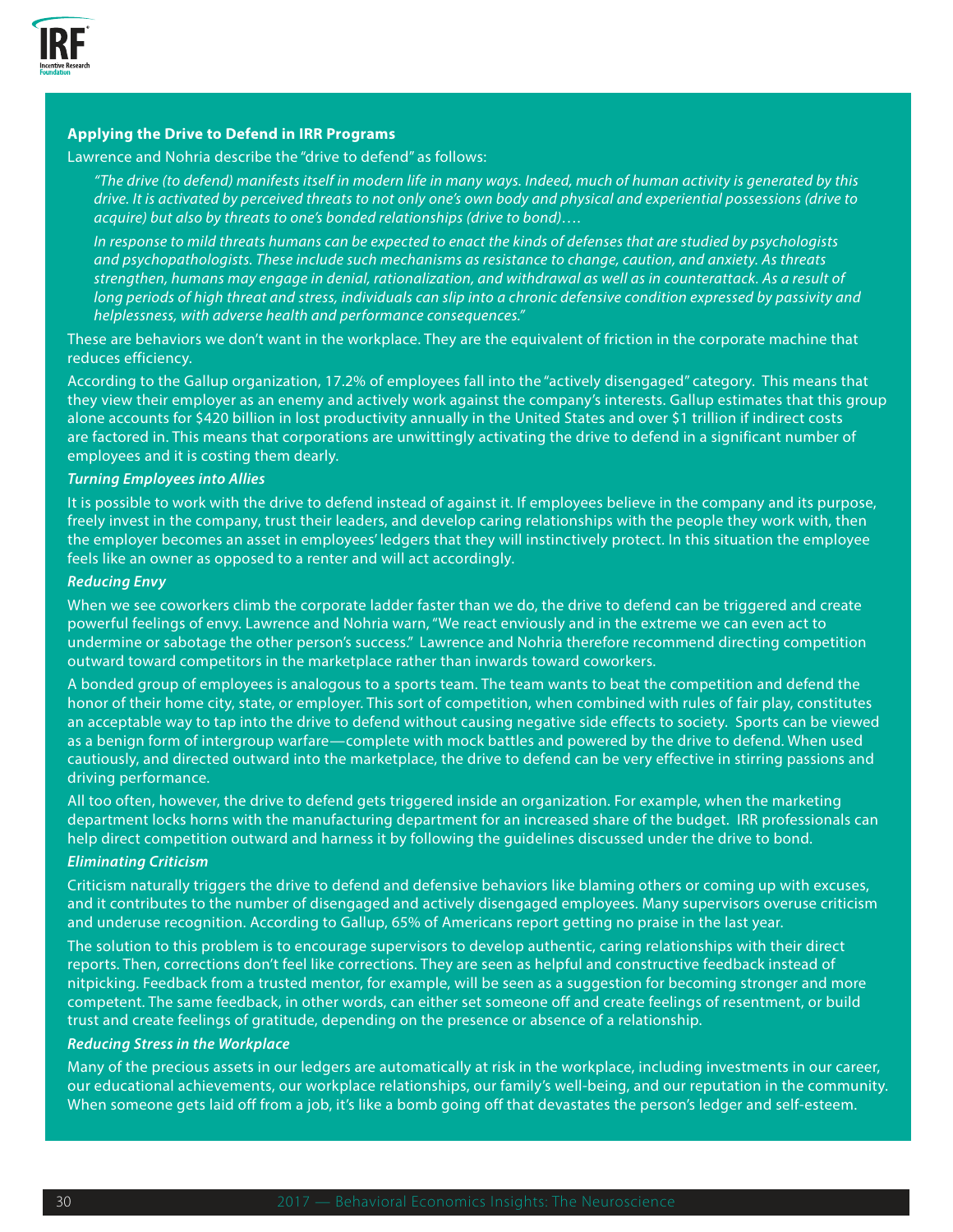

Organizations and their IRR professionals must strive to keep this critical "thermostat" in the safe and secure zone, rather than in the at-risk zone if they want employees to be collaborative and productive. If stress levels get too high, health suffers and productivity plummets. Here is Paul Zak's warning regarding stress in the workplace:

*"Every leader who wants collaboration—teamwork, trust, alliances, or cooperation—must pay attention to creating environments that are reasonably secure. It is not a coincidence that the most innovative companies are also the most likely to have reasonable levels of job security. For example, highly rated innovators like Southwest Airlines, Procter & Gamble, Toyota, and Nucor Steel are known for their deep reluctance to lay off employees."* 

A certain level of stress is normal and helpful because it energizes us to meet deadlines and get things done. Subtle anxiety gets us up in the morning and motivates us to take care of our families and other key assets. Productive stress is invigorating and helps us rise to life's challenges. This is quite different from using fear as an intentional management strategy—which, you may agree, is an exceptionally bad idea for sustainable success.

There is no need to threaten employees to work hard. If companies take care of employees' core drives to acquire, bond, and innovate, employees will be productive naturally. Employees will work hard because they care about the company and their coworkers, and they will strive to impress their corporate tribe. If they fall short, their self-esteem will ratchet downward automatically—which hurts. By design we are held accountable to the tribe and pay a big price when we screw up.

#### *Be Honest and Transparent*

Due to the drive to defend, we are very sensitive to being taken advantage of or cheated, so corporations should strive to be fair, open, and honest, or they risk triggering the drive to defend and turning allies into enemies. The drive to defend includes a sophisticated lie detector that has been honed to perfection by millions of years of natural selection. This is a strong argument for transparency in the workplace and factoring employee needs into corporate decision-making.

For additional examples of the drive to defend in action, refer to the section titled "Loss Aversion" in the IRF's *Using Behavioral Economics Insights in Incentives, Rewards, and Recognition: A Nudge Guide*.

#### **Principled Leadership and the Golden Rule**

It takes a principled, humble leader to turn employees into bonded allies—someone who sincerely cares about the well-being of the workforce and takes a personal interest in employees' lives and their development. If leaders want to develop allies, they need to act as allies. In other words, you get what you give. If we want employees to run through walls for us, we had better be prepared to run through walls for them as well.

The four drives described in *Driven* constitute a natural regulatory system that is powerful and elegant and has helped our species survive to this point. Boards, CEOs, executives, managers, HR departments, and IRR professionals must work *with* this system and not against it. The theory described in *Driven* is a good approximation of the actual architecture of human motivation. It is based on the latest research from a wide swath of scientific disciplines. It provides a straightforward path that is likely to be productive and rewarding for all parties—managers, shareholders, customers, and employees.

#### **Summary**

A dramatic paradigm shift is underway in the business world and in the IRR world. This paradigm shift is being driven by a new scientific appreciation of the power of emotions to guide economic decision-making and behavior.

For the past 2,300 years, western societies have viewed emotions as disruptive and negative forces that tempt us to do bad things. Plato believed that we must conquer our animalistic drives with the power of pure, dispassionate reason. He wrote that, "A man who masters his emotions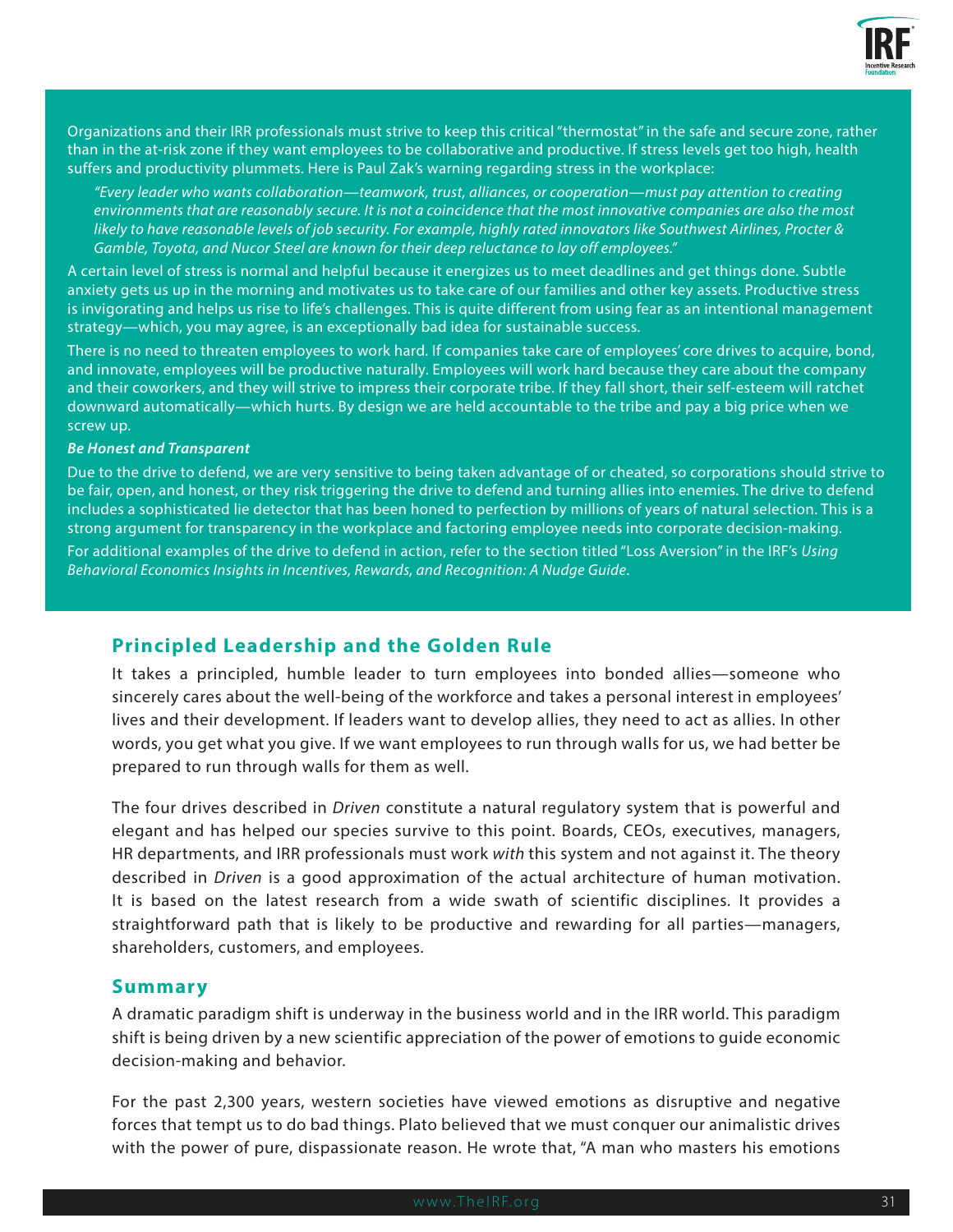

will live a life of reason and justice, and will be reborn into a celestial heaven of eternal happiness."

In this instance, Plato was right about one thing—we humans *can* exhibit violent, ballistic emotions when we are attacked or feel wronged. What he missed, however, were the productive emotions emanating from the four drives that encourage us to work hard, innovate, master skills, achieve goals, care about our friends, families, and coworkers, and work as a team. These are the good emotions—the productive emotions—and if any of them were turned off our species would eventually go extinct.

Some human beings, such as Damasio's patients with damage to their ventromedial prefrontal lobes, have essentially had their four drives and productive pleasure turned off for real. Without emotions to provide an intuitive sense of the desirability or undesirability of the various options these patients faced in life, there were too many options for Damasio's patients' rational minds to process, so they deliberated endlessly to make even the simplest decision.

One such patient was asked to choose between two dates for a follow-up appointment with Damasio. Here is what transpired:

# **Phineas Gage—Neurology's Most Famous Patient**

In 1848, railway worker Phineas Gage was leaning over a hole packed with explosives when they detonated prematurely. The explosion sent a three-and- a-halffoot metal spike through Gage's left eye and out the back of his head.



Miraculously, Gage not only lived, he never even lost consciousness; in fact he spoke to the surgeon coherently throughout his operation. Apparently, aside from blinding him in one eye, the spike missed everything else. But did it?

11 years later, Gage was dead. In part due to seizures likely caused by his accident, but perhaps more due to the fact that after the accident, "Gage was no longer Gage."

The brain injuries Gage suffered didn't alter his intelligence at all, rather, much like what happens in a lobotomy, the spike destroyed his medial prefrontal lobes, the part of the brain responsible for emotions.

Without emotions, Gage drifted, drank, lost his jobs, and never again succeeded in connecting with another person.

*"For the better part of a half-hour, the patient enumerated reasons for and against each of the two dates: previous engagements, proximity to other engagements, possible meteorological conditions, virtually anything that one could reasonably think about concerning a simple date. Just as calmly as he had driven over the ice (on the way to the appointment), and recounted that episode, he was now walking us through a tiresome cost-benefit analysis, an endless outlining and fruitless comparison of options and possible consequences. It took enormous discipline to listen to all of this without pounding on the table and telling him to stop …."*

For most people, emotion-laden scenarios from prior appointment-making experiences would instantly come to mind and provide a framework to perform a quick cost-benefit analysis of the two options. In *this* patient's cost-benefit analysis, however, these valuation aids were missing so a quick decision was impossible. Deprived of an intuitive sense of desirability, both options felt the same to the patient so there was no basis for choosing one over the other.

If you once thought that emotions are the enemy of rational decision-making, think again. Rational decision-making, without the emotional cost and benefit terms, is a muddle and often ends in disaster.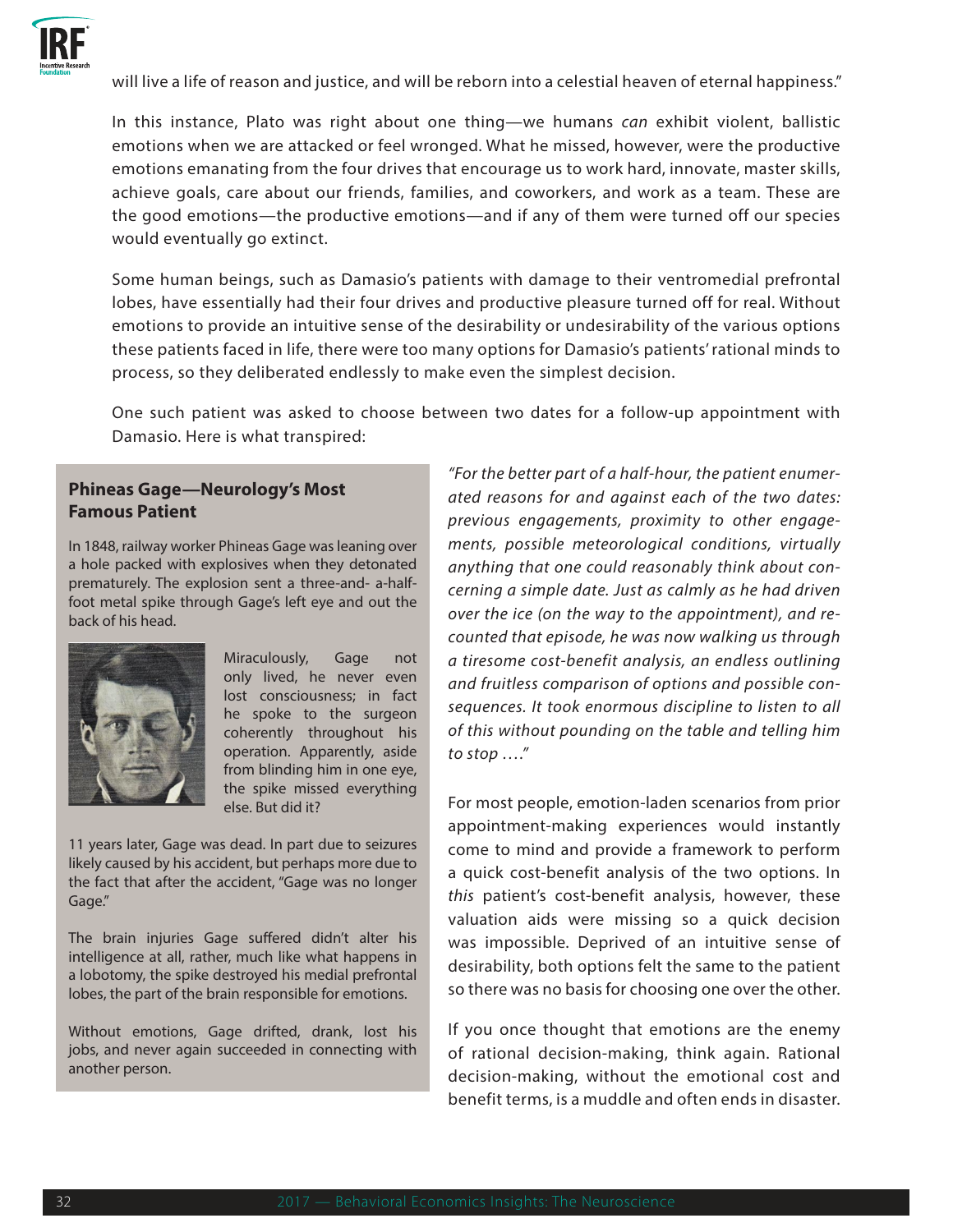

Damasio summarizes the situation succinctly in *Descartes' Error: Emotion Reason and the Human Brain, "But while biological drives and emotion may give rise to irrationality in some circumstances, they are indispensable in others."*

# **Conclusions**

Behavioral economics is thoroughly woven throughout the fabric of incentives, rewards, and recognition. Indeed, the main instrument of BE—the nudge—is an incentive. A nudge is just another means of influencing a person's choices, actions, and behaviors.

IRR professionals who understand the scientific and theoretical underpinnings of human motivation will more easily harness the tenets of BE and the power of the nudge. From the standpoint of total motivation and total rewards, the nudge is just one more tool type in the motivational toolkit, albeit an exceptionally broad and effective one.

Behavioral economics—including the psychology, neuroscience, and traditional economics that form it—provides compelling evidence of the potential effectiveness of all types of rewards and incentives programs. BE tools and techniques have been used effectively in combination with intrinsic rewards and in combination with extrinsic rewards.

In regards to the Four Drive Model of Employee Motivation, companies can "press" one of the drive "buttons," or they can press all of them together. Organizations may become marginally better when they press just one of the motivational buttons; however, when they become a little better at pressing *all 4* of the "buttons," motivation grows exponentially!

On a closing note, recognition professionals will have a powerful role to play in our four-drive "future world" because they can reinforce desirable behaviors connected with any of the drives. For example, they can do the following:

- Reinforce the drive to acquire by rewarding employees who acquire needed skills and knowledge,
- Reinforce the drive to bond by recognizing employees who go out of their way to make connections and bond with their teams or managers,
- Reinforce the drive to innovate by recognizing employees who share their Eureka pleasure, and
- Reinforce the drive to defend by recognizing employees who come to the aid of their tribe mates in times of need.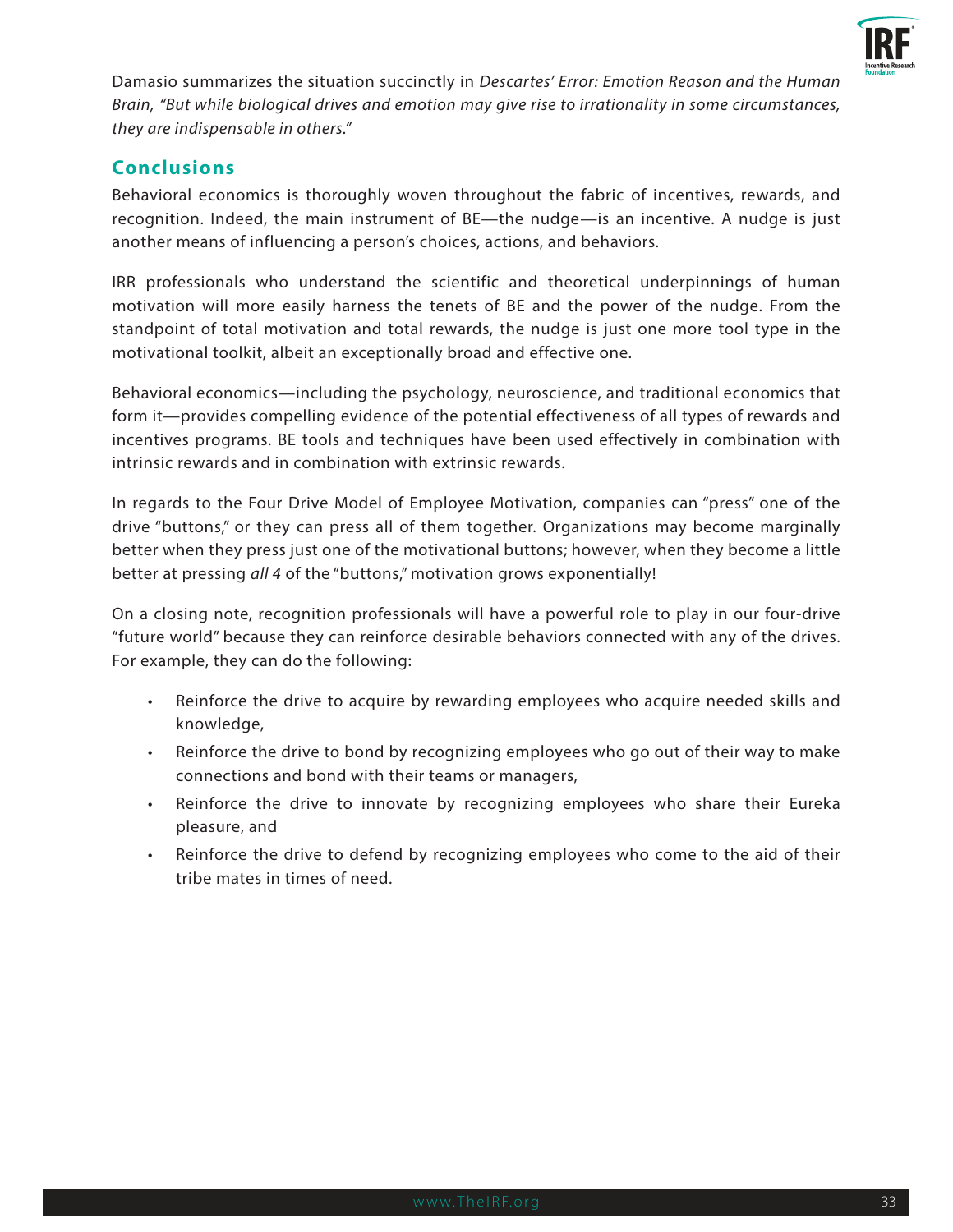#### **Interviews & Acknowledgments**

In addition to conducting a targeted literature review of the topic, we relied on several invaluable conversations with industry leaders, academic thought leaders, and hands-on practitioners to round out our understanding of the impact behavioral economics has and might yet have on the world of incentives, rewards, and recognition. In truth, the information and insights provided by the generous people who agreed to be interviewed (listed below) gave this paper its flavor as well as much of whatever originality it might contain.

Some of our interviewees are not quoted in the paper but were essential in helping us to frame the topic before we started reading and writing. They set us on new paths of research, pointed out papers and resources we'd missed, and made us think much more laterally about the topic than we would have otherwise. We are incredibly grateful to everyone who took the time to speak with us.

- B. J. Fogg, Ph.D.
- Bruce Bolger
- Uri Gneezy, Ph.D.
- Joe Pulichino, Ph.D.

• Kim Abel

- George Loewenstein, Ph.D.
- Haim Mano, Ph.D.
- Dave Ulrich, Ph.D. • Randy Rodriguez
- Elizabeth Dunn, Ph.D.
- David Forman
- Ashley Whillans

**Key Resources**

Though more than one hundred books, articles, videos, interviews, blogs, and papers are referenced throughout the footnotes in this guide, a few resources stand out as extraordinarily influential.

Nitin Nohria and Paul Lawrence's classic book *Driven: How Human Nature Shapes Our Choices* is referenced in each section of the paper and extensively in this paper. Lawrence and Nohria's Four Drive Model is perhaps the most directly relevant and applicable BE-based model of motivation in existence.

Daniel Kahneman's book *Thinking, Fast and Slow* has become the standard in BE, but even more, the body of his work with the late Avos Tversky (for which Kahneman received the Nobel Prize) provides much of the foundation on which any report about behavioral economics must rest. Kahneman and Tversky are referenced throughout the paper and Kahneman's *Thinking, Fast and Slow* is extensively summarized in this paper.

Much of our reference to neuroscience and its connections to BE and IRR rely on the astounding work of Antonio Damasio over the past several decades. Paul Zak guided us in our interpretation of Damasio's work and of his own exceptional research in the field. An interview with Uri Gneezy and a careful dissection of his excellent book, *The Why Axis,* provided many case studies and illustrations for the paper, as did interviews with Lindsay McGregor, co-author of this year's bestseller, *Primed to Perform*. In Parts One and Two, multiple references are made to the 2015 book *Inside the Nudge Unit*, which details the first five years of operations in the U.K. government's Behavioral Insights Team (BIT). This is essential reading for anyone interested in the practical application of BE.

#### **About the Author**

**Paul Herr** is the founder and president of Paul Herr Consulting, LLC. Paul is the author of *Primal Management: Unraveling the Secrets of Human Nature to Drive High Performance* (AMACOM, 2007).

- Paul Zak, Ph.D.
- Sandra Daniels
- Lindsay McGregor
- Chris Winkelspecht
- Stanley Litow
- Charlotte Blank
- Mary Beth McEuen
	-
	-